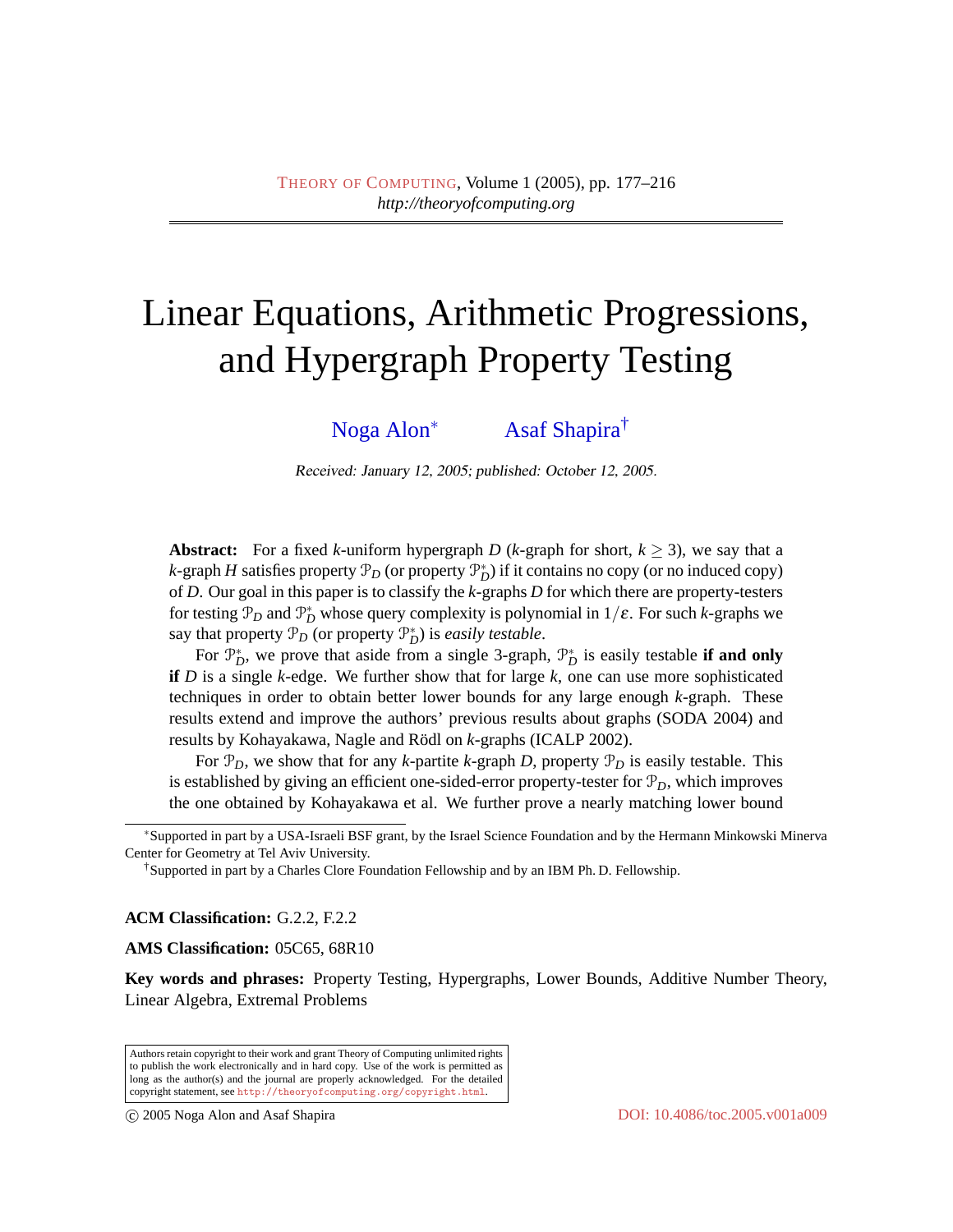on the query complexity of such a property-tester. Finally, we give a sufficient condition for inferring that  $P<sub>D</sub>$  is not easily testable. Though our results do not supply a complete characterization of the *k*-graphs for which  $P_D$  is easily testable, they are a natural extension of the previous results about graphs (Alon, 2002).

Our proofs combine results and arguments from additive number theory, linear algebra, and extremal hypergraph theory. We also develop new techniques, which we believe are of independent interest. The first is a construction of a dense set of integers which does not contain a subset that satisfies a certain set of linear equations. The second is an algebraic construction of certain extremal hypergraphs. These techniques have already been applied in two papers under publication by the authors.

# **1 Introduction**

## <span id="page-1-0"></span>**1.1 Definitions**

All the hypergraphs considered here are finite and have no parallel edges. A *k-uniform* hypergraph (or *k*-graph, for short)  $H = (V, E)$ , is a hypergraph in which each edge contains precisely *k* distinct vertices of *V*. As usual, a 2-graph may be referred to simply as a graph. Let P be a property of *k*-graphs, that is, a family of *k*-graphs closed under isomorphism. A *k*-graph *H* with *n* vertices is ε*-far from satisfying*  $\mathcal{P}$  if one must add or delete at least  $\epsilon n^k$  edges in order to turn *H* into a *k*-graph satisfying  $\mathcal{P}$ . An  $\epsilon$ *tester*, or *property-tester*, for  $P$  is a randomized algorithm which, given the quantity *n* and the ability to make queries whether a desired set of *k* vertices spans an edge in *H*, distinguishes with high probability (say,  $2/3$ ) between the case of *H* satisfying  $\mathcal P$  and the case of *H* being  $\varepsilon$ -far from satisfying  $\mathcal P$ . Such an ε-tester is said to have *one-sided* error if when *H* satisfies P it determines that this is the case (with probability 1). The ε-tester is said to have *two-sided* error if it may err in both direction, namely if it has nonzero probability of accepting *k*-graphs that are ε-far from satisfying P, as well as nonzero probability of rejecting *k*-graphs that satisfy P. The property P is called *strongly-testable* if, for every fixed  $\varepsilon > 0$ , there exists a one-sided  $\varepsilon$ -tester for P whose total number of queries is bounded only by a function of  $\varepsilon$  that is independent of the size of the input *k*-graph. This means that the running time of the algorithm is also bounded by a function of  $\varepsilon$  only, and is independent of the input size. In this paper we measure query-complexity by the number of vertices sampled, assuming we always examine all edges spanned by them. For a fixed *k*-graph *D*, let  $\mathcal{P}_D^*$  denote the property of being induced *D*-free. Therefore, *H* satisfies  $\mathcal{P}_D^*$  if and only if it contains no induced sub-hypergraph isomorphic to *D*. We define  $\mathcal{P}_D$  to be the property of being (not necessarily induced) *D*-free. Therefore, *H* satisfies P*<sup>D</sup>* if and only if it contains no copy of *D*.

The general notion of property testing was first formulated by Rubinfeld and Sudan [\[24\]](#page-38-2), who were motivated mainly by its connection to the study of program checking. The study of the notion of testability for combinatorial objects, and mainly for labeled graphs, was introduced by Goldreich, Goldwasser and Ron [\[13\]](#page-37-0). See [\[11\]](#page-37-1) and [\[23\]](#page-38-3) for surveys and additional references on the topic.

THEORY OF C[OMPUTING](http://dx.doi.org/10.4086/toc), Volume 1 (2005), pp. 177–216 178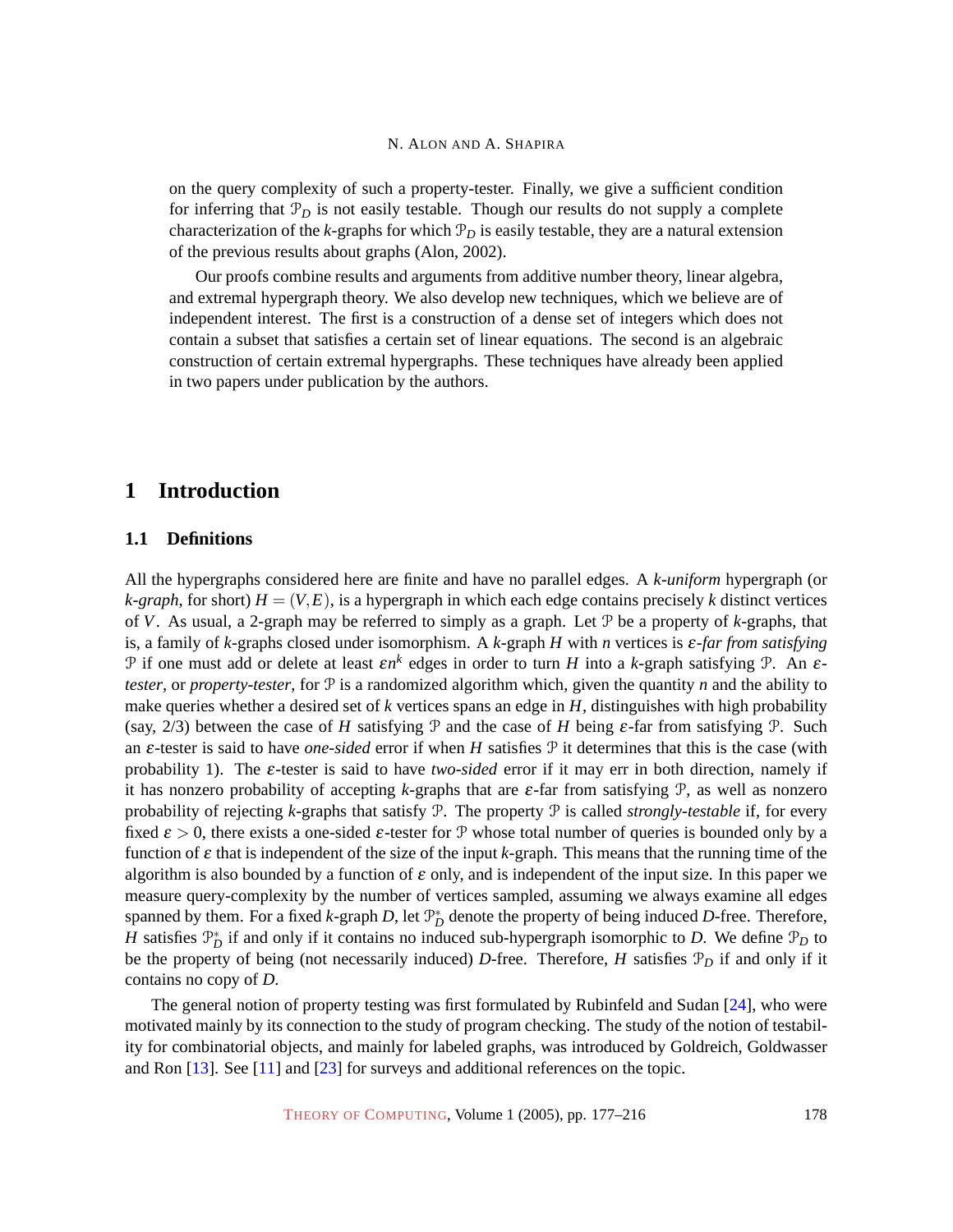## <span id="page-2-1"></span>**1.2 Previous results**

In [\[3\]](#page-36-0) it is shown that every first order graph property without a quantifier alternation of type "∀∃" has ε-testers whose query complexity is independent of the size of the input graph. It follows from the main result of [\[3\]](#page-36-0) that, for every fixed graph *D*, the property  $\mathcal{P}_D^*$  is strongly testable. Although the query complexity is independent of *n*, it has a huge dependency on  $1/\varepsilon$  (the fourth function in the Ackermann Hierarchy, which is a tower of towers of exponents of height polynomial in  $1/\varepsilon$ ). In [\[2\]](#page-36-1) it was shown, using Szemerédi's Regularity Lemma, that, for every fixed graph  $D$ , the property  $\mathcal{P}_D$  is also strongly testable. This result was generalized to the case of directed graphs (digraphs) in [\[5\]](#page-36-2), by first proving a directed version of the regularity lemma. In the above two cases the query complexity is also huge, a tower of 2's of height polynomial in  $1/\varepsilon$ .

As in many cases, moving from graphs to hypergraphs has many unexpected difficulties. While for graphs the strong testability of  $\mathcal{P}_D$  and  $\mathcal{P}_D^*$  follows quite easily from an appropriate regularity lemma [\[3,](#page-36-0) [27\]](#page-38-4), until very recently there was no strong enough regularity lemma suitable for proving that P*<sup>D</sup>* and P ∗ *D* are strongly testable for any *k*-graph *D*. The only results for *k*-graphs were obtained by Frankl and Rödl [[12\]](#page-37-2), who (implicitly) showed that, for any 3-graph *D*, property  $\mathcal{P}_D$  is strongly testable (see also [\[19\]](#page-37-3)) and by Kohayakawa, Nagle and Rödl in [[17\]](#page-37-4), where it was shown that, for any 3-graph *D*, property  $\mathcal{P}_{D}^{*}$  is strongly testable. Recent works of Gowers [\[15\]](#page-37-5) and independently of Nagle, Rödl, Schacht and Skokan [\[22,](#page-37-6) [20\]](#page-37-7) suggest that a powerful new hypergraph regularity lemma implies that  $\mathcal{P}_D^*$  and  $\mathcal{P}_D$  are both strongly testable for any *k*-graph *D*, for arbitrary value of *k*. It should be noted, however, that the upper bounds that these new techniques may guarantee, for testing *k*-uniform hypergraphs, will probably belong to the *k th* level of the Ackermann Hierarchy.

For some *k*-graphs, however, there are obviously much more efficient property-testers than the ones guaranteed by the general results described above. For example, for any *k*, if *D* is a single *k*-edge, then there is obviously a one-sided-error property-tester for  $\mathcal{P}_D = \mathcal{P}_D^*$ , whose query complexity is  $\Theta(1/\varepsilon)$ . We simply sample  $\Theta(1/\varepsilon)$  vertices, and check if they span an edge. A natural question is, therefore, to decide for which *k*-graphs *D* there is a one-sided-error property-tester for  $\mathcal{P}_D$  or  $\mathcal{P}_D^*$  whose query complexity is bounded by a *polynomial* of  $1/\varepsilon$ . We introduce the following definition:

<span id="page-2-0"></span>**Definition 1.1 (Easily Testable).** A property  $P$  is *easily testable* if there is a one-sided-error propertytester for P whose query complexity is polynomial in  $1/\varepsilon$ .

In [\[1\]](#page-36-3) it is shown that for an undirected graph *D*, property  $\mathcal{P}_D$  is easily testable if and only if *D* is bipartite. One of the main results of [\[5\]](#page-36-2) is a precise characterization of all the directed graphs *D* for which  $\mathcal{P}_D$  is easily testable. In [\[4\]](#page-36-4) it is shown that for any graph *D* other than the paths of length 1, 2, 3 (which have 2,3,4 vertices respectively), the cycle of length 4, and their complements,  $\mathcal{P}_D^*$  is not easily testable. A similar result was also proved for directed graphs. For  $k > 2$ , the only result in the direction of classifying the *k*-graphs for which  $\mathcal{P}_D$  and  $\mathcal{P}_D^*$  are easily testable was obtained in [\[17\]](#page-37-4), where it was shown that for any  $k$ , the complete  $k$ -graph on  $k + 1$  vertices is not easily testable. A natural step is therefore to classify all the *k*-graphs *D* for which  $\mathcal{P}_D^*$  and  $\mathcal{P}_D$  are easily testable.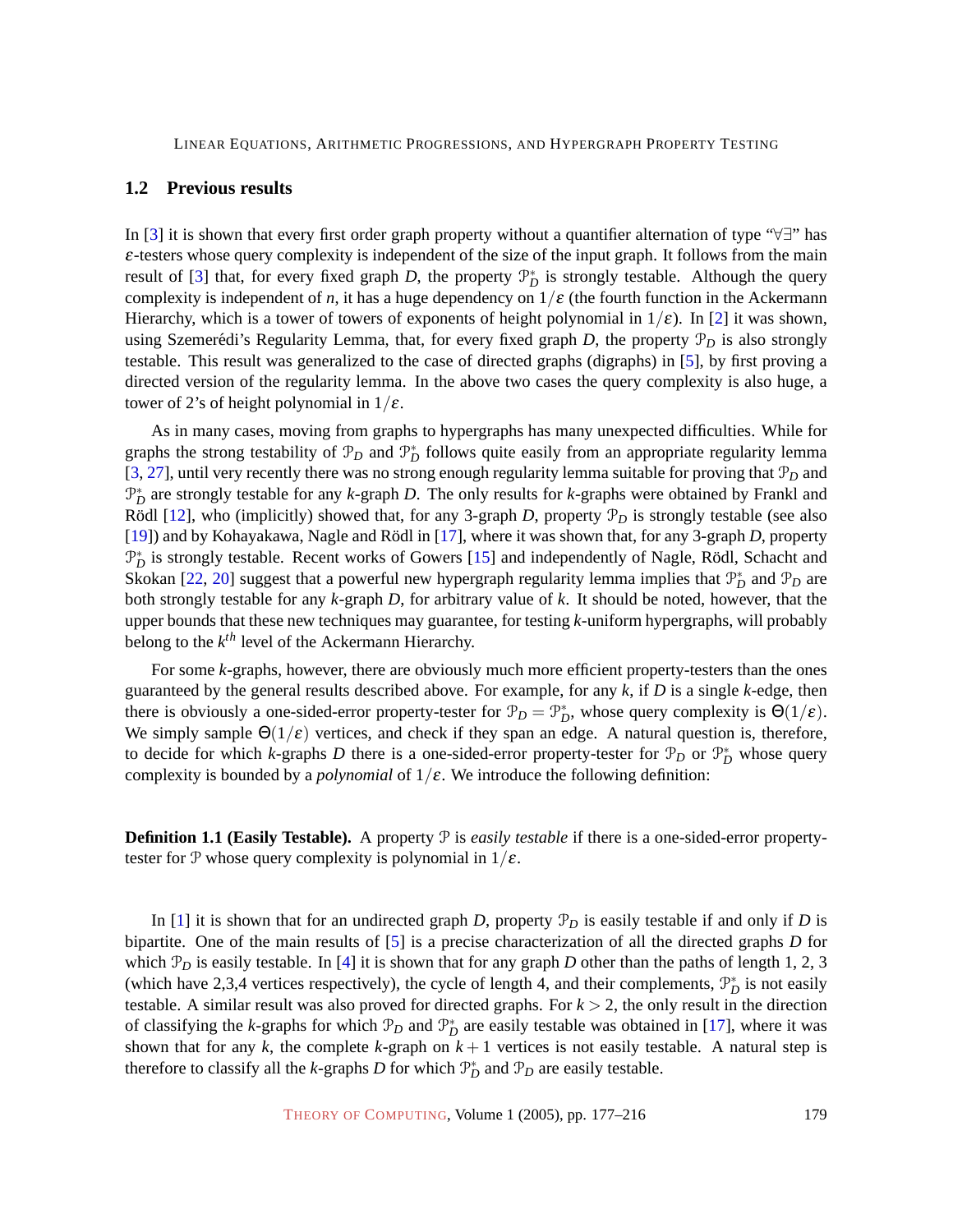## **1.3 The new results**

Our first two results concern testing  $\mathcal{P}_D^*$ . In what follows we denote by  $D_{3,2}$  the unique 3-graph on 4-vertices that has 2 edges.

<span id="page-3-0"></span>**Theorem 1.2.** *For any k*  $\geq$  3 *and any k-graph D other than a single k-edge and D*<sub>3,2</sub>*, there exists a constant*  $c = c(D) > 0$  *such that the query-complexity of any one-sided-error*  $\varepsilon$ *-tester for*  $\mathbb{P}_D^*$  *is at least* 

$$
\left(\frac{1}{\epsilon}\right)^{c\log(1/\epsilon)}
$$

.

.

As noted above, for any *k*, there is an obvious one-sided-error property-tester for the case of *D* being a single *k*-edge, whose query complexity is  $\Theta(1/\epsilon)$ . We therefore get that [Theorem 1.2](#page-3-0) gives a complete characterization of the *k*-graphs *D* for which  $\mathcal{P}_D^*$  is easily testable, besides the case of  $D_{3,2}$ .

Our second result states that for large *k* we can significantly improve the lower bounds for testing P ∗ *D* , for almost all *k*-graphs.

<span id="page-3-1"></span>**Theorem 1.3.** For any k there is a constant  $r(k)$  such that, for any k-graph D on at least  $r(k)$  vertices, *there is a constant*  $c = c(D) > 0$  *such that any one-sided-error property-tester for testing*  $\mathbb{P}_D^*$  *has query complexity at least*

$$
\left(\frac{1}{\epsilon}\right)^{c(\log 1/\epsilon)^{\lfloor \log k \rfloor}}
$$

In fact, the lower bounds in the above theorem apply also to some  $k$ -graphs on less than  $r(k)$  vertices, amongst them all the *k*-graphs that contain  $F^k$ , which is the complete *k*-graph on  $k+1$  vertices. As a special case, we thus improve the lower bound for the case of  $F<sup>k</sup>$  obtained in [\[17\]](#page-37-4), which was similar to the lower bound in [Theorem 1.2.](#page-3-0) Moreover, our technique supplies a slightly inferior lower bound (namely, with exponent  $\log[k/2 + 1]$  instead of  $\log(k)$  for any *k*-graph *D* on more than *k* vertices (see discussion following the proof of [Theorem 1.3](#page-3-1) in Section [5.2\). Note that the bounds of](#page-26-0) [Theorem 1.3](#page-3-1) are *super-polynomial* in the bounds of [Theorem 1.2;](#page-3-0) thus for large *k* we obtain substantially better lower bounds.

Our next two results concern testing P*D*. We first give an efficient one-sided-error property-tester for any *k*-partite *k*-graph. Recall that a *k*-graph is *k*-partite if its vertex set can be partitioned into *k* sets such that each edge has precisely one vertex in each of the partition classes.

<span id="page-3-2"></span>**Theorem 1.4.** *(i)* Let  $t_1 \leq \ldots \leq t_k$ , put  $t^* = t_1 \cdot \ldots \cdot t_k$ , and let D be any k-partite k-graph with partition *classes of sizes t*1,...,*tk. Then there is a one-sided-error* ε*-tester for* P*<sup>D</sup> with query complexity*

$$
O\left(\frac{1}{\varepsilon}\right)^{t^*/t_k}
$$

.

.

*(ii) For any k-partite k-graph D on d vertices which contains* |*E*| *edges, the query complexity of any one-sided-error*  $\varepsilon$ -tester for  $\mathcal{P}_D$  *is* 

$$
\Omega\left(\frac{1}{\varepsilon}\right)^{|E|/d}
$$

THEORY OF C[OMPUTING](http://dx.doi.org/10.4086/toc), Volume 1 (2005), pp. 177–216 180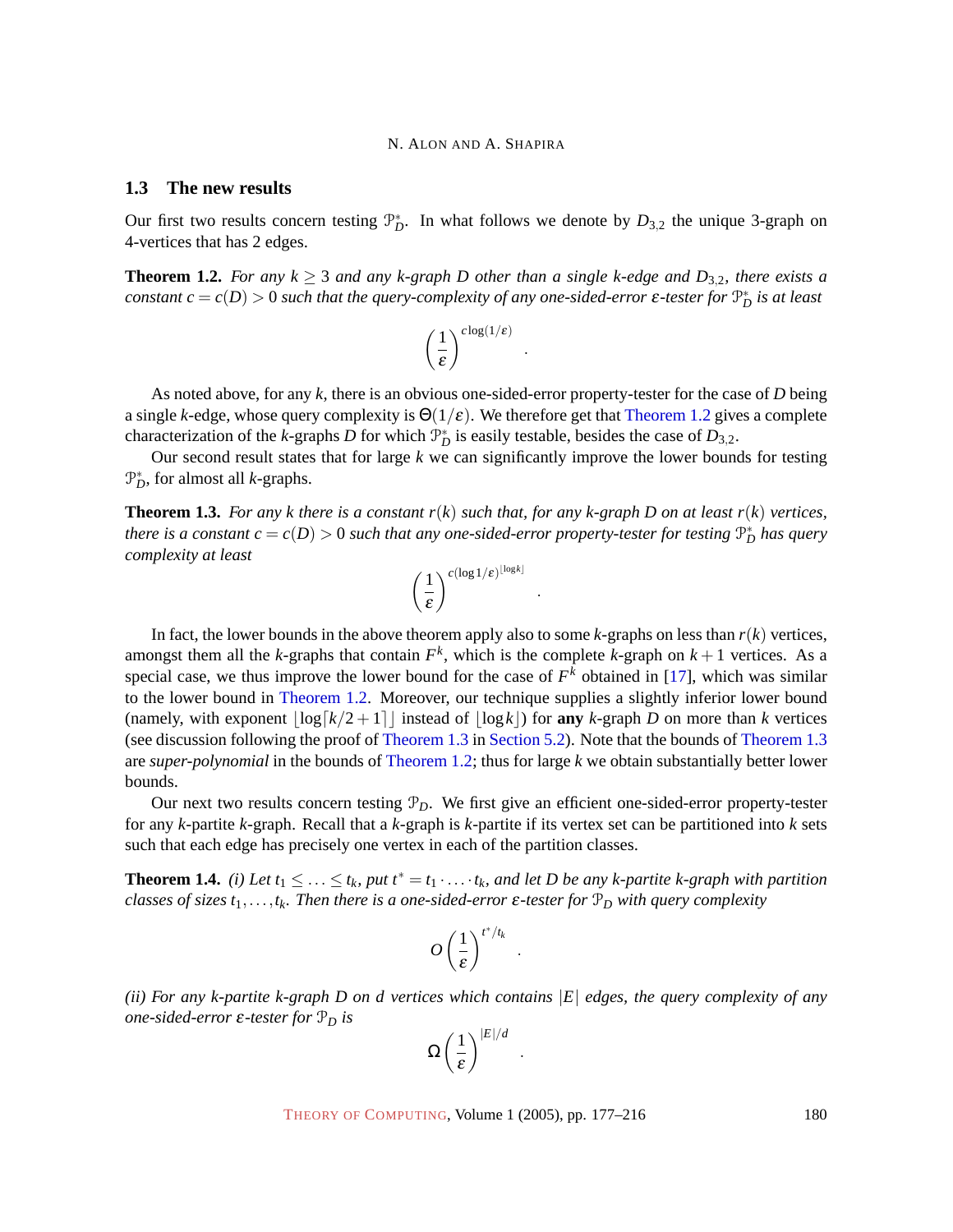The upper bound in the above theorem improves the one obtained by [\[17\]](#page-37-4) in which the exponent was  $t^*$ . See Section [7](#page-33-0) [for more details. Observe that when](#page-33-0) *D* is the complete *k*-partite *k*-graph  $K_{t,\dots,t}$ , the exponent in the upper bound is  $t^{k-1}$  while the one in the lower bound is  $t^{k-1}/k$ , which is quite close. The proof of this theorem appears in [Section](#page-33-0) [7.](#page-33-0)

For the next result we need some definitions. A *homomorphism* from a *k*-graph *D* to a *k*-graph *K* is a mapping  $\varphi : V(D) \to V(K)$  which maps edges to edges, namely, if  $(v_1, \ldots, v_k) \in E(D)$  then  $(\varphi(v_1), \ldots, \varphi(v_k)) \in E(K).$ 

<span id="page-4-1"></span>**Definition 1.5. (Core)** The *core* of a *k*-graph *D* is the smallest (in terms of edges) **sub-hypergraph** of *D*, denoted *K*, for which there exists a homomorphism from *D* to *K*. A *k*-graph *D* is called a core if it is the core of itself.

We also need to define a generalization of cycles in graphs;

<span id="page-4-2"></span>**Definition 1.6.** (Hyper-Cycle<sup>1</sup>) A *k*-graph on *d* vertices 1,...,*d* is called a *hyper-cycle* if it contains *d* −*k*+2 edges *e*1,...,*ed*−*k*+<sup>2</sup> and one can arrange its vertices on a cycle such that every edge *e<sup>i</sup>* contains the vertices  $\{i \pmod{d}, \ldots, i+k-1 \pmod{d}\}.$ 

Observe that for  $k = 2$  the above definition boils down to the definition of a cycle. Also, a single *k*-edge is not a hyper-cycle, as it contains  $1 < k - k + 2 = 2$  edges. The next theorem gives a sufficient condition for inferring that for a  $k$ -graph  $D$ , property  $\mathcal{P}_D$  is not easily testable.

<span id="page-4-0"></span>**Theorem 1.7.** *If the core of a k-graph D contains a hyper-cycle, then there exists a constant*  $c = c(D) > 0$ *such that the query-complexity of any one-sided-error* ε*-tester for* P*<sup>D</sup> is at least*

$$
\left(\frac{1}{\epsilon}\right)^{c\log(1/\epsilon)}
$$

.

Observe that the core of any *k*-partite *k*-graph is a single edge, which does not satisfy the definition of a hyper-cycle. It is important to note that though [Theorem 1.7](#page-4-0) establishes that for a large family of non-*k*-partite *k*-graphs *D*, property P*<sup>D</sup>* is not easily testable, it does not cover all the non *k*-partite  $k$ -graphs, as the core of some of them does not contain a hyper-cycle. However, for  $k = 2$ , [Theorem 1.7](#page-4-0) does cover all the non-bipartite graphs, as it is easy to see that the core of any non-bipartite graph must contain a cycle, namely, one of the shortest odd cycles of the graph. As we have mentioned above, for  $k = 2$ , this is precisely the definition of a hyper-cycle. Hence, [Theorem 1.4](#page-3-2) and [Theorem 1.7](#page-4-0) imply that for  $k = 2$ , property  $\mathcal{P}_D$  is easily testable if and only if *D* is bipartite, thus extending the result of [\[1\]](#page-36-3), where the characterization for graphs was first obtained. We finally mention that using the main ideas of the proof of [Theorem 1.7](#page-4-0) one can slightly extend it by showing that it holds even if in the definition of a hyper-cycle one only requires that the first two vertices of  $e_i$  would be *i* (mod *d*),  $i+1$  (mod *d*) (its other vertices lying in  $\{1, 2, \ldots, d\}$ .

As the proof with this definition is more involved (mainly due to cumbersome notations), and still does not cover all the cases of non-*k*-partite *k*-graphs, we preferred to give the proof of the slightly less general case, which contains all the important ideas.

<sup>&</sup>lt;sup>1</sup>In some papers on hypergraphs this object is called a *tight cycle*.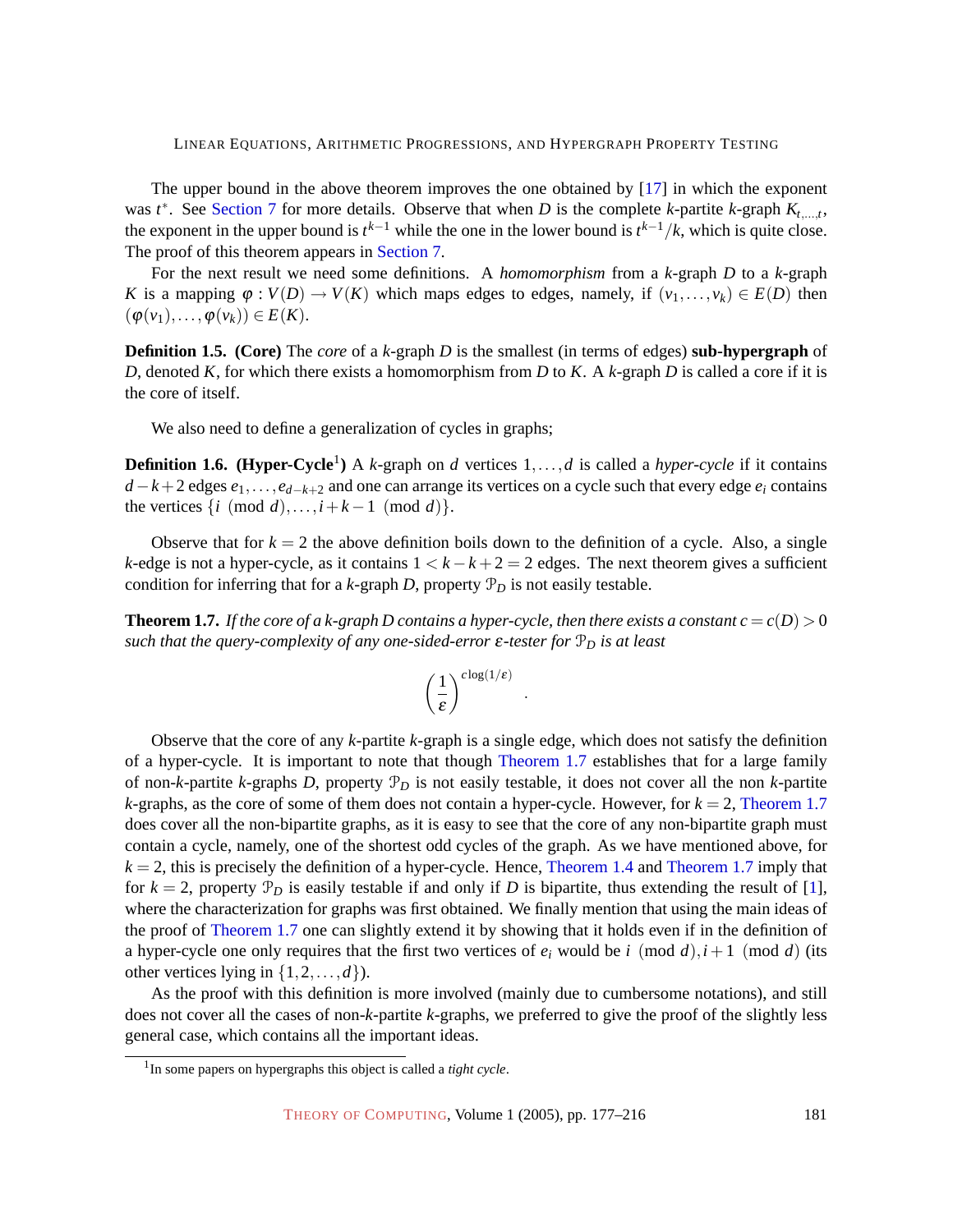We have thus far considered only one-sided-error property-testers. A natural question is if there are *k*-graphs  $D$ , for which  $\mathcal{P}_D^*$  (or  $\mathcal{P}_D$ ) is not easily testable, but can still be tested with two-sided error and query complexity polynomial in  $1/\varepsilon$ . We can (partially) rule out this possibility by showing that the lower bounds of [Theorem 1.2,](#page-3-0) [Theorem 1.3](#page-3-1) and [Theorem 1.7](#page-4-0) can all be extended to the case of two-sided-error ε-testers.

<span id="page-5-0"></span>**Theorem 1.8.** *The lower bounds of [Theorem 1.2,](#page-3-0) [Theorem 1.3](#page-3-1) and [Theorem 1.7](#page-4-0) hold for two-sided-error* ε*-testers as well.*

## <span id="page-5-1"></span>**1.4 Techniques**

Our main results in this paper, [Theorem 1.2,](#page-3-0) [Theorem 1.3](#page-3-1) and [Theorem 1.7,](#page-4-0) are based on two new constructions. All the previous results on testing  $\mathcal{P}_D$  and  $\mathcal{P}_D^*$  ([\[1,](#page-36-3) [5,](#page-36-2) [4,](#page-36-4) [17\]](#page-37-4)) were based on constructions of sets of integers which do not contain small subsets that satisfy a certain *single* equation. All these constructions were based on Behrend's construction [\[7\]](#page-36-5) of a large set of integers containing no 3-term arithmetic progression. In our case, however, we consider sets of integers that do not contain small subsets that satisfy a certain *set* of equations. The key benefit of this consideration is that requiring the set of integers to satisfy a set of equations, rather than a single one, allows us to construct much denser sets than the ones used in previous papers. This benefit translates to significantly improved lower bounds. The proof of this new construction appears in Section [2. Some of the techniques we apply in](#page-6-0) the proof of this result are motivated by the work of Laba and Lacey [\[18\]](#page-37-8), where they reproved a result of Rankin [\[21\]](#page-37-9) by constructing large sets of integers without *k*-term arithmetic progressions. The ideas used in our number-theoretic construction have been further applied in another recent paper [\[26\]](#page-38-5).

Our second technical contribution is an algebraic construction of certain extremal *k*-graphs. The goal of this construction is to resolve the main technical difficulty in the proof of the main results. The main benefit of this construction is that it allows us to infer certain linear equations between the integers that are used in the definition of these *k*-graphs. In previous papers about testing subgraphs in graphs, ([\[1,](#page-36-3) [5,](#page-36-2) [4\]](#page-36-4)) inferring these linear equations was trivial. This construction can be viewed as an extension of a construction of Frankl and Rödl [[12\]](#page-37-2) (which is an extension of the well known construction of Ruzsa and Szemerédi  $[25]$  $[25]$ ), but ours is far more complicated to analyze. It is also much more applicable than the construction of [\[12\]](#page-37-2), which, for example, can only be used to show that the complete *k*-graph on  $k+1$  vertices is not easily testable and with a lower bound as in [Theorem 1.2,](#page-3-0) rather than the one in [Theorem 1.3.](#page-3-1) Our new algebraic technique is applied in Section [3](#page-15-0) and [Section](#page-15-0) [6. The ideas used in the](#page-15-0) algebraic construction of extremal *k*-graphs have been further applied in another recent paper [\[6\]](#page-36-6).

## <span id="page-5-2"></span>**1.5 Organization**

In Section [2](#page-6-0) and [Section](#page-6-0) [3](#page-15-0) [we develop the main machinery needed to prove](#page-6-0) [Theorem 1.2](#page-3-0) and [Theo](#page-3-1)rem 1.3. In Section [2](#page-6-0) [we describe a new number-theoretic construction. In](#page-3-1) Section [3](#page-15-0) [we describe a new](#page-15-0) algebraic construction of extremal *k*-graphs. In Section [4](#page-20-0) [we prove two useful lemmas, which use the](#page-20-0) constructions of Section [2](#page-6-0) and [Section](#page-6-0) [3](#page-15-0) [in order to obtain the lower bounds of](#page-6-0) [Theorem 1.2](#page-3-0) and [The](#page-3-1)[orem 1.3. The results of](#page-3-1) Section [2,](#page-6-0) Section [3](#page-15-0) and Section [4](#page-20-0) [are essentially independent, and thus these](#page-6-0) sections can be read independently. To further simplify the reading of these sections, each of them starts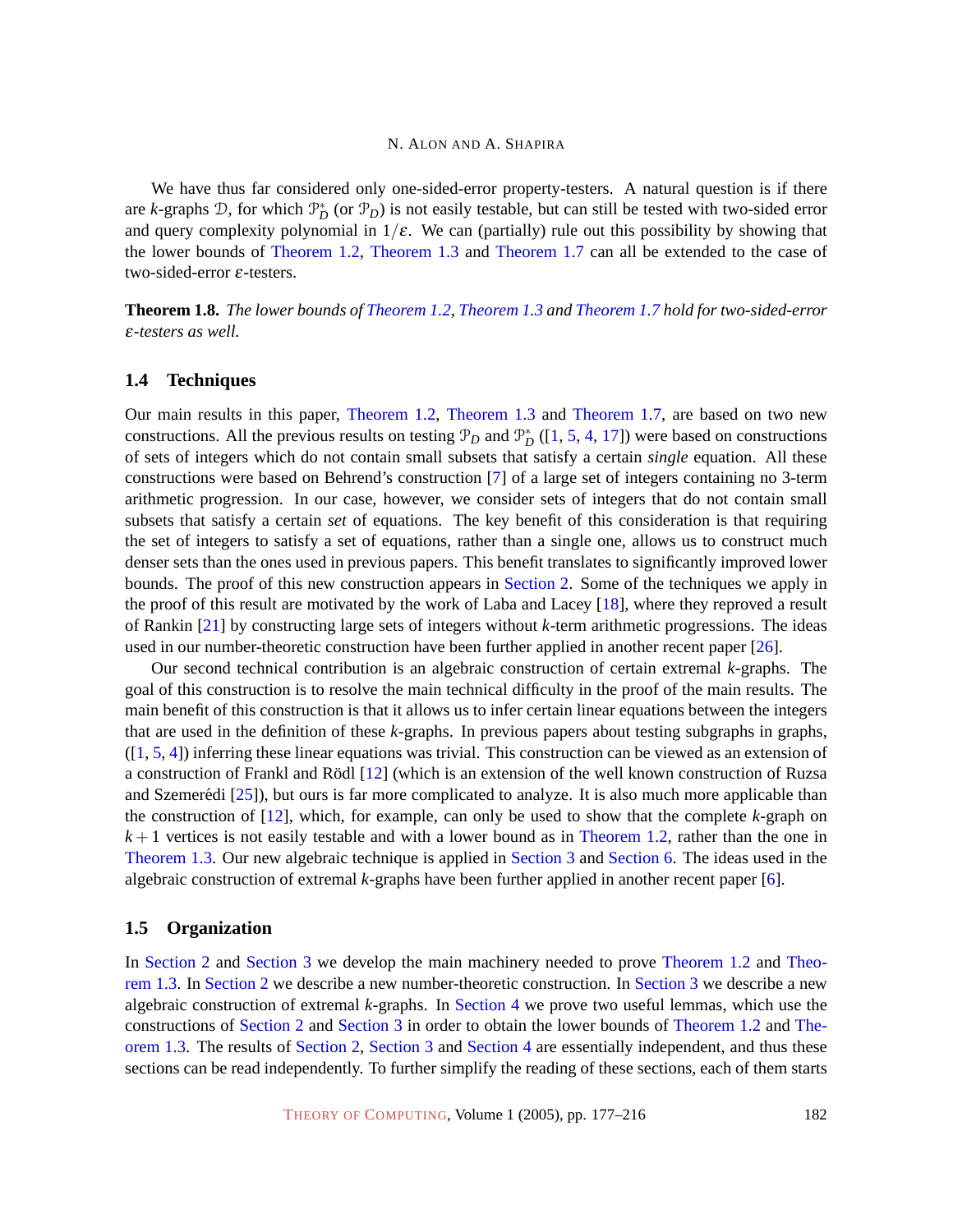with a short subsection in which we state the important definitions and state the main results proved in that section.

The proofs of [Theorem 1.2](#page-3-0) and [Theorem 1.3,](#page-3-1) which follow quite easily by combining the main results of Section [2,](#page-6-0) Section [3](#page-15-0) and Section [4, are given in](#page-6-0) Section [5.](#page-24-0) In Section [6](#page-26-1) [we apply our algebraic](#page-6-0) technique again, this time to construct extremal *k*-graphs, which are a central tool in the proof of [Theo](#page-4-0)[rem 1.7. The proof of](#page-4-0) [Theorem 1.7](#page-4-0) also appears in Section [6.](#page-26-1) In Section [7](#page-33-0) we prove [Theorem 1.4. As](#page-26-1) the proof of [Theorem 1.8](#page-5-0) uses ideas similar to the ones used in [\[4\]](#page-36-4) (in addition to the ideas of this paper) we omit it. Section [8](#page-35-0) [contains some concluding remarks and open problems.](#page-35-0)

Throughout this paper we assume, whenever this is needed, that the error parameter  $\varepsilon$  is sufficiently small, and that the number of vertices *n* of the *k*-graph considered is sufficiently large compared to  $1/\varepsilon$ . In order to simplify the presentation, we omit all floor and ceiling signs whenever these are not crucial, and make no attempt to optimize the absolute constants. All the logarithms appearing in the paper are in base 2.

# <span id="page-6-0"></span>**2 Arithmetic Progressions and Linear Equations**

## **2.1 The main results of this section**

In this section we give our number-theoretic construction, which will be later used in Section [5. We start](#page-24-0) with some definitions.

**Definition 2.1.** ((*k*,*h*)**-Gadget**) Call a set of *k*−2 linear equations  $\mathcal{E} = \{e_1, \ldots, e_{k-2}\}$  with integer coefficients in *k* unknowns  $x_1, \ldots, x_k$  a  $(k, h)$ -gadget if it satisfies the following properties:

- 1. Each of the unknowns  $x_1, \ldots, x_k$  appears in at least one of the equations.
- 2. For  $1 \le t \le k-2$  equation  $e_t$  is of the form

$$
p_t x_i + q_t x_j = (p_t + q_t) x_\ell \enspace,
$$

where  $0 < p_t, q_t \leq h$  and  $x_i, x_j, x_\ell$  are distinct.

3. Equations *e*<sup>1</sup> ...,*ek*−<sup>2</sup> are linearly independent.

We say that  $z_1, \ldots, z_k$  satisfy a  $(k, h)$ -gadget  $\mathcal E$  if they satisfy the  $k - 2$  equations of  $\mathcal E$ . Note that any gadget  $\&$  has a trivial solution  $x_1 = \ldots = x_k$ .

**Definition 2.2.**  $((k,h)$ **-Gadget-Free**) A set of integers *Z*, is called  $(k,h)$ *-gadget-free* if there are no *k* **distinct** integers  $z_1, \ldots, z_k \in Z$  that satisfy an arbitrary  $(k, h)$ -gadget.

Our main goal in this section is to prove the following theorem, which will be a key ingredient in the lower-bounds for  $\mathcal{P}_D^*$ .

<span id="page-6-1"></span>**Theorem 2.3.** For every h and k there is an integer  $c = c(k, h)$ , such that for every n there is a  $(k+1, h)$ *gadget-free subset*  $Z \subset [n] = \{1, 2, ..., n\}$  *of size at least* 

<span id="page-6-2"></span>
$$
|Z| \ge \frac{n}{e^{c(\log n)^{1/\lfloor \log 2k \rfloor}}} \quad . \tag{2.1}
$$

THEORY OF C[OMPUTING](http://dx.doi.org/10.4086/toc), Volume 1 (2005), pp. 177–216 183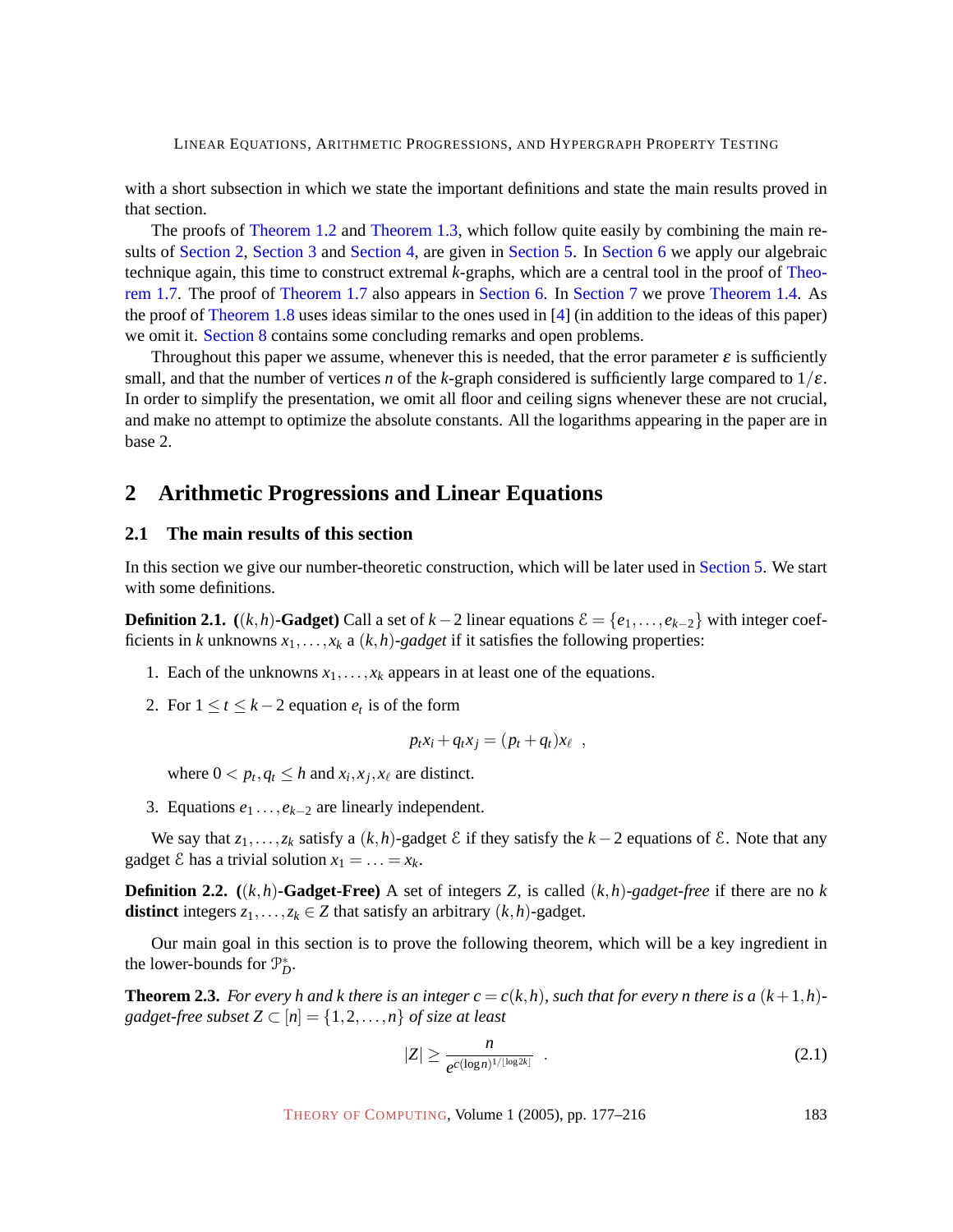As we have explained before, note that for larger *k* the above theorem guarantees the existence of a substantially larger set *Z*. The special case of the above theorem, where  $k = 2$ , was proved and used in [\[9\]](#page-37-10) and [\[4\]](#page-36-4). As the details of the proof of [Theorem 2.3](#page-6-1) will reveal, the main idea is to somehow reduce the construction required to prove [Theorem 2.3](#page-6-1) to a construction related to a notion very similar to arithmetic progressions. The main idea of this reduction will be to show that integers satisfying the linear equations of a gadget nearly form an arithmetic progression. Our notion of "near" arithmetic progression is the following:

<span id="page-7-3"></span>**Definition 2.4.** ((*k*,*h*)**-Progression**) A set of *k* integers  $z_1 \leq z_2 \leq \ldots \leq z_k$  is said to form a  $(k,h)$ *progression* if there are integers  $d, n_2, \ldots, n_k$  with  $n_i \leq h$  such that, for  $2 \leq i \leq k$ , we have

$$
z_i = z_{i-1} + n_i d \t\t(2.2)
$$

In what follows we call the integers  $n_i$  the *coefficients* of the progression and *d* the *difference*. Note that a  $(k, h)$ -progression is "nearly" an arithmetic progressions in the sense that in an arithmetic progression one requires  $n_2 = \ldots = n_k = 1$ . Also, note that the difference *d* is analogous to the difference between consecutive elements in an arithmetic progression. In other words, a *k*-term arithmetic progression is a (*k*,1)-progression of distinct elements. The following notion will be important for the proof of [Theorem 2.3:](#page-6-1)

**Definition 2.5. (Nontrivial**  $(k, h)$ **-Progression)** A  $(k, h)$ -progression is said to be *nontrivial* if its elements are distinct. Thus, a  $(k, h)$ -progression is nontrivial iff the difference *d* as well as the coefficients *n<sup>i</sup>* are all nonzero.

The proof of [Theorem 2.3](#page-6-1) appears in the following two subsections. In the first subsection we show how to transform the problem from one that deals with linear equations and gadgets to an analogous problem about  $(k, h)$ -progressions. We also show how the solution of the problem about  $(k, h)$ -progressions implies [Theorem 2.3.](#page-6-1) In the second subsection we solve the problem about  $(k, h)$ progressions.

## **2.2 Gadgets and** (*k*,*h*)**-Progressions**

We start this subsection by "reducing" gadgets to  $(k, h)$ -progressions. Formally, we want to show the following

<span id="page-7-1"></span>**Lemma 2.6.** For every k and h there is an integer  $c = c(k,h)$  such that if  $z_1 < \ldots < z_k$  satisfy a  $(k,h)$ *gadget then they form a nontrivial* (*k*,*c*)*-progression.*

For the proof of the above proposition we need the following three claims. For the proof of the first we need the following well-known result that follows from Cramer's rule and the Hadamard Inequality (see, e.g.,  $[16]$ ).

<span id="page-7-2"></span><span id="page-7-0"></span>**Lemma 2.7.** Let  $\Psi$  be a set of p homogenous linear equations in q variables. If  $p < q$  and each of the *coefficients in these equations has absolute value at most r, then* Ψ *has a* nonzero *solution*  $\{\alpha_1, \dots, \alpha_q\}$ *, where each*  $\alpha_i$  *is an* integer *with absolute value at most*  $(r^2p)^{p/2}$ *.*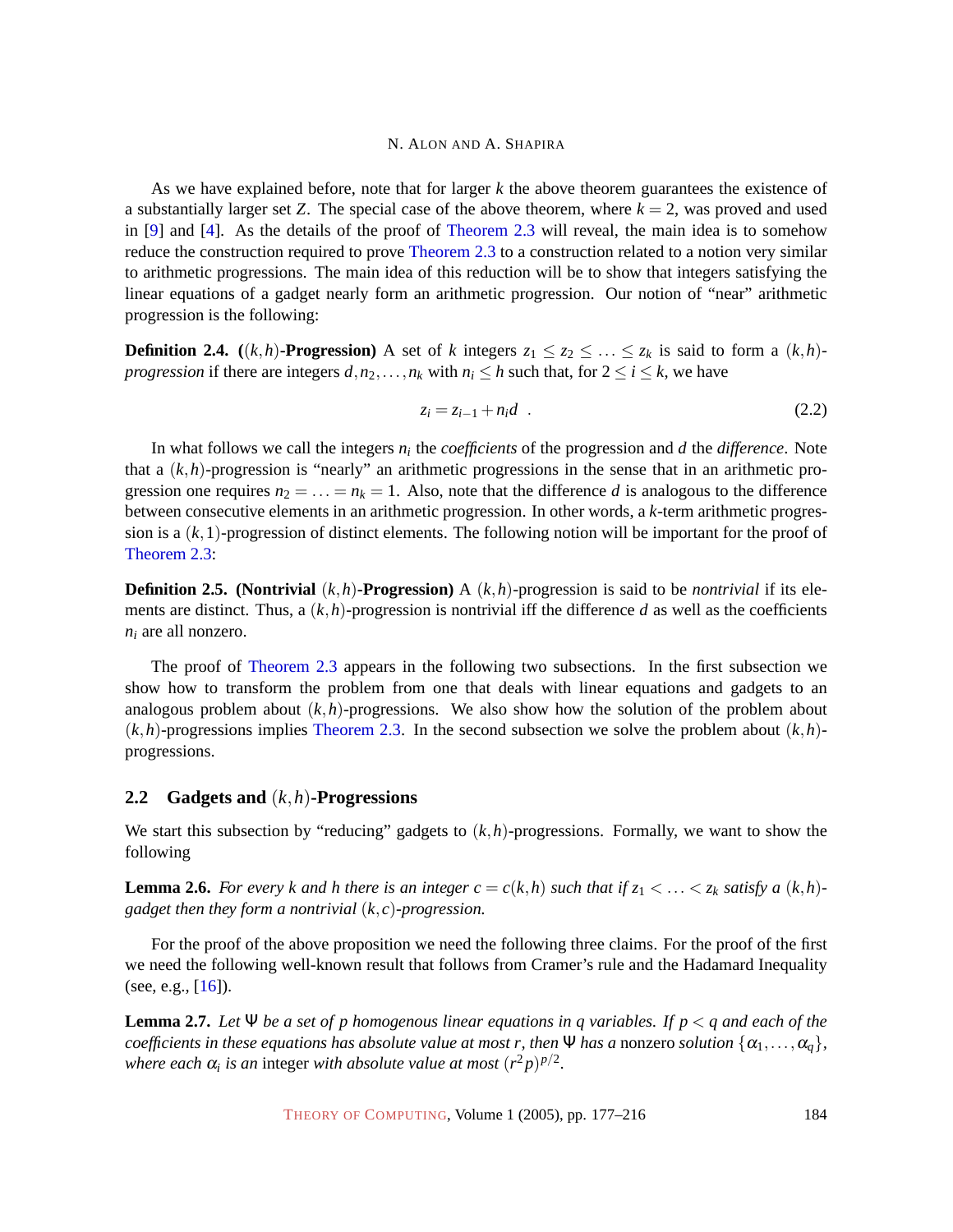**Claim 2.8.** *If*  $z_1 < \ldots < z_k$  are positive integers, which satisfy a  $(k, h)$ -gadget  $\mathcal{E}$ , then for  $2 \le i \le k - 1$ there are positive integers  $a_i, b_i \leq (h^2k)^{k/2}$  such that  $a_i z_{i-1} + b_i z_{i+1} = (a_i + b_i) z_i$ .

<span id="page-8-0"></span>*Proof.* As there is nothing to prove for  $k = 3$ , we assume  $k \ge 4$ . In order to simplify the notation, we show that there are positive integers  $a, b \leq (h^2 k)^{k/2}$  such that

$$
az_1 + bz_3 = (a+b)z_2 \tag{2.3}
$$

The other  $k - 3$  cases are identical. We first substitute  $z_1, \ldots, z_k$  into the set  $\mathcal{E}$ , and obtain  $k - 2$  linear equations of the form  $p_t z_i + q_t z_j = (p_t + q_t) z_k$ . Henceforth, when we refer to equation  $e_t \in \mathcal{E}$  we will refer to the equation after we have substituted the integers  $z_i$  into it. Our goal is simply to show that there are  $\alpha_1, \ldots, \alpha_{k-2}$  not all equal to zero, such that in the linear combination  $C = \alpha_1 e_1 + \ldots + \alpha_{k-2} e_{k-2}$  the coefficients of the integers  $z_4, \ldots, z_k$  vanish. We first claim that this will give us [\(2.3\)](#page-8-0). Indeed, note that as *e*1,...,*ek*−<sup>2</sup> are by assumption linearly independent, it cannot be the case that all the coefficients of the integers  $z_i$  vanish. Also, as for each of the equations in  $\mathcal E$  the sum of the coefficients on the left hand side is equal to the coefficient on the right hand side, this must also hold for *C*, hence, it cannot be the case that precisely one of coefficients of  $z_1$ ,  $z_2$ ,  $z_3$  does not vanish. Similarly, if precisely two of coefficients of *z*1,*z*2,*z*<sup>3</sup> do not vanish, this would imply that they are equal, which contradicts our assumption that  $z_1 \leq \ldots \leq z_k$ . Finally as we assume that each of the integers  $z_i$  appears at least once, we are guaranteed to get [\(2.3\)](#page-8-0).

In order to make sure that in a linear combination with coefficients  $\alpha_1, \ldots, \alpha_{k-2}$  the integers  $z_4, \ldots, z_k$ vanish, we may write  $k - 3$  homogenous linear equations, which require that. This is a set of  $k - 3$ homogenous equations in *k* −2 unknowns with coefficients bounded by *h*. Therefore, by [Lemma 2.7](#page-7-0) it has a nonzero solution with integer coefficients of size at most  $(h^2(k-2))^{k/2-1}$ . This means that the coefficients of *C* are bounded by  $(k-3)(h^2(k-2))^{k/2-1} \leq (h^2k)^{k/2}$ , as needed.  $\Box$ 

<span id="page-8-1"></span>**Claim 2.9.** *Suppose*  $z_1, z_2, z_3, a, b$  are positive integers, such that  $z_1 < z_2 < z_3$  and  $a, b \le h$ . If the *following equation holds*

$$
az_1+bz_3=(a+b)z_2,
$$

*then z*1,*z*2,*z*<sup>3</sup> *form a nontrivial* (3,*h*)*-progression.*

*Proof.* We show that *z*1,*z*2,*z*<sup>3</sup> form a (3,*h*)-progression. It will be a nontrivial (3,*h*)-progression because we assume that  $z_1 < z_2 < z_3$ . We first assume that *a* and *b* are co-prime, as otherwise we can divide them by their gcd, and obtain a new equation  $a'z_1 + b'z_3 = (a' + b')z_2$ , with  $a' < a, b' < b$ . Rearranging the equation we get that  $a(z_2 - z_1) = b(z_3 - z_2)$ . As *a* and *b* are co-prime  $d = (z_3 - z_2)/a = (z_2 - z_1)/b$  is an integer. Thus, we can write  $z_2 = z_1 + bd$  and  $z_3 = z_2 + ad$ , and take  $n_2 = b \le h$  and  $n_3 = a \le h$  in the definition of the (3,*h*)-progression.  $\Box$ 

<span id="page-8-2"></span>**Claim 2.10.** Suppose  $z_1 < z_2 < \ldots < z_k$  are positive integers, such that for every  $2 \le i \le k-1$  there are *integers*  $a_i, b_i \leq h$ *, such that* 

$$
a_i z_{i-1} + b_i z_{i+1} = (a_i + b_i) z_i
$$

*holds. Then z*1,*z*2,...,*z<sup>k</sup> form a (nontrivial)* (*k*,*h k*−2 )*-progression.*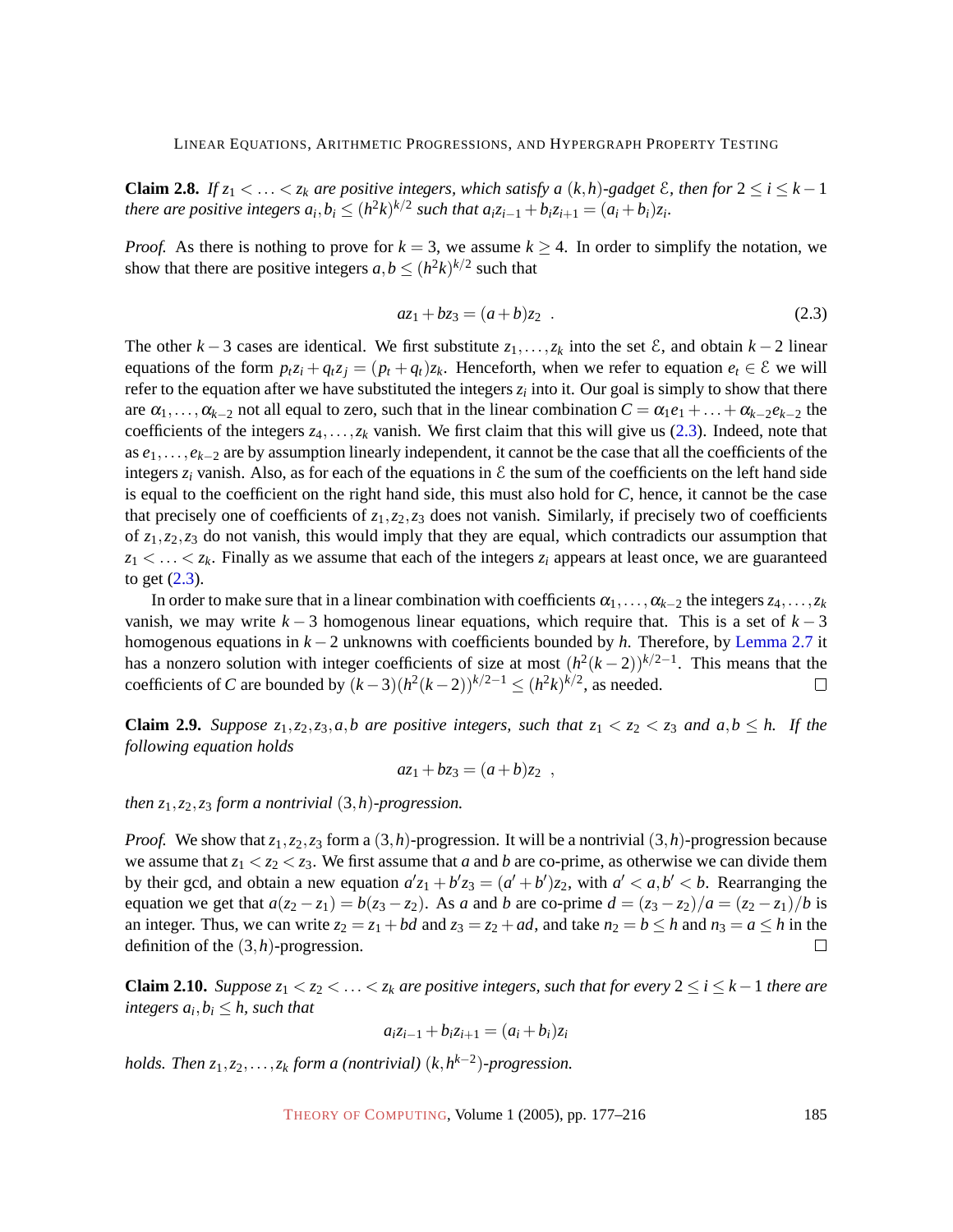*Proof.* As before, we show that  $z_1, \ldots, z_k$  form a  $(k, h^{k-2})$ -progression. It will be a nontrivial  $(k, h^{k-2})$ progression because we assume that  $z_1 < z_2 < \ldots < z_k$ . We proceed by induction on *k*. The base case  $k = 3$  follows from [Claim 2.9.](#page-8-1) Assuming the claim holds for *k* we prove it for  $k + 1$ . By the induction hypothesis, for  $2 \le i \le k$  we can write  $z_i = z_{i-1} + m_i t$  for some integer *t* and  $m_i \le h^{k-2}$ . By assumption  $a_k z_{k-1} + b_k z_{k+1} = (a_k + b_k) z_k$ . Rearranging this gives

$$
z_{k+1} - z_k = \frac{a_k}{b_k} (z_k - z_{k-1}) \quad . \tag{2.4}
$$

<span id="page-9-0"></span>Put  $g = \gcd(b_k, t) \ (\leq h)$  and  $d = t/g$ , and observe that for  $1 \leq i \leq k$  we can write  $z_i = z_{i-1} + g \cdot m_i \cdot d$ , and thus take  $n_i = m_i \cdot g \le hh^{k-2} = h^{k-1}$ . As in [Claim 2.9,](#page-8-1) we may assume that  $a_k$  and  $b_k$  are co-prime, and conclude from [\(2.4\)](#page-9-0) that  $b_k$  divides  $z_k - z_{k-1} = m_k t$ . We may thus write

$$
z_{k+1} = z_k + \frac{a_k m_k t}{b_k} = z_k + \frac{a_k m_k g}{b_k} \cdot d = z_k + n_{k+1} d \; .
$$

As  $a_k g/b_k \le a_k \le h$  and  $m_k \le h^{k-2}$ , we have  $n_{k+1} \le h^{k-1}$ , and the proof is complete.

*Proof of [Lemma 2.6.](#page-7-1)* Immediate from [Claim 2.8](#page-7-2) and [Claim 2.10.](#page-8-2)

Though we do not need this here, it is worth mentioning that the converse of [Lemma 2.6](#page-7-1) is also true. Indeed, if  $z_1, \ldots, z_k$  form a  $(k, h)$ -progression, then for every  $2 \le i \le k - 1$  we have  $z_i = z_{i-1} + n_i d$ , and  $z_{i+1} = z_i + n_{i+1}d$ . This implies that  $(n_i + n_{i+1})z_i = n_{i+1}z_{i-1} + n_i z_{i+1}$ . Hence,  $z_1, \ldots, z_k$  satisfy the  $k-2$ linear equations  $(n_i + n_{i+1})x_i = n_{i+1}x_{i-1} + n_i x_{i+1}$  that are easily checked to satisfy the three requirements of a (*k*,*h*)-gadget.

The proof of [Theorem 2.3](#page-6-1) will follow by combining [Lemma 2.6](#page-7-1) and the following lemma.

<span id="page-9-1"></span>**Lemma 2.11.** *For every h and*  $p \ge 2$ *, there is an integer*  $c = c(p,h)$  *such that for every n there is a subset*  $Z \subset [n] = \{1, 2, ..., n\}$  *of size at least* 

<span id="page-9-2"></span>
$$
|Z| \ge \frac{n}{e^{c \log^{1/p} n}} \tag{2.5}
$$

*that does not contain any nontrivial*  $(1+2^{p-1},h)$ *-progression.* 

*Proof of [Theorem 2.3.](#page-6-1)* Let *p* be the largest integer satisfying  $1 + 2^{p-1} \leq 1 + k$ , namely,  $p = |\log 2k|$ . Let  $c' = c(k+1,h)$  be the constant appearing in [Lemma 2.6.](#page-7-1) Now, by [Lemma 2.11,](#page-9-1) there is a constant  $c = c(p, c')$ , such that for every *n* there is a subset  $Z \subseteq [n]$  of size as in [\(2.5\)](#page-9-2), which contains no nontrivial  $(1 + 2^{p-1}, c')$ -progression. By our choice of *p*, this set contains no nontrivial  $(k + 1, c')$ -progression. By [Lemma 2.6,](#page-7-1) the set *Z* does not contain  $k+1$  distinct integers, which satisfy a  $(k+1,h)$ -gadget. As  $p = \log 2k$ , the set *Z* satisfies the requirements of [Theorem 2.3.](#page-6-1)  $\Box$ 

It is easy to see that the elements of a  $(1+2^{p-1},h)$ -progression must be taken from an arithmetic progression of length at most  $h2^{p-1}$ , whose difference is the integer *d* from the definition of the (1 + 2<sup>*p*−1</sup>,*h*)-progression in [Definition 2.4.](#page-7-3) Thus, another way to look at [Lemma 2.11](#page-9-1) is as a construction of a set *Z* with the following property: not only doesn't *Z* contain arithmetic progressions of length  $1+2^{p-1}$ ,

THEORY OF C[OMPUTING](http://dx.doi.org/10.4086/toc), Volume 1 (2005), pp. 177–216 186

 $\Box$ 

 $\Box$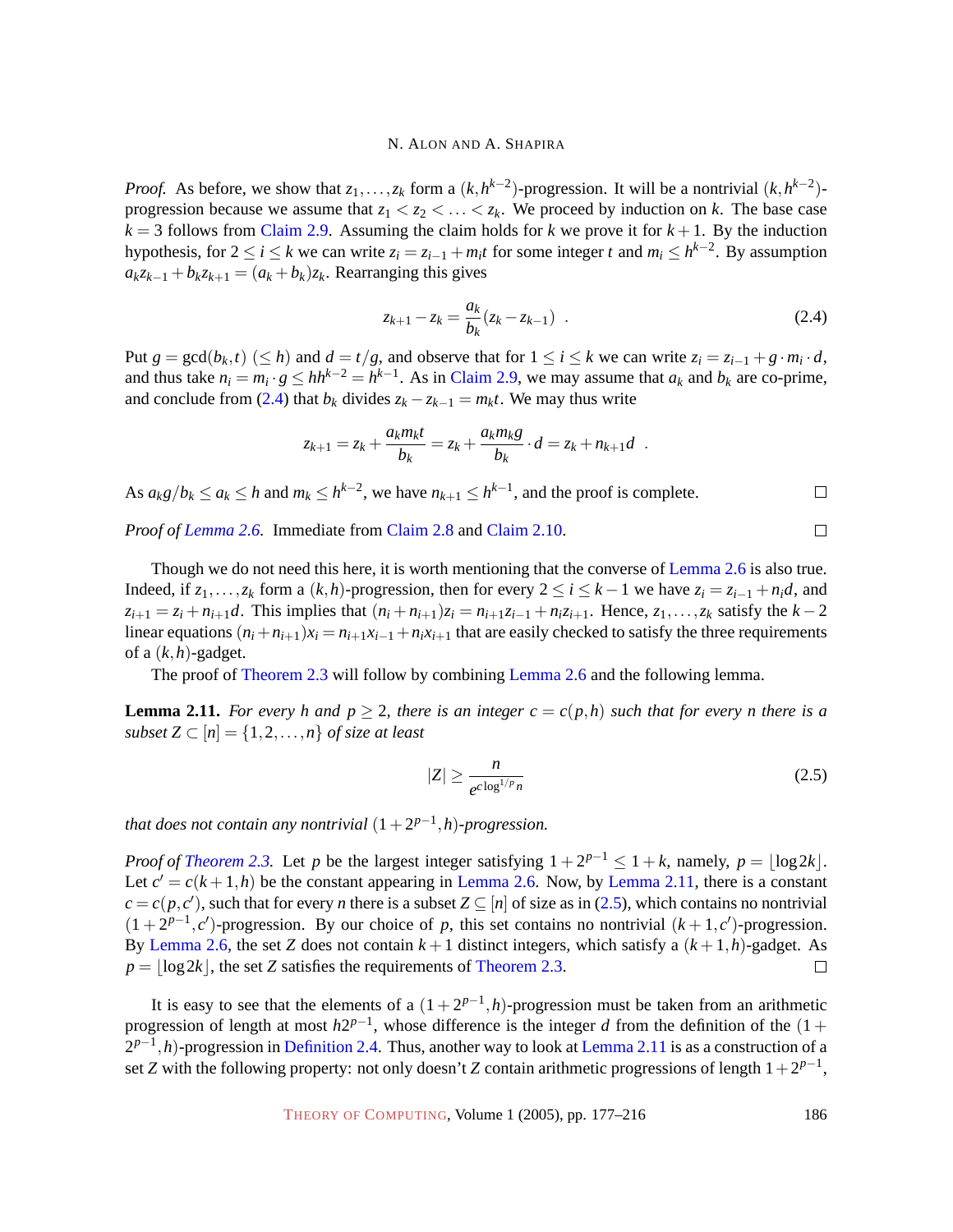but it does not even contain  $1 + 2^{p-1}$  numbers out of some other not too large arithmetic progression, whose other elements need not even belong to *Z*.

In order to prove [Lemma 2.11,](#page-9-1) we will first show that it holds for every *fixed* set of coefficients  $n_2, \ldots, n_{1+2^{p-1}}$ . Namely, we show that there is a subset of [*n*] of the same size as in [\(2.5\)](#page-9-2) that does not contain any  $(1+2^{p-1},h)$ -progression  $z_1,\ldots,z_{1+2^{p-1}}$  such that  $z_i = z_{i-1} + n_i d$  for every  $2 \le i \le 1+2^{p-1}$ . Note that the difference *d* may be arbitrary. To be precise, we want to show the following:

<span id="page-10-0"></span>**Lemma 2.12.** For every fixed positive  $n_2, \ldots, n_{1+2^{p-1}} \leq h$  there is an integer  $c = c(p,h)$  such that for *every n there is a subset*  $Z \subset [n] = \{1, 2, ..., n\}$  *of size at least* 

$$
|Z| \ge \frac{n}{e^{c \log^{1/p} n}} \quad , \tag{2.6}
$$

*that does not contain any nontrivial*  $(1+2^{p-1},h)$ *-progression with coefficients*  $n_2,\ldots,n_{2^p-1}$ *.* 

The proof of this lemma appears in the next subsection. We first show how to derive [Lemma 2.11](#page-9-1) from the above lemma.

*Proof of Lemma 2.11*. For every set *s*, of positive  $2^{p-1}$  integers  $n_2, \ldots, n_{1+2^{p-1}} \leq h$ , let  $Z_s$  be the largest subset of [*n*], which does not contain any nontrivial  $(1 + 2^{p-1}, h)$ -progression with coefficients  $n_2, \ldots, n_{1+2^{p-1}}$ . By [Lemma 2.12](#page-10-0) we have that for any *s* the set  $Z_s$  has size at least  $n/e^{c \log^{1/p} n}$ , where *c* depends only on *p* and *h*. Denote the number of sets *s* by *m*, and observe that as the coefficients in each set *s* are bounded by *h* there are less than  $2^{ph}$  choices for the set *s*.

Uniformly at random pick *m* integers  $t_1, \ldots, t_m$  from  $\{-n, \ldots, n\}$ , and consider the set

$$
Z = \bigcap_{i=1}^{m} (Z_i + t_i)
$$

(where,  $Z + t$  denotes the translate of *Z* by *t*, i.e.  $Z + t = \{z + t : z \in Z\}$ ). Clearly *Z* contains no  $(1 +$ 2<sup>*p*−1</sup>,*h*)-progressions with arbitrary coefficients bounded by *h*. For every integer *z* ∈ [*n*] the probability that it belongs to  $Z_i + t_i$  is  $1/e^{c \log^{1/p} n}$ , hence the probability that it belongs to all the sets  $Z_i + t_i$ , and therefore also to *Z*, is  $(1/e^{c \log^{1/p} n})^m = 1/e^{c' \log^{1/p} n}$  for a possibly larger *c'* that still depends only on *p* and *h*. By linearity of expectation we get that the expected size of *Z* is  $n/e^{c' \log^{1/p} n}$ , and therefore there is some choice of  $t_1, \ldots, t_m$  for which the resulting set *Z* is at least this large.  $\Box$ 

#### <span id="page-10-2"></span>**2.3 Large sets of integers without a given** (*k*,*h*)**-Progression**

In this subsection we apply the method of [\[18\]](#page-37-8) in order to prove [Lemma 2.12.](#page-10-0) The proof will require some more definitions. We first need to further extend the notion of arithmetic progressions as follows:

<span id="page-10-1"></span>**Definition 2.13** (( $p$ ,*t*,*h*)**-Progression).** A set of *p* integers  $z_0$ ,..., $z_{p-1}$  is said to form a ( $p$ ,*t*,*h*)*progression* if there are  $t + 1$  integers  $d_0, \ldots, d_t$  and integers  $n_0 = 0, n_1, \ldots, n_{p-1} \leq h$  such that for 0 ≤ *i* ≤ *p*−1

$$
z_i = d_0 + n_i \cdot d_1 + n_i^2 \cdot d_2 + \ldots + n_i^t \cdot d_t \quad . \tag{2.7}
$$

THEORY OF C[OMPUTING](http://dx.doi.org/10.4086/toc), Volume 1 (2005), pp. 177–216 187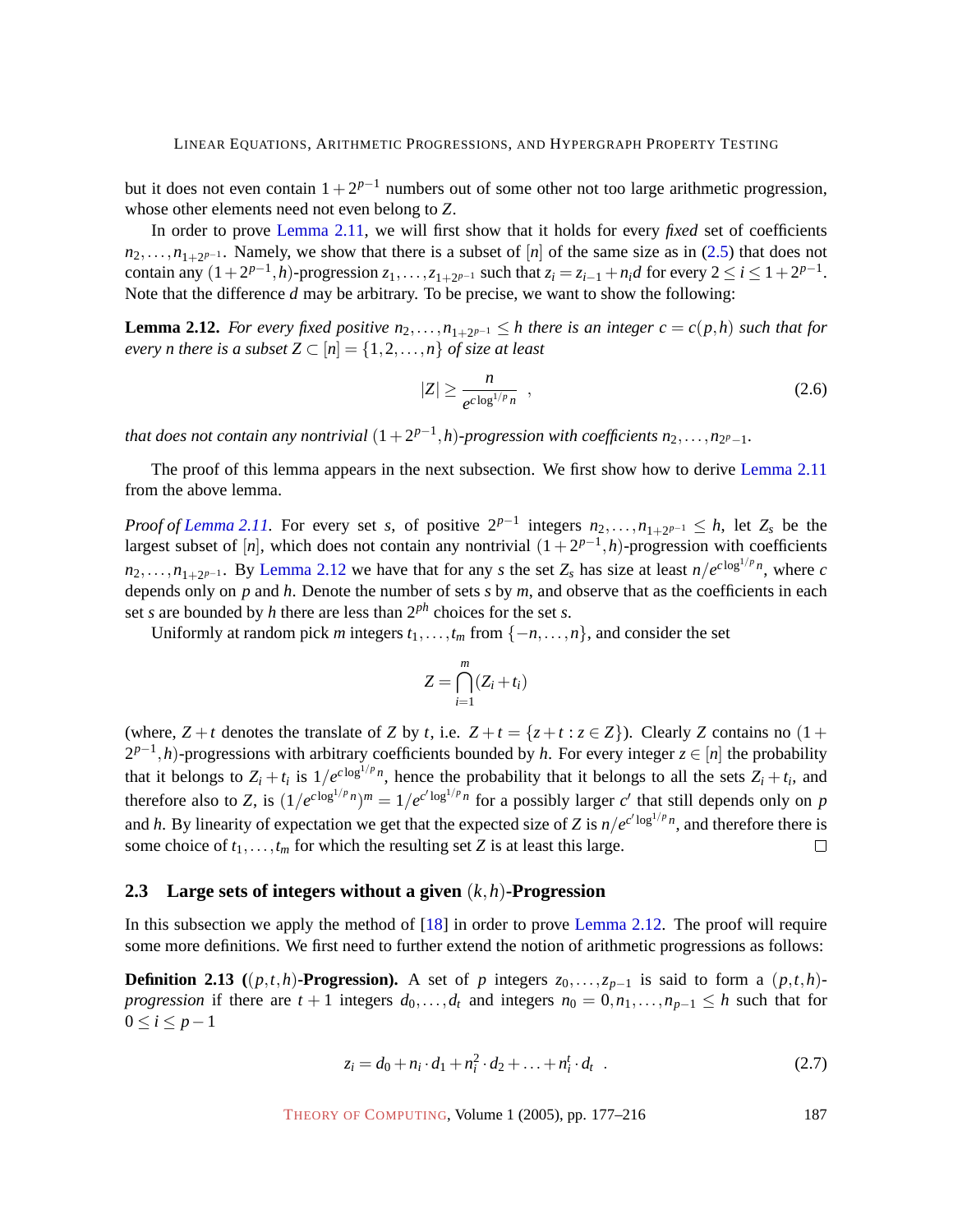To avoid confusion, note that by definition  $d_0 = z_0$ , thus, we did not really need  $d_0$  and  $n_0$ , which is fixed to be zero, in the above definition. However, this way of defining the integers of the set will make subsequent notation more compact. Note that unlike the definition of  $(k, h)$ -progressions in [Defini](#page-7-3)[tion 2.4,](#page-7-3) here we define each element of the sequence with respect to the smallest number  $z_0 = d_0$ , rather than the preceding one as in [Definition 2.4.](#page-7-3) Therefore, a (*p*,*h*)-progression as defined in [Definition 2.4](#page-7-3) is also a  $(p,1,h(p-1))$ -progression as defined in  $(2.7)$ .

**Definition 2.14 (Nontrivial**  $(p, t, h)$ **-progression).** We call a  $(p, t, h)$ -progression *nontrivial* if at least one of  $d_1, \ldots, d_t$  is nonzero and  $n_0, \ldots, n_{p-1}$  are distinct.

**Definition 2.15** ( $R_s(p,t,n)$ ). For a set s of p distinct integers  $n_0 = 0, n_1 \dots, n_{p-1} \leq h$ , define  $R_s(p,t,n)$  to be the largest possible size of a subset of [*n*] which does not contain any nontrivial (*p*,*t*,*h*)-progression whose coefficients are the integers of *s*.

The proof of [Lemma 2.12](#page-10-0) will follow by combining the following two claims.

<span id="page-11-5"></span><span id="page-11-0"></span>**Claim 2.16.** For every set s, of  $2t + 1$  distinct integers bounded by h, there is an integer  $c = c(t, h)$ , such *that*

$$
R_s(2t+1,t,n) \ge \frac{n}{e^{c\sqrt{\log n}}} \quad . \tag{2.8}
$$

<span id="page-11-1"></span>**Claim 2.17.** For every set s, of p distinct integers bounded by h, there is an integer  $c = c(p,h)$ , such that *if*  $n = g^b$  and  $p \ge t + 1$ *, then* 

$$
R_s(p,t,n) \ge \frac{n \cdot R_s(p, 2t, g^2 b)}{c^b g^2 b} \quad . \tag{2.9}
$$

*Proof of [Lemma 2.12.](#page-10-0)* As we have noted above, a (*p*,*h*)-progression as defined in [Definition 2.4](#page-7-3) is also a  $(p,1,h(p-1))$ -progression as defined in [\(2.7\)](#page-10-1). Hence, we can prove [Lemma 2.12](#page-10-0) by showing that for every set *s*, of distinct<sup>2</sup> coefficients  $n_0 = 0, n_1, \ldots, n_{2^{p-1}} \le h2^{p-1}$  we have

<span id="page-11-4"></span>
$$
R_s(1+2^{p-1},1,n) \ge \frac{n}{e^{c\log^{1/p}n}} \quad . \tag{2.10}
$$

<span id="page-11-2"></span>Consider any set *s*, of distinct integers bounded by  $h2^{p-1}$ . Given integers *n* and *p*, we prove by induction on  $\ell$  that for every  $2 \leq \ell \leq p$  there is a constant  $c = c(p, h)$ , such that

$$
R_s(1+2^{p-1}, 2^{p-\ell}, n) \ge \frac{n}{e^{c(\log n)^{1/\ell}}} \quad . \tag{2.11}
$$

<span id="page-11-3"></span>The case  $\ell = 2$  follows from [Claim 2.16](#page-11-0) with  $t = 2^{p-2}$ . Assuming the claim holds for  $\ell$  we prove it for  $\ell + 1$ . Set  $b = (\log n)^{1/(\ell+1)}$ , and let *g* satisfy  $n = g^b$ , namely  $g = e^{(\log n)^{1-1/(\ell+1)}}$ . A short calculation shows that in this case

$$
(\log g^2 b)^{1/\ell} \le c (\log n)^{1/(\ell+1)} \quad , \tag{2.12}
$$

<sup>&</sup>lt;sup>2</sup>The reader should recall that for a  $(p,t,h)$ -progressions to be nontrivial its coefficients should be distinct. When  $t = 1$  this guarantees that this nontrivial  $(p,1,h)$ -progression is also a nontrivial  $(p,h)$ -progression.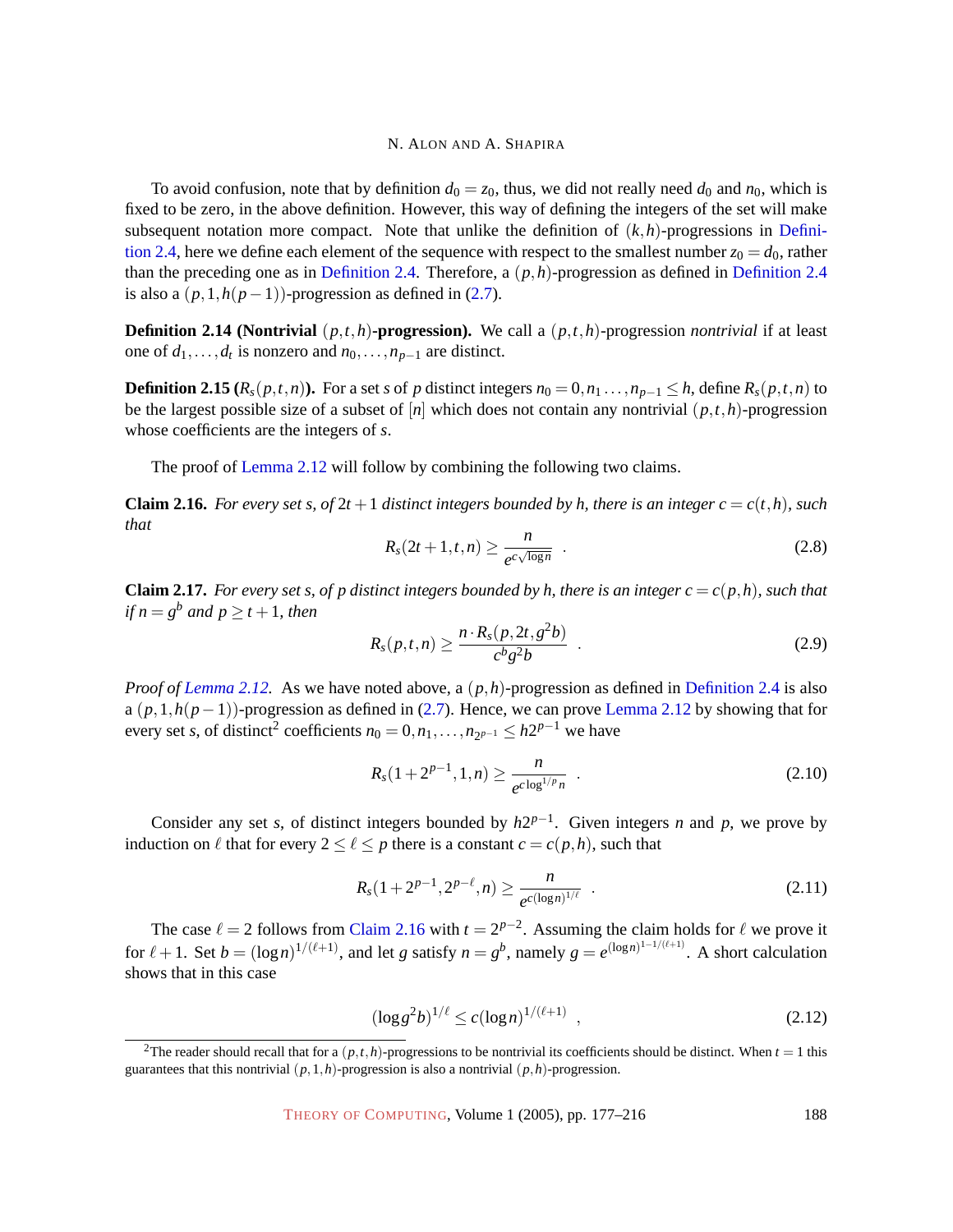where *c* depends only on *p*. We get that

$$
R(1+2^{p-1}, 2^{p-\ell-1}, n) \ge \frac{n \cdot R(1+2^{p-1}, 2^{p-\ell}, g^2 b)}{c^b g^2 b}
$$
  
 
$$
\ge \frac{n}{c^b g^2 b} \cdot \frac{g^2 b}{e^{c(\log g^2 b)^{1/\ell}}} \ge \frac{n}{c^b e^{c(\log n)^{1/(\ell+1)}}} \ge \frac{n}{e^{c(\log n)^{1/(\ell+1)}}},
$$

where the first inequality follows from [Claim 2.17,](#page-11-1) the second from the induction hypothesis in [\(2.11\)](#page-11-2) with  $n = g^2b$ , the third from [\(2.12\)](#page-11-3), and the last from our choice of *b* and the fact that *c* depends only on *p* and *h*. Also, note that by the reasoning we used to derive each of these inequalities, all the above constants depend only on *p* and *h* (we called all of them *c* in order to simplify the notation). This completes the proof of [\(2.11\)](#page-11-2). We now obtain [\(2.10\)](#page-11-4) by setting  $\ell = p$  in (2.11).  $\Box$ 

We now turn to prove [Claim 2.16](#page-11-0) and [Claim 2.17,](#page-11-1) which will require (yet again) several additional definitions. Given a set of integers *S* we denote by  $S + r$  the *translate* of *S* by *r*, that is,  $S + r = \{x + r :$  $x \in S$ . Note, that if *S* does not contain any nontrivial  $(p, t, h)$ -progression than so does any translate of *S*. For reasons that will soon become clear, we prefer to prove [Claim 2.16](#page-11-0) and [Claim 2.17](#page-11-1) with respect to the set of integers  $\{-n/2,\ldots,n/2\}$  rather than  $[n] = \{1,\ldots,n\}$ . We also consider representations of integers from {−*n*/2,...,*n*/2} in base *g*, where *g* will depend on *n* and will be much smaller than *n*. If  $n = g^b$  we define, for an integer  $c \geq 2$ ,

$$
Q_c = \{x \in Z : x = \sum_{i=0}^{b-1} x_i \cdot g^i, -g/c \le x_i \le g/c\},\;
$$

namely, all the integers whose "digits" in base *g* belong to  $-g/c$ ,...,*g*/*c*. As  $Q_c \subseteq \{-n/2, ..., n/2\}$ we may and will construct our sought after sets from integers belonging to *Q<sup>c</sup>* for an appropriate large enough constant *c*. Note, that somewhat unconventionally, we allow for negative digits. This representation, however, is well-defined in the sense that given  $x \in Q_c$ , there are unique integers  $-g/c \le$  $x_0, \ldots, x_{b-1} \le g/c$  such that  $x = \sum_{i=0}^{b-1} x_i \cdot g^i$ . Given an integer  $x \in Q_c$  we will denote by  $\bar{x} = (x_0, \ldots, x_{b-1})$ the unique *b* dimensional vector in  $Z^b$  such that  $x = \sum_{i=0}^{b-1} x_i \cdot g^i$ . We will also denote  $||x||^2 = ||\overline{x}||^2 =$  $\sum_{i=0}^{b-1} x_i^2$ . Our argument will critically rely on the observation that if *c* is sufficiently large then addition, and more generally linear combinations with small coefficients, of numbers from  $Q_c$  is equivalent to linear combinations of their corresponding vectors. For example, observe that if  $x, y, z \in Q_2$ , then  $x + y = z$  if and only if  $\bar{x} + \bar{y} = \bar{z}$ . The reason for that is simply that there is no carry in the base *g* addition of the number. More generally, if *c* is sufficiently large with respect to integers  $\alpha_1, \ldots, \alpha_t$ , then for  $x, x_1, \ldots, x_t \in Q_c$ ,

$$
x = \sum_{i=1}^{t} \alpha_i \cdot x_i \Longleftrightarrow \overline{x} = \sum_{i=1}^{t} \alpha_i \cdot \overline{x_i} \quad .
$$
 (2.13)

<span id="page-12-1"></span><span id="page-12-0"></span>Also, note that if *c* is sufficiently large with respect to integers  $\alpha_1, \dots, \alpha_t$ , then for  $x_1, \dots, x_t \in Q_c$ ,

$$
\bar{x} = \sum_{i=1}^{t} \alpha_i \cdot \bar{x}_i \in Q_{c'} , \qquad (2.14)
$$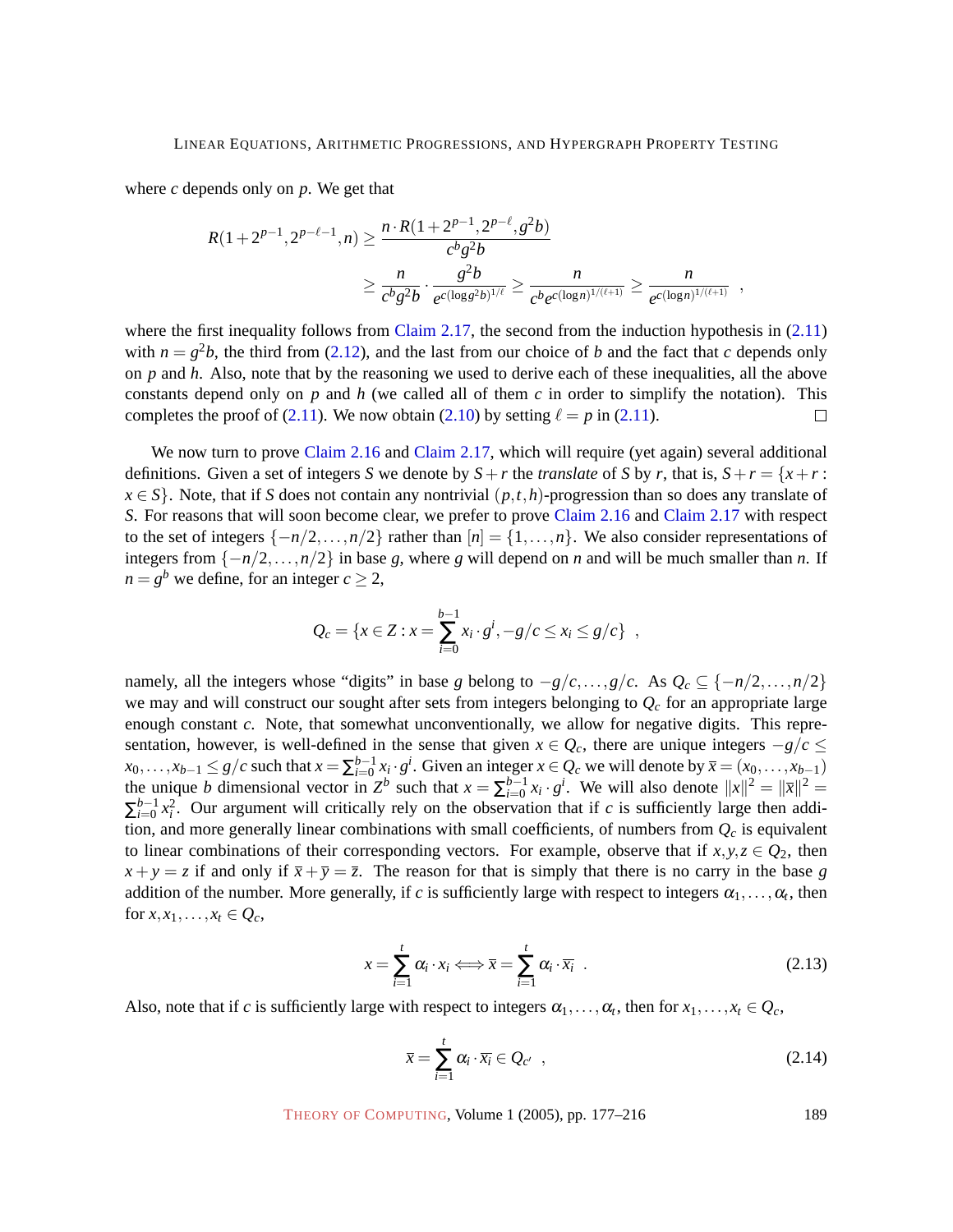for another (possibly smaller) constant  $c'$ . It should be noted that had we chosen to work with the set  $[n]$ rather than −*n*/2,...,*n*/2 and represented integers using positive digits, then [\(2.13\)](#page-12-0) and [\(2.14\)](#page-12-1) would not necessarily hold for negative coefficients. The reason is that the difference of two numbers with small digits may contain very large digits. As we also allow for negative digits, the difference also contains small digits. Finally, given integers  $p_1, \ldots, p_t$  we denote by  $V(p_1, \ldots, p_t)$  the Vandermonde matrix satisfying for  $1 \le i, j \le t, V_{i,j} = p_i^j$ *i* .

*Proof of [Claim 2.16.](#page-11-0)* Consider any set *s* of  $2t + 1$  distinct integers  $n_0 = 0, n_1, \ldots, n_{2t} \leq h$ . For an integer *r* define  $S_r = \{x \in Q_c : ||x||^2 = r\}$ . We claim that if *c* is large enough in terms of *t* and *h*, then  $S_r$  contains no nontrivial  $(2t + 1, t, h)$ -progression with coefficients taken from *s*. Suppose to the contrary that there are such  $2t + 1$  integers  $z_0, z_1, \ldots, z_{2t}$ . By [\(2.7\)](#page-10-1) we have that for  $0 \le i \le 2t$ 

$$
z_i = d_0 + n_i \cdot d_1 + n_i^2 \cdot d_2 + \ldots + n_i^t \cdot d_t \quad , \tag{2.15}
$$

<span id="page-13-0"></span>where  $d_0 = z_0, d_1, \ldots, d_t$  are arbitrary integers. Recall, that for this set to be nontrivial at least one of  $d_1, \ldots, d_t$  must be nonzero (the integers  $n_i \in s$  are already assumed to be distinct). Denote by *D* the determinant of the Vandermonde matrix  $V = V(n_0, \ldots, n_t)$ , and for  $0 \leq i \leq t$  denote by  $D_i$  the determinant of the matrix obtained from *V* by replacing the *i*<sup>th</sup> column with the column vector  $(z_0, \ldots, z_t)$ . Observe, that we can view the first  $t + 1$  equations in [\(2.15\)](#page-13-0) as  $t + 1$  equations in unknowns  $d_0, d_1, \ldots, d_t$ . It follows from Cramer's rule that for  $0 \le i \le t$  we have  $Dd_i = D_i$ . From the definition of the determinant we can view  $D_i$  as a linear combination of  $z_0, \ldots, z_t$  with integer coefficients bounded by a constant that depends only on *t* and  $n_0, n_1, \ldots, n_t$ . As  $n_0, n_1, \ldots, n_t \leq h$ , these coefficients are bounded by a constant that depends only on *t* and *h*. Hence, by [\(2.13\)](#page-12-0), if *c* was chosen large enough in terms of *t* and *h* then for  $0 \le i \le t$ , we get that  $\overline{Dd_i}$  (the *b* dimensional vector representing  $Dd_i$ ) is a linear combination of  $\overline{z_0}, \ldots, \overline{z_t}$ . Moreover, by [\(2.14\)](#page-12-1) we may conclude that  $\overline{Dd_i} \in Q_{c'}$  for some  $c' < c$ . As by [\(2.15\)](#page-13-0),  $z_0, \ldots, z_{2t}$ are defined as linear combinations of  $d_0, \ldots, d_t$ , we conclude that if *c* is large enough (so that *c*' is large enough), we can use  $(2.13)$  again to write  $(2.15)$  as

$$
D\overline{z_i} = \overline{Dd_0} + n_i \cdot \overline{Dd_1} + n_i^2 \cdot \overline{Dd_2} + \ldots + n_i^t \cdot \overline{Dd_t} \quad . \tag{2.16}
$$

<span id="page-13-1"></span>Define the following polynomial of degree 2*t*

$$
P(x) := \sum_{q=0}^{b-1} \left( (\overline{Dd_0})_q + (\overline{Dd_1})_q \cdot x + (\overline{Dd_2})_q \cdot x^2 + \ldots + (\overline{Dd_t})_q \cdot x^t \right)^2 ,
$$

where  $(\overline{Dd_i})_q$  denotes the  $q^{th}$  entry of the vector  $\overline{Dd_i}$ . The key observation now is that by [\(2.16\)](#page-13-1) we have for  $0 \le j \le 2t$  that  $P(n_j) = ||D\overline{z_j}||^2 = D^2 ||z_j||^2$ . Hence, as by assumption all the integers  $z_i$  belong to *S<sub>r</sub>*, we have that *P* is a polynomial of degree 2*t* with  $2t + 1$  distinct values (namely  $n_0, n_1, \ldots, n_{2t}$ ) for which it is equal to  $D^2r$ . Therefore, P must be identical to  $D^2r$ , which can be easily seen to imply that  $(\overline{Dd_i})_q = 0$  for all  $0 \le q \le d - 1$  and  $1 \le i \le t$ . Hence,  $d_1 = \ldots = d_t = 0$ , contradicting our assumption that this is a nontrivial  $(2t + 1, t, h)$ -progression. We conclude that if *c* is large enough in terms of *h* and *t* then  $S_r$  contains no nontrivial  $(2t + 1, t, h)$ -progression.

The claim now follows by averaging. As the absolute value of each digit in  $Q_c$  is bounded by  $g/c$ , we have  $r \le b(g/c)^2 \le bg^2$ . Similarly, we conclude that  $Q_c$  is of size  $(2g/c)^b > (g/c)^b$ . As the union of

THEORY OF C[OMPUTING](http://dx.doi.org/10.4086/toc), Volume 1 (2005), pp. 177-216 190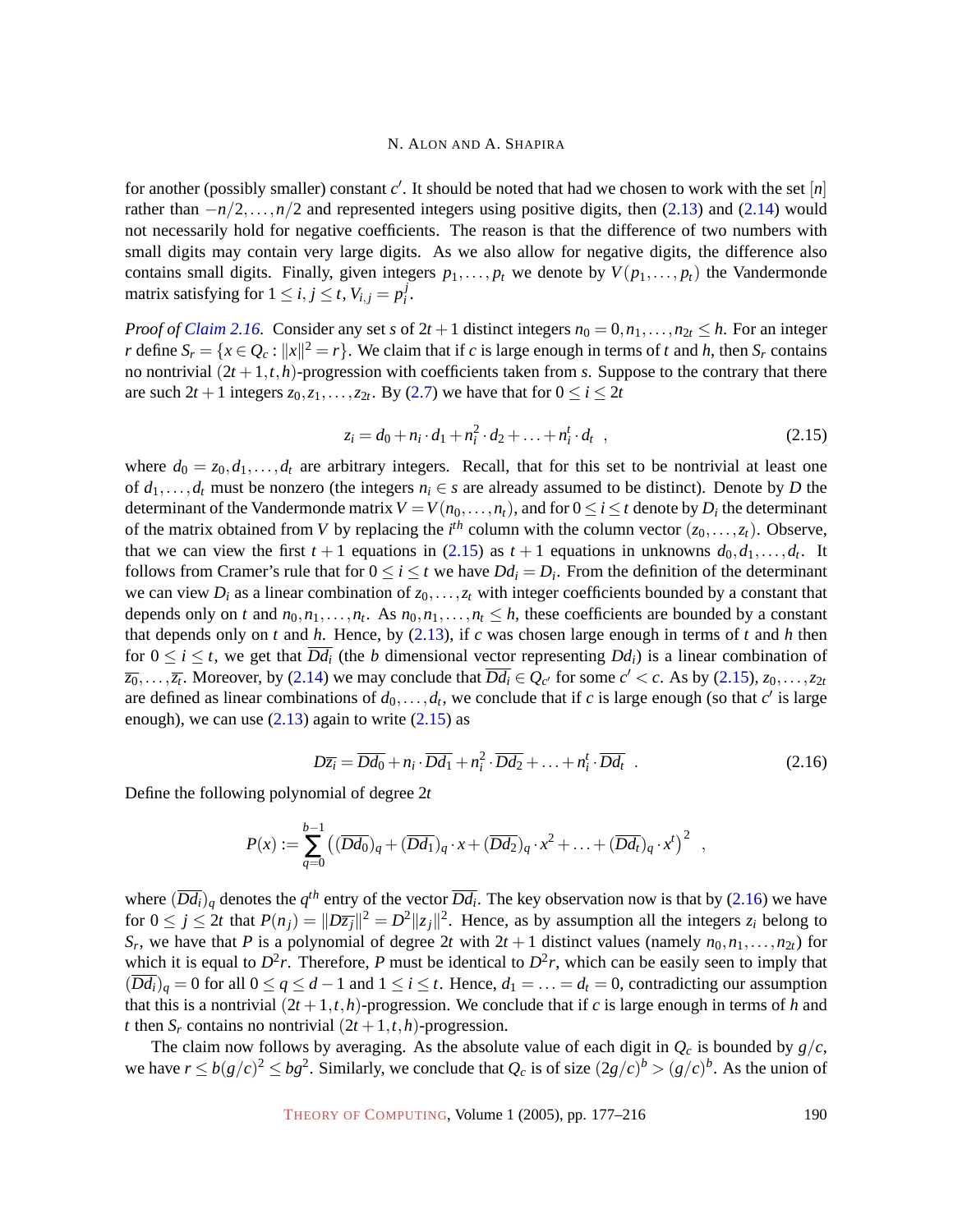the sets  $S_r$  covers the entire set  $Q_c$  there must be one *r* for which  $|S_r| \ge (g/c)^b / bg^2 = n / bg^2 c^b$ . Setting  $b = \sqrt{\log n}$ , and hence  $g = e^{\sqrt{\log n}}$ , gives [\(2.8\)](#page-11-5) for an appropriate constant  $c = c(t, h)$ .  $\Box$ 

*Proof of [Claim 2.17.](#page-11-1)* We again consider an arbitrary set *s*, of distinct integers  $n_0 = 0, n_1, \ldots, n_{p-1}$  bounded by *h*. As in the previous proof, we continue to write  $n = g^b$  and represent numbers in base *g* with possibly negative digits. We will also construct our sought after set from *Q<sup>c</sup>* for a large enough constant *c* that will only depend on *p*,*t* and *h*. Let *D* denote the determinant of the Vandermonde matrix  $V = V(n_0, \ldots, n_t)$ . Let  $R \subseteq \{1, ..., D^2b(g/c)^2\}$  be a set of size  $R_s(p, 2t, D^2b(g/c)^2)$  that contains no nontrivial  $(p, 2t, h)$ progression with coefficients from *s*, and recall that any translate of *R* also satisfies this property. Let *L* = { $-D<sup>2</sup>b(g/c)<sup>2</sup>$ ,...,*D*<sup>2</sup>*b*(*g*/*c*)<sup>2</sup>}. For any  $ℓ ∈ L$  define

$$
A_{\ell} = \{x \in Q_c : ||Dx||^2 \in R + \ell\} .
$$

We claim that  $A_\ell$  does not contain any nontrivial  $(p,t,h)$ -progression, with coefficients from *s*, provided *c* in the definition of  $Q_c$  is large enough. Suppose this is not the case, and let  $z_0, \ldots, z_{p-1}$  be such a nontrivial  $(p,t,h)$ -progression. Namely, suppose there are  $d_0, d_1, \ldots, d_t$  not all equal to zero such that  $z_j = d_0 + \sum_{i=1}^t n_j^t d_t$  holds for  $0 \le i \le p-1$ . As by assumption  $p \ge t+1$  we can still write the  $t+1$  linear equations as in  $(2.15)$ . We can then argue as in the proof of [Claim 2.16](#page-11-0) that provided *c* is large enough, we may conclude that for  $0 \le j \le p-1$  one can write

$$
D\overline{z_i} = \overline{Dd_0} + n_i \cdot \overline{Dd_1} + n_i^2 \cdot \overline{Dd_2} + \dots + n_i^t \cdot \overline{Dd_t} \quad . \tag{2.17}
$$

<span id="page-14-0"></span>This implies, as in [Claim 2.16,](#page-11-0) that for every  $0 \le j \le p-1$  we can write

$$
||Dz_j|| = ||D\overline{z_j}||^2 = \sum_{q=0}^{b-1} \left( \sum_{i=0}^{t} (\overline{Dd_i})_q \cdot n_j^i \right)^2 = d'_0 + n_j \cdot d'_1 + n_j^2 \cdot d'_2 + \dots + n_j^{2t} \cdot d'_{2t} , \qquad (2.18)
$$

where  $d'_0, \ldots, d'_{2t}$  are *identical* to all  $0 \le j \le p-1$ . It is easy to see that as  $d_0, \ldots, d_t$  are by assumption not all zero, then so are  $d'_0, \ldots, d'_{2t}$ . As  $d'_0, \ldots, d'_{2t}$  are common to all  $||Dz_j||^2$ , the right hand side of [\(2.18\)](#page-14-0) has the structure of a nontrivial  $(p, 2t, h)$ -progression with coefficients from *s*. This means that  $||Dz_0||^2$ ,...,  $||Dz_{t-1}||^2$  form a nontrivial (*p*, 2*t*, *h*)-progression with coefficients from *s*. This contradicts our choice of *R* and  $A_\ell$ .

We conclude that for any  $\ell \in L$ , the set  $A_\ell$  contains no nontrivial  $(p, t, h)$ -progression with coefficients from *s*. It is thus enough to show that for some  $\ell \in L$  the set  $A_{\ell}$  is large enough. We do this again by averaging. As the absolute value of the digits of numbers from  $Q_c$  is bounded by  $g/c$  we have  $0 \le ||Dx||^2 \le D^2b(g/c)^2$  for any  $x \in Q_c$ . Therefore, for any  $r \in R$  and  $x \in Q_c$  there is an  $\ell \in L$  such that  $||Dx||^2 = r + \ell$ . Hence, for any  $x \in Q_c$  there are  $|R|$  integers  $\ell \in L$  such that  $x \in A_\ell$ . In other words,  $\Sigma_{\ell=}^{|L|}$  $\mathbb{E}_{\ell=1}^{|L|} A_{\ell} \geq |R||Q|$ , and therefore for some choice of  $\ell \in L$  we have  $|A_{\ell}| \geq |R||Q_c|/|L|$ . As  $|Q_c| > (2g/c)^b$ , the proof follows as for some  $\ell \in L$  we must have

$$
|A_b| \ge \frac{R(p, 2t, h, D^2bg^2) \cdot (2g/c)^b}{D^2b(g/c)^2} \ge \frac{R(p, 2t, h, bg^2) \cdot g^b}{D^2c^bbg^2} \ge n\frac{R(p, 2t, h, bg^2)}{c^bbg^2} ,\qquad (2.19)
$$

where we used the fact that by definition  $n = g^b$  and *D* is bounded by a function of *t* and *h* only, therefore, we can use a slightly larger constant *c* to "absorb" *D* 2 .  $\Box$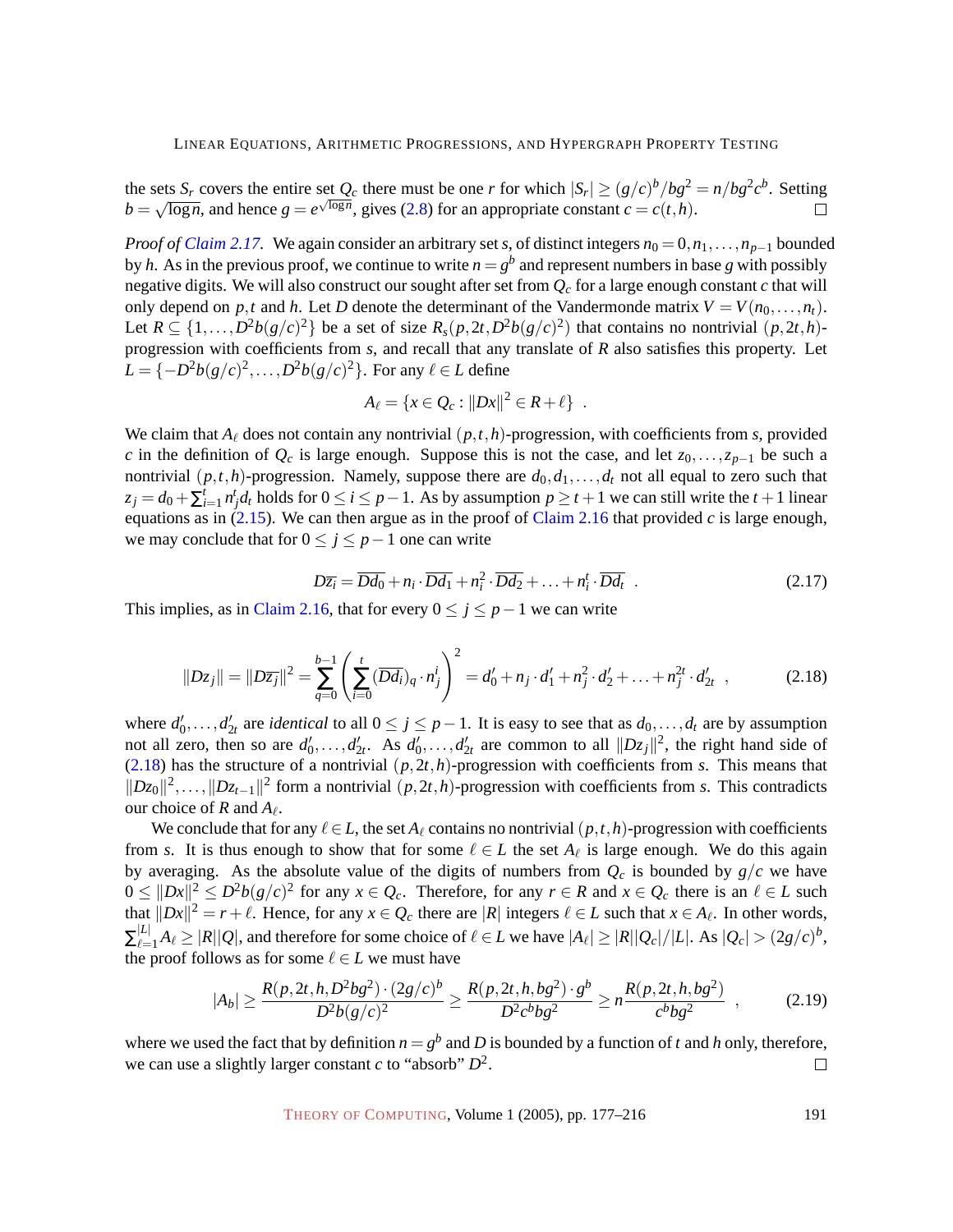# <span id="page-15-0"></span>**3 Linear Equations and Extremal Hypergraphs**

## **3.1 The main results of this section**

In this section we describe the first algebraic construction of extremal *k*-graphs, which will play an important role in the proofs of [Theorem 1.2](#page-3-0) and [Theorem 1.3](#page-3-1) about testing  $\mathcal{P}_D^*$  in Section [5. The second](#page-24-0) construction, related to  $\mathcal{P}_D$  and [Theorem 1.7,](#page-4-0) appears in Section [6. The following definition will be key](#page-26-1) for what follows:

**Definition 3.1** ( $\mathcal{T}^k$ ). Let  $\mathcal{T}^k$  denote the family of *k*-graphs on  $k+1$  vertices, which contain **at least** three edges.

Let *m* be an integer, *T* a member of  $\mathcal{T}^k$ , and *Z* an arbitrary subset of  $[m]$ . Let also  $P_d = \{p_1, \ldots, p_{k+1}\}\$ be a set of  $k+1$  *distinct* integers bounded by *d* (thus  $d > k$ ). Consider the following definition of a *k*-graph  $S = S(m, Z, T, P_d)$ : The vertex set of *S* consists of  $k+1$  pairwise disjoint sets of vertices  $V_1, \ldots, V_{k+1}$ , where, with a slight abuse of notation, we think of each of these sets as being the set of integers  $1, \ldots, d^k m$ . Define

<span id="page-15-2"></span>
$$
E(z_0, z_1, \dots, z_{k-1}, p) = z_0 + p \cdot z_1 + p^2 \cdot z_2 + p^3 \cdot z_3 + \dots + p^{k-1} \cdot z_{k-1} \tag{3.1}
$$

We define the edge set of *S* by specifying the edge sets of  $|Z|^k$  copies of *T* that we put in *S*. In what follows we refer to the  $k+1$  vertices of *T* as integers in  $\{1,\ldots,k+1\}$ . For every set of (not necessarily distinct) integers  $z_0, \ldots, z_{k-1} \in \mathbb{Z}$ , we add to *S* a copy of *T* that is spanned by the vertices  $v_1 \in V_1, \ldots, v_{k+1} \in V_{k+1}$ , where for  $1 \leq i \leq k+1$  we choose  $v_i = E(z_0, \ldots, z_{k-1}, p_i)$ . In order to specify the edges of this copy, we simply regard the vertices  $v_1, \ldots, v_{k+1}$  as if they were the vertices  $1, \ldots, k+1$ of a regular copy of *T* and put in the corresponding edges. Namely, for every edge  $(t_1, \ldots, t_k) \in E(T)$ , we add to *S* an edge that contains the vertices

$$
E(z_0,\ldots,z_{k-1},p_{t_1})\in V_{t_1},\ E(z_0,\ldots,z_{k-1},p_{t_2})\in V_{t_2},\ \ldots\ ,E(z_0,\ldots,z_{k-1},p_{t_k})\in V_{t_k}.
$$

In what follows we denote by  $C(z_0, \ldots, z_{k-1})$ , the copy of *T* defined using the integers  $z_0, \ldots, z_{k-1}$ . Note, that each of these  $|Z|^k$  copies of *D* has precisely one vertex in each of the sets  $V_1, \ldots, V_{k+1}$ . Note also, that for every  $z_0$ , ..., $z_{k-1}$  and  $p_i$ , the function *E* satisfies

$$
1 \leq E(z_0,\ldots,z_{k-1},p_i) \leq kd^{k-1}m \leq d^k m ,
$$

thus the vertices "fit" into the sets  $V_1, \ldots, V_{k+1}$ . The reader should also observe that we treat the set of integers  $P_d$ , as an *ordered* set, as when choosing the vertex from  $V_i$  we use the integer  $p_i \in P_d$ . Our first goal in this section is to prove the following lemma.

<span id="page-15-1"></span>**Lemma 3.2.** (The Key Lemma) Let T be a member of  $\mathcal{T}^k$ , m an arbitrary integer, Z a subset of  $[m]$ *and*  $P_d$  *a set of*  $k+1$  *distinct integers bounded by d. Define*  $S = S(m, Z, T, P_d)$ *, and suppose*  $E_1, E_2, E_3$ *are three edges that belong to a copy of T in S. If*  $E_1 \in C(a_0, \ldots, a_{k-1})$ *,*  $E_2 \in C(b_0, \ldots, b_{k-1})$  *and*  $E_3 \in C(c_0,\ldots,c_{k-1})$ , and if  $a_i \le c_i \le b_i$  for some i,  $0 \le i \le k-1$ , then either  $a_i = b_i = c_i$  or there are  $\emph{positive integers } \beta_1, \beta_2 \leq d^{3d^2} \emph{ such that }$ 

$$
\beta_1a_i+\beta_2b_i=(\beta_1+\beta_2)c_i.
$$

THEORY OF C[OMPUTING](http://dx.doi.org/10.4086/toc), Volume 1 (2005), pp. 177-216 192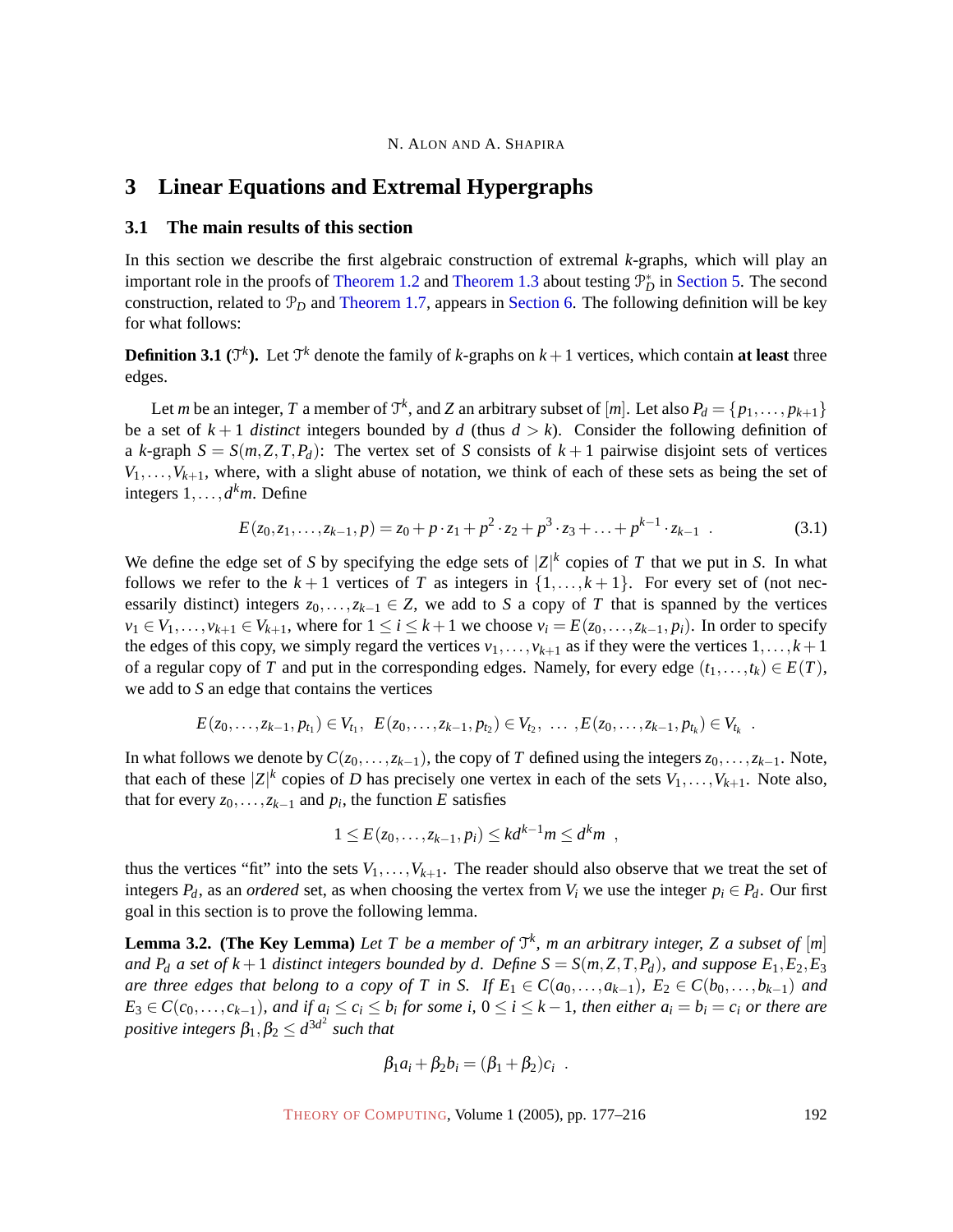Using the above lemma, we will construct the following extremal *k*-graph, which will be a key ingredient in the lower bounds of [Theorem 1.2](#page-3-0) and [Theorem 1.3.](#page-3-1)

<span id="page-16-0"></span>**Lemma 3.3.** *For every fixed k-graph D on d vertices that contains a copy of T*  $\in$   $\mathbb{T}^k$  *with r*  $\geq$  3 *edges,* an integer m and a  $(r, d^{3d^2})$ -gadget-free set  $Z \subset [m/d^{k+2}]$ , there is a k-graph F on m vertices with the *following properties:*

- *1. F contains* |*Z*| *k induced copies of D, which are singled out from the rest of the copies of D and are called the* essential copies *of D in F.*
- *2. Each pair of these essential copies share at most k* −1 *common vertices.*
- *3. Every copy of T belongs to one of the essential copies of D.*

It is important to note that we do not claim that *F* does not contain any copies of *D* other than the  $|Z|^k$  essential copies, nor will we claim so later on in this section. As the statement of the above lemma is rather technical, the reader can find in Section [3.3](#page-18-0) [a short intuitive explanation of it.](#page-18-0)

## **3.2 Proof of [Lemma 3.2](#page-15-1)**

The main idea of the proof is very simple; as *T* has only  $k+1$  vertices, the 3 edges spanned by these vertices must have many common vertices. As the vertices of each set were chosen using the function *E* defined in [\(3.1\)](#page-15-2), we get from each vertex that is common to, say,  $E_1$  and  $E_2$ , a linear equation that relates the integers  $a_0, \ldots, a_{k-1}$ , which were used to define  $E_1$  and the integers  $b_0, \ldots, b_{k-1}$ , which were used to define  $E_2$ . We then show that for every *i* either  $a_i = b_i = c_i$  or the linear equations induced by the intersections of the edges are "reach" enough to enable us to extract a linear equation of the form  $\beta_1 a_i + \beta_2 b_i = (\beta_1 + \beta_2)c_i.$ 

Let  $E_1, E_2$  and  $E_3$  be three edges that belong to a copy of a member of  $T \in \mathfrak{T}^k$ . As *T* has  $k+1$  vertices and any  $k$ -graph on  $k+1$  vertices that contains at least 3 edges is a core (recall [Definition 1.5\)](#page-4-1), the  $k+1$ vertices must belong to distinct sets  $V_i$ . Call these vertices  $v_1 \in V_1, \ldots, v_{k+1} \in V_{k+1}$ . Assume, without loss of generality, that  $E_1 = \{v_1, ..., v_{k+1}\}\setminus v_{k+1}, E_2 = \{v_1, ..., v_{k+1}\}\setminus v_k$  and  $E_3 = \{v_1, ..., v_{k+1}\}\setminus v_{k-1}$ . Recall, that every edge in *S* belongs to one of the copies of *T*, defined using some *k* integers from *Z*. Suppose  $E_1 \in C(a_0, \ldots, a_{k-1}), E_2 \in C(b_0, \ldots, b_{k-1}),$  and  $E_3 \in C(c_0, \ldots, c_{k-1}).$  As  $v_1 \in V_1, \ldots, v_{k-1} \in C(b_0, \ldots, b_k).$ *V*<sub>*k*−1</sub>, are common to both  $E_1$  and  $E_2$  we conclude that for every  $i \in [k+1] \setminus \{k, k+1\}$ , the following equation holds:

$$
E(a_0,...,a_{k-1},p_i)=v_i=E(b_0,...,b_{k-1},p_i) .
$$

As  $v_1 \in V_1, \ldots, v_{k-2} \in V_{k-2}, v_k \in V_k$ , are common to both  $E_1$  and  $E_3$  we conclude that for every  $i \in$  $[k+1] \setminus \{k-1,k+1\}$ , the following equation holds:

$$
E(a_0,...,a_{k-1},p_i) = v_i = E(c_0,...,c_{k-1},p_i) .
$$

We could have written  $k-1$  equations for the common vertices of  $E_2$  and  $E_3$ , however, all but one of them follow from the previous equations. The only independent equation is due to  $v_{k+1}$ :

$$
E(b_0,\ldots,b_{k-1},p_{k+1})=v_{k+1}=E(c_0,\ldots,c_{k-1},p_{k+1})\enspace.
$$

THEORY OF C[OMPUTING](http://dx.doi.org/10.4086/toc), Volume 1 (2005), pp. 177–216 193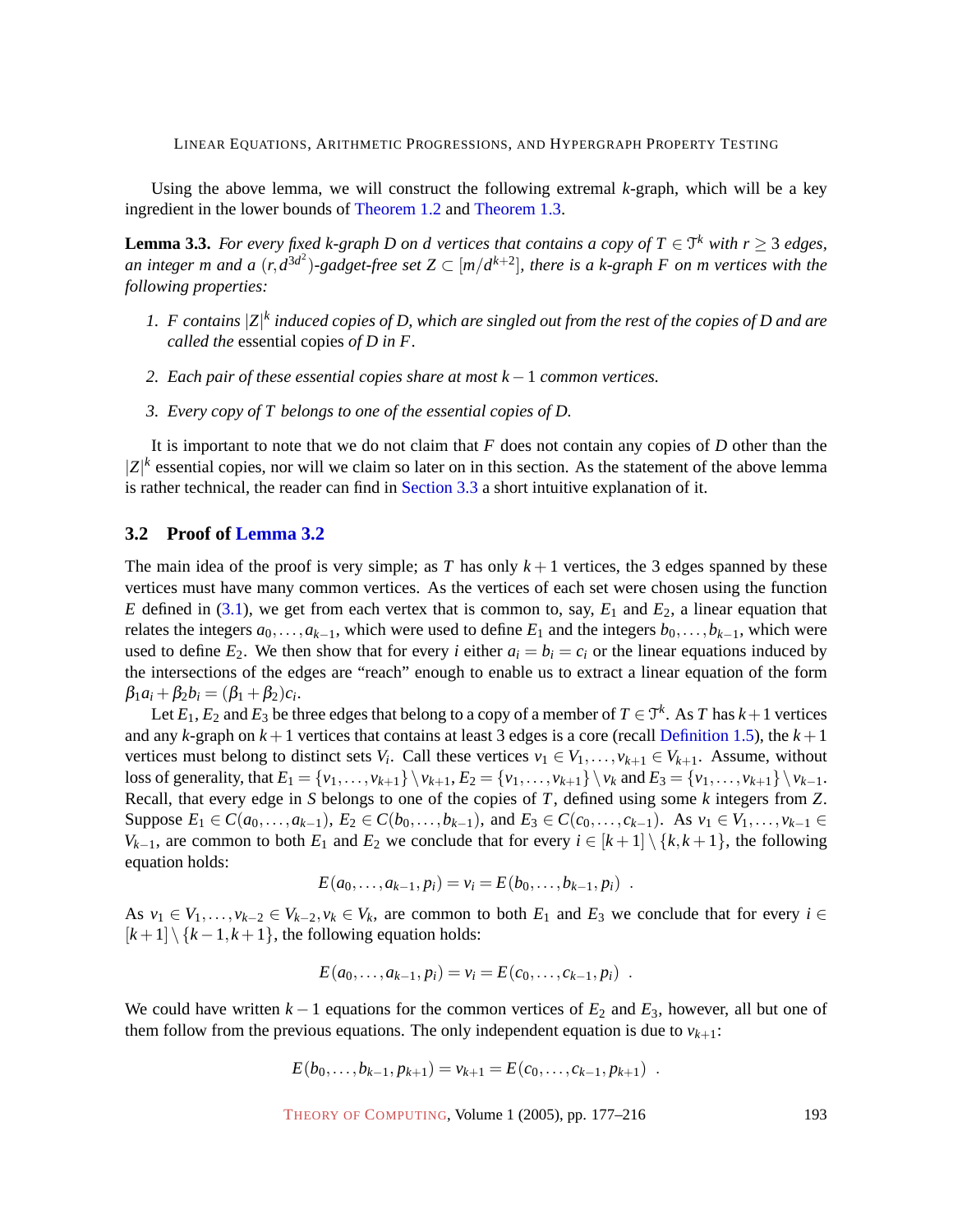We get a set of  $2k - 1$  equations in  $3k$  unknowns,  $a_0, \ldots, a_{k-1}, b_0, \ldots, b_{k-1}$  and  $c_0, \ldots, c_{k-1}$ . In order to simplify the rest of this subsection, we substitute the definition of *E* from [\(3.1\)](#page-15-2) and write our set of equations as follows:

$$
a_0 + p_1a_1 + p_1^2a_2 + \ldots + p_1^{k-1}a_{k-1} = b_0 + p_1b_1 + p_1^2b_2 + \ldots + p_1^{k-1}b_{k-1}
$$
  
\n
$$
a_0 + p_2a_1 + p_2^2a_2 + \ldots + p_2^{k-1}a_{k-1} = b_0 + p_2b_1 + p_2^2b_2 + \ldots + p_2^{k-1}b_{k-1}
$$
  
\n
$$
\vdots
$$
  
\n
$$
a_0 + p_{k-1}a_1 + p_{k-1}^2a_2 + \ldots + p_{k-1}^{k-1}a_{k-1} = b_0 + p_{k-1}b_1 + p_{k-1}^2b_2 + \ldots + p_{k-1}^{k-1}b_{k-1}
$$
  
\n
$$
a_0 + p_1a_1 + p_1^2a_2 + \ldots + p_1^{k-1}a_{k-1} = c_0 + p_1c_1 + p_1^2c_2 + \ldots + p_1^{k-1}c_{k-1}
$$
  
\n
$$
a_0 + p_2a_1 + p_2^2a_2 + \ldots + p_2^{k-1}a_{k-1} = c_0 + p_2c_1 + p_2^2c_2 + \ldots + p_2^{k-1}c_{k-1}
$$
  
\n
$$
\vdots
$$
  
\n
$$
a_0 + p_{k-2}a_1 + p_{k-2}^2a_2 + \ldots + p_{k-2}^{k-1}a_{k-1} = c_0 + p_{k-2}c_1 + p_{k-2}^2c_2 + \ldots + p_{k-2}^{k-1}c_{k-1}
$$
  
\n
$$
a_0 + p_{k}a_1 + p_k^2a_2 + \ldots + p_k^{k-1}a_{k-1} = c_0 + p_kc_1 + p_k^2c_2 + \ldots + p_k^{k-1}c_{k-1}
$$
  
\n
$$
b_0 + p_{k+1}b_1 + p_{k+1}^2b_2 + \ldots + p_{k+1}^{k-1}b_{k-1} = c_0 + p_{k+1}c_1 + p_{k+1}^2c_2 + \ldots + p_{k+1
$$

In what follows we denote by  $\Phi$  the above set of equations. The main idea of the proof will be to show that either  $a_0 = b_0 = c_0$  or there is a linear combination of  $\Phi$  with *integer coefficients*  $\alpha_1, \ldots, \alpha_{2k-1}$ , which results in the required linear equation relating  $a_0$ ,  $b_0$  and  $c_0$ . The other cases relating  $a_i$ ,  $b_i$ ,  $c_i$  with *i* > 0 are completely identical. The main idea is to find a linear combination in which for  $1 \le i \le k - 1$ the coefficients of  $a_i$ ,  $b_i$  and  $c_i$  vanish. To this end, we introduce a set of equations whose solution will be our desired integers  $\alpha_i$ . Observing  $\Phi$ , we see that each  $a_i$  appears on the left hand side of the first 2*k* − 2 equations. Thus, in order for the coefficient of  $a_i$  to vanish in a linear combination of  $\Phi$  with coefficients  $\alpha_1, \ldots, \alpha_{2k-1}$ , the following equation must hold

$$
A_i: \qquad \alpha_1 \cdot p_1^i + \alpha_2 \cdot p_2^i + \ldots + \alpha_{2k-3} \cdot p_{k-2}^i + \alpha_{2k-2} \cdot p_k^i = 0 \; .
$$

Each  $b_i$  appears only on the right hand side of the first  $k-1$  equations and on the left hand side of the last equation. Therefore, in order for the coefficient of  $b_i$  to vanish the following equation must hold

$$
B_i: \t i_1 \cdot p_1^i + \alpha_2 \cdot p_2^i + \ldots + \alpha_{k-1} \cdot p_{k-1}^i - \alpha_{2k-1} \cdot p_{k+1}^i = 0.
$$

Finally, each *c<sup>i</sup>* appears only on the right hand side of the last *k* −1 equations. Hence, in order for the coefficient of  $c_i$  to vanish the following equation must hold

$$
C_i: \qquad k \cdot p_1^i + \alpha_{k+1} \cdot p_2^i + \ldots + \alpha_{2k-3} \cdot p_{k-2}^i + \alpha_{2k-2} \cdot p_k^i + \alpha_{2k-1} \cdot p_{k+1}^i = 0 \; .
$$

Observe, that we can write the analogous linear equations  $A_0$ ,  $B_0$  and  $C_0$  that will require the coefficients of  $a_0$ ,  $b_0$  and  $c_0$  to vanish. Though we apparently don't need these equations, they will be useful for the proof. In what follows we denote by  $\Upsilon$  the set of equations  $A_1, \ldots, A_{k-1}, B_1, \ldots, B_{k-1}$ ,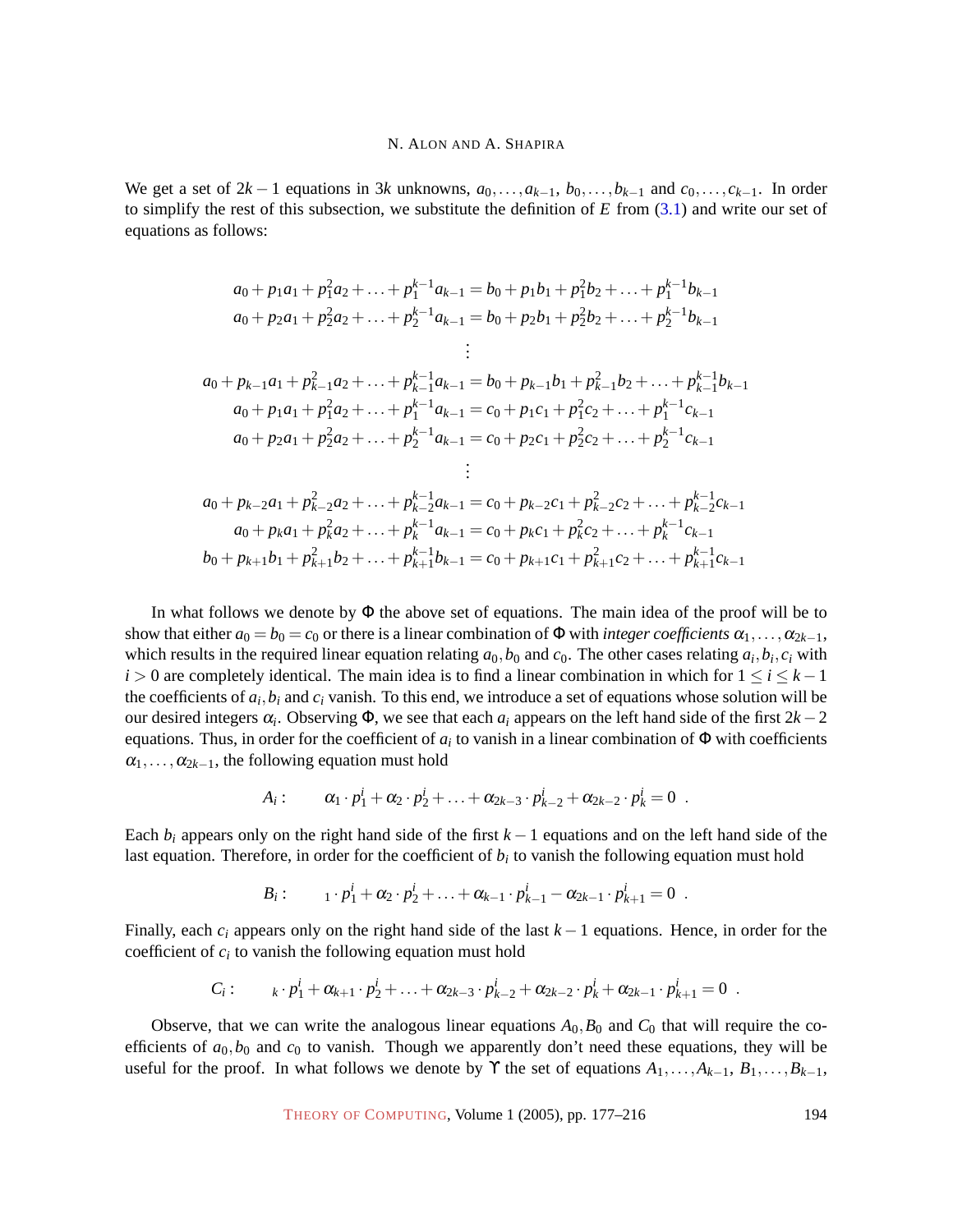and  $C_1, \ldots, C_{k-1}$ . The set Y consists of  $3k-3$  homogenous linear equations in  $2k-1$  unknowns  $\alpha_1, \ldots, \alpha_{2k-1}$ . Observe, however, that for  $1 \leq i \leq k-1$ ,

$$
A_i=B_i+C_i.
$$

Therefore,  $\Upsilon$  is equivalent to a set of  $3k-3-(k-1) = 2k-2$  linear homogenous equations in  $2k-1$  unknowns, which consists of equations  $B_i, C_i$ . Observe also, that each of the coefficients in  $\Upsilon$  has absolute value at most  $d^k$  (recall that  $1 \leq p_1, \ldots, p_{k+1} \leq d$ ). By [Lemma 2.7,](#page-7-0) we are thus guaranteed that there are *integers*  $\alpha_1, \ldots, \alpha_{2k-1}$  not all equal to zero, whose absolute values are at most  $(d^{2k}(2k-2))^{k-1} \leq d^{2d^2}$ , such that in a linear combination of the above equations the coefficients of all the variables but  $a_0, b_0, c_0$ vanish. We now claim that in such a combination either the coefficient of  $b_0$  or the coefficient of  $c_0$  does not vanish. An important observation is that as the integers  $p_1, \ldots, p_{k+1}$  are distinct, the *k* linear equations  $B_0$ ,..., $B_{k-1}$  that require the coefficients of  $b_0$ ,..., $b_{k-1}$  to vanish are linearly independent. Hence, their only solution is  $\alpha_1 = 0, \ldots, \alpha_{k-1} = 0, \alpha_{2k-1} = 0$ . Similarly, the *k* linear equations  $C_0, \ldots, C_{k-1}$  that require the coefficients of  $c_0, \ldots, c_{k_1}$  to vanish are linearly independent. Hence, their only solution is  $\alpha_k = 0, \ldots, \alpha_{2k-1} = 0$ . Thus, if the coefficients of *b*<sub>0</sub> and *c*<sub>0</sub> vanish we may conclude that we must have used a linear combination with  $\alpha_1 = \ldots = \alpha_{2k-1} = 0$ , which contradicts our choice.

Note, that as in each of the equations of  $\Phi$  the sum of the coefficients on the right hand side is equal to the sum of the coefficients on the left hand side, this property must also hold in a linear combination of Φ. Hence, there is no linear combination in which the coefficient of precisely one of  $a_0, b_0, c_0$  does not vanish. It also follows that if the coefficients of precisely two of  $a_0, b_0, c_0$  do not vanish, then they must be equal. However, if for example  $a_0 = b_0$ , then we can "replace"  $b_0$  with  $a_0$  in the last equation of  $\Phi$ , and use the last *k* equations of  $\Phi$  to infer that for  $1 \le i \le k-1$  we have  $a_i = c_i$ . We would thus get that  $a_0 = b_0 = c_0$ , which satisfies the requirement of the lemma. The other two cases are similar. As in the previous paragraph we have ruled out the possibility that the coefficients of  $a_0$ ,  $b_0$  and  $c_0$  vanish, the remaining possibility is that the coefficients  $a_0$ ,  $b_0$  and  $c_0$  do not vanish. In this case, we can use again the fact that in the resultant equation the sums of the coefficients in each side are equal to infer that we must get the required equation. Finally, as the coefficients  $\alpha_i$  are bounded by  $d^{2d^2}$ , the coefficients in the linear combination are bounded by  $(2k-1)d^{2d^2} < d^{3d^2}$ .

## <span id="page-18-0"></span>**3.3 Intuition for [Lemma 3.3](#page-16-0)**

We give some explanation as to why, or more precisely *when*, [Lemma 3.3](#page-16-0) is not trivial. Consider for simplicity the case of  $k = 2$ , that is, when  $\mathcal{T}^k$  is simply a triangle, and *D* is a  $K_4$  (a clique of size 4). In this case, the lemma says that we can construct a graph on *m* vertices that contains  $|Z|^2$  essential copies of *K*<sup>4</sup> that are pairwise edge disjoint, and such that each triangle in the graph belongs to one of these copies of  $K_4$ . Note, that if  $|Z| = 1$  this statement is trivial as we can simply take a single copy of  $K_4$  in order to construct such a graph. However, if  $|Z| = m^{1-o(1)}$ , the lemma claims that we can construct the following nontrivial graph: It has *m* vertices and  $|Z|^2 = m^{2-o(1)}$  essential copies of  $K_4$  that are pairwise edge disjoint, such that each triangle in the graph belongs to one of these copies of *K*4. As each *K*<sup>4</sup> contains at most 4 triangles, this graph contains less than  $m<sup>2</sup>$  triangles. As any triangle appears in at most *m* copies of *K*<sup>4</sup> such a graph has at most *m* 3 copies of *K*4. Note that any trivial such construction (e.g. random) will contain roughly  $m^{4-o(1)}$  copies of  $K_4$ . The fact that we can construct graphs that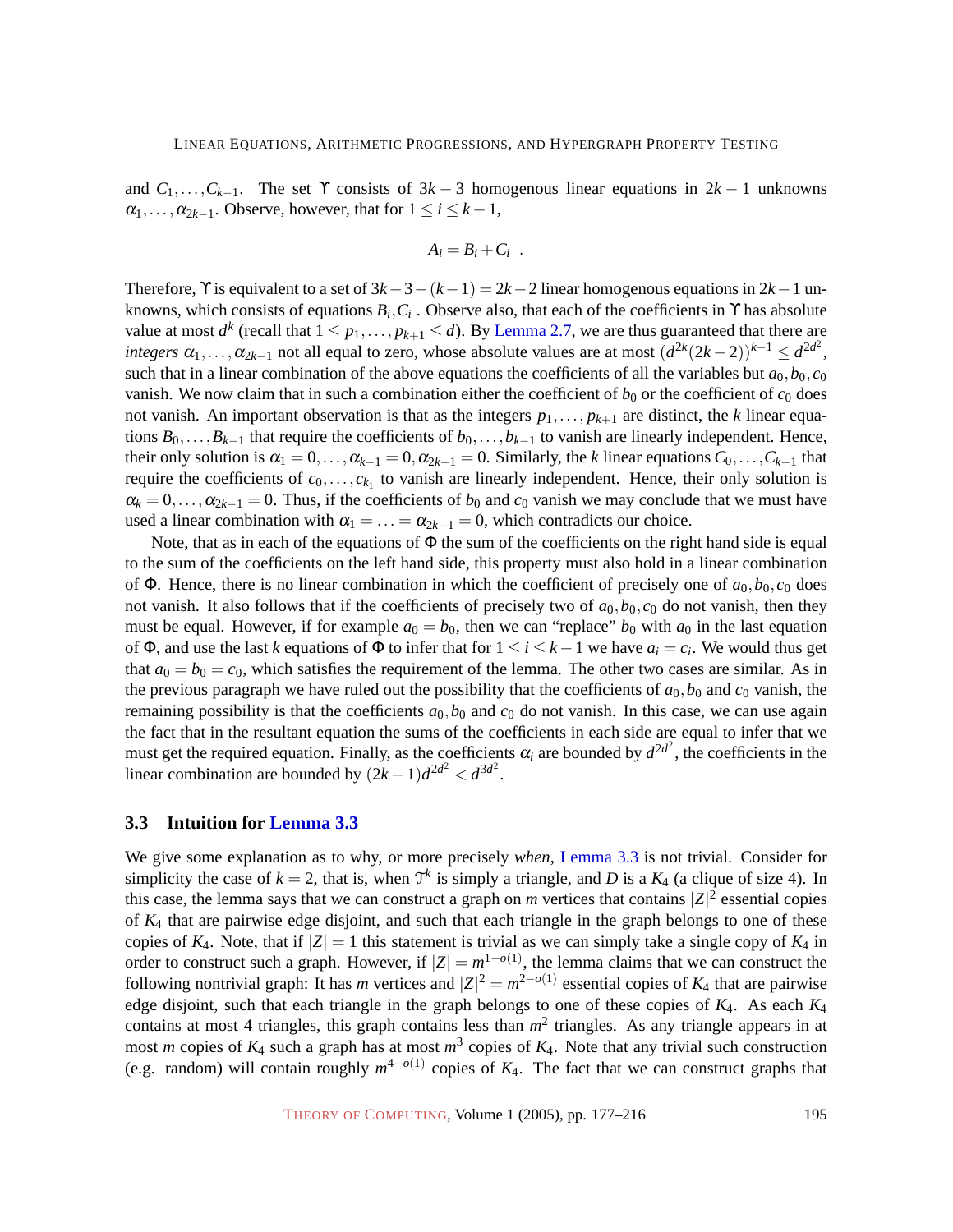contain many induced copies of a graph, where each two copies have at most 1 common vertex (or *k*−1 vertices in the case of *k*-graphs) while containing relatively few copies of it, will be crucial in the proofs of [Theorem 1.2](#page-3-0) and [Theorem 1.3.](#page-3-1)

## **3.4 Proof of [Lemma 3.3](#page-16-0)**

We define a *k*-graph *F*, similar to the one used in [Lemma 3.2.](#page-15-1) The vertex set of *F* consists of *d* pairwise disjoint sets of vertices  $V_1, \ldots, V_d$ , where, with a slight abuse of notation, we think of each of these sets as being the set of integers  $1, \ldots, m/d$ . We define the edge set of *F* by specifying the edge sets of  $|Z|^k$ copies of *D* that we put in *F*. In what follows we refer to the *d* vertices of *D* as integers in  $\{1,\ldots,d\}$ .

For every set of (not necessarily distinct) integers  $z_0, \ldots, z_{k-1} \in Z$ , we add to *F* a copy of *D* that is spanned by the vertices  $v_1 \in V_1, \ldots, v_d \in V_d$ , where for  $1 \leq i \leq d$  we choose  $v_i = E(z_0, \ldots, z_{k-1}, i)$ . In order to specify the edges of this copy, we simply regard the vertices  $v_1, \ldots, v_d$  as if they were the vertices of a regular copy of *D* and put in the corresponding edges. Namely, for every edge  $(p_1,..., p_k) \in E(T)$ , we put in  $F$  an edge that contains the vertices

$$
E(z_0,\ldots,z_{k-1},p_1) \in V_{p_1},\ \ E(z_0,\ldots,z_{k-1},p_2) \in V_{p_2},\ \ldots\ ,E(z_0,\ldots,z_{k-1},p_k) \in V_{p_k}
$$

In what follows we denote by  $C(z_0,...,z_{k-1})$ , the copy of *D* defined using the integers  $z_0,...,z_{k-1}$ . This defines  $|Z|^k$  copies of *D*. These  $|Z|^k$  copies of *D* will be the essential copies of *D* in *F* in the statement of the lemma (but we will still have to show that they are induced copies of *D* in *F*). Observe, that any essential copy *D* has precisely one vertex in each of the sets  $V_1, \ldots, V_d$ . Note also, that as  $Z \subseteq [m/d^{k+2}]$ , for every  $z_0, \ldots, z_{k-1}$  and  $1 \le i \le d$ , the function E satisfies  $1 \le E(z_0, \ldots, z_{k-1}, i) \le kd^{k-1}m/d^{k+2} \le m/d$ , thus the vertices "fit" into the sets  $V_1, \ldots, V_d$ .

We now turn to prove the assertions of the lemma. Let  $v_1, \ldots, v_k$  be *k* vertices that belong to one of the essential copies of  $D$  in  $F$ . As the vertices of an essential copy belong to different sets  $V_i$ , there are *distinct* integers  $1 \leq p_1, \ldots, p_k \leq d$ , such that  $v_1 \in V_{p_1}, \ldots, v_k \in V_{p_k}$ . From the definitions of *F* and the function *E* in [\(3.1\)](#page-15-2), there are  $z_0$ ,..., $z_{k-1}$ , such that the following equations hold:

$$
z_0 + p_1 z_1 + p_1^2 z_2 + \ldots + p_1^{k-1} z_{k-1} = E(z_0, \ldots, z_{k-1}, p_1) = v_1 ,
$$
  
\n
$$
\vdots
$$
  
\n
$$
z_0 + p_k z_1 + p_k^2 z_2 + \ldots + p_k^{k-1} z_{k-1} = E(z_0, \ldots, z_{k-1}, p_k) = v_k .
$$

If we view the following equations as a set of *k* linear equations with unknowns *z*0,...,*zk*−1, they correspond to the matrix equation  $Ax = b$ , where  $b = \{v_1, \ldots, v_k\}$ ,  $x = \{z_0, \ldots, z_{k-1}\}$ , and  $A_{i,j} = p_i^{j-1}$  $i^{j-1}$ . As *A* is an invertible Vandermonde matrix (here we use the fact that the integers  $p_i$  are distinct), we conclude that *z*0,...,*zk*−<sup>1</sup> are uniquely defined by this set of equations. Hence, they belong to precisely one of the essential copies of *D*, namely,  $C(z_0, \ldots, z_{k-1})$ . We have thus shown that each pair of essential copies share at most  $k - 1$  common vertices. As *F* is a *k*-graph, the essential copies of *D* are in particular edge disjoint. As by definition, every edge in *D* belongs to one of the essential copies of *D*, we conclude that the essential copies of *D* in *F* are in fact *induced*. We have thus proved items (1) and (2).

We now turn to prove item (3). Suppose  $v_1, \ldots, v_{k+1}$  are  $k+1$  vertices that span a copy of *T*, namely, they span  $r \geq 3$  edges. As any member of  $\mathcal{T}^k$  contains at least 3 edges, T is a core (recall [Definition 1.5\)](#page-4-1).

THEORY OF C[OMPUTING](http://dx.doi.org/10.4086/toc), Volume 1 (2005), pp. 177–216 196

.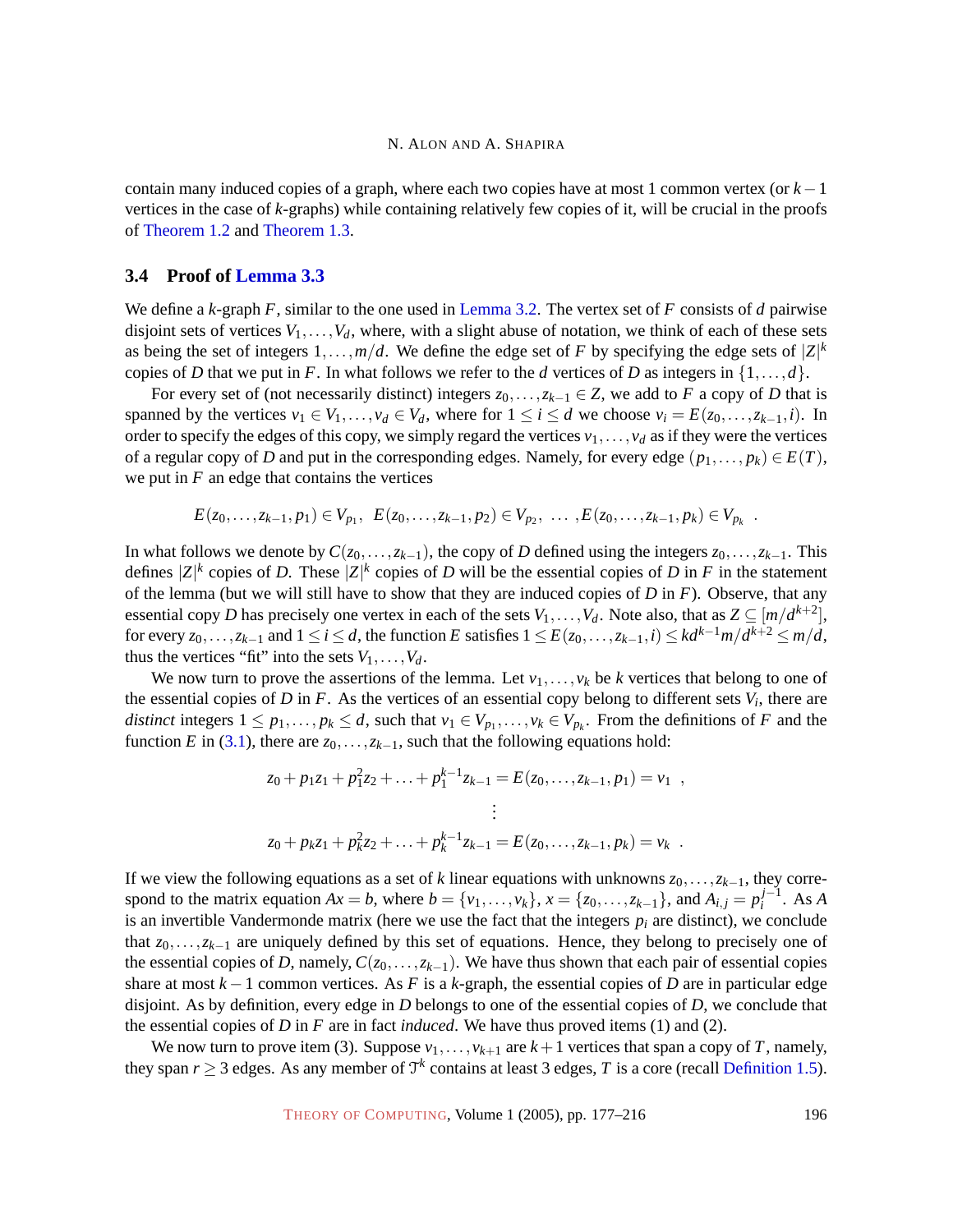Hence, there are distinct  $p_1, \ldots, p_{k+1}$  such that  $v_1 \in V_{p_1}, \ldots, v_{k+1} \in V_{p_{k+1}}$ . Suppose the *r* edges of *T* are  $e_1 \in C(z_{0,1}, \ldots, z_{k-1,1}), \ldots, e_r \in C(z_{0,r}, \ldots, z_{k-1,r}).$  In order to show that each copy of *T* belongs to one of the essential copies of *D* we may show that for  $0 \le i \le k-1$  we have  $z_{i,1} = \ldots = z_{i,r}$ . This will mean that the *r* edges belong to  $C(z_0, \ldots, z_{k-1})$ . For ease of notation we show that  $z_{1,1} = \ldots = z_{1,r}$ . The other cases are completely identical.

An important observation at this point is that the sub-hypergraph of *F* induced on  $V_{p_1}, \ldots, V_{p_{k+1}}$  is *precisely* the *k*-graph *S* defined in [Lemma 3.2](#page-15-1) with  $P_d = \{p_1, \ldots, p_{k+1}\}$ . Consider any three distinct integers  $j_1, j_2, j_3 \in \{1, ..., r\}$ , such that  $z_{1,j_1} \le z_{1,j_2} \le z_{1,j_3}$ . By [Lemma 3.2,](#page-15-1) either  $z_{1,j_1} = z_{1,j_2} = z_{1,j_3}$  or there are positive integers  $\beta_1, \beta_2 \leq d^{3d^2}$  such that the following equation holds

$$
\beta_1 z_{1,j_1} + \beta_2 z_{1,j_3} = (\beta_1 + \beta_2) z_{1,j_2} .
$$

Assume first that for some choice of  $j_1, j_2, j_3 \in \{1, \ldots, r\}$  we have  $z_{1,j_1} = z_{1,j_2} = z_{1,j_3}$  and assume for simplicity that  $j_1 = 1$ ,  $j_2 = 2$ ,  $j_3 = 3$ . Consider any other  $4 \le j \le r$  and assume without loss of generality that  $z_{1,1} \leq z_{1,j} \leq z_{1,2}$ . By the above, either  $z_{1,1} = z_{1,2} = z_{1,j}$  or there are positive integers  $\beta_1, \beta_2 \leq d^{3d^2}$ such that  $\beta_1 z_{1,1} + \beta_2 z_{1,2} = (\beta_1 + \beta_2) z_{1,j}$ . However, as by assumption  $z_{1,1} = z_{1,2}$  and  $\beta_1, \beta_2 > 0$  we can conclude that in this case we also have  $z_{1,1} = z_{1,2} = z_{1,j}$ . We thus conclude that in this case we have  $z_{1,1} = z_{1,2} = \ldots = z_{1,r}.$ 

Assume now that none of  $j_1, j_2, j_3 \in \{1, \ldots, r\}$  are such that  $z_{1,j_1} = z_{1,j_2} = z_{1,j_3}$ . Suppose we rename the integers  $z_{1,1},...,z_{1,r}$  such that  $z_{1,1} \leq ... \leq z_{1,r}$ . By [Lemma 3.2,](#page-15-1) we have for every  $2 \leq i \leq r-1$  that there are positive integers  $\beta_{i_1}, \beta_{i_2} \leq d^{3d^2}$  such that

<span id="page-20-1"></span>
$$
\beta_{i_1}z_{1,i-1} + \beta_{i_2}z_{1,i+1} = (\beta_{i_1} + \beta_{i_2})z_{1,i}
$$
\n(3.2)

holds (note that by our ordering of  $z_{1,1},\ldots,z_{1,r}$  we satisfy the requirement of [Lemma 3.2](#page-15-1) that  $a_i \leq c_i \leq$ *b*<sup>*i*</sup>). But this means that  $z_{1,1},...,z_{1,r}$  satisfy the  $(r, d^{3d^2})$ -gadget  $\mathcal{E} = \{e_2,...,e_{r-1}\}$  where

$$
e_i := \beta_{i_1} x_{i-1} + \beta_{i_2} x_{i+1} = (\beta_{i_1} + \beta_{i_2}) x_i
$$

(it is easy to verify that this is indeed a  $(r, d^{3d^2})$ -gadget). However, as by assumption *Z* is  $(r, d^{3d^2})$ -gadgetfree, the integers  $z_{1,1},...,z_{1,r}$  cannot be distinct. Assume, without loss of generality, that  $z_{1,1} = z_{1,2}$ . As  $z_{1,1}, z_{1,2}, z_{1,3}$  satisfy the linear equation given in [\(3.2\)](#page-20-1) and as by assumption  $z_{1,1} = z_{1,2}$  it must be the case that  $z_{1,3} = z_{1,1} = z_{1,2}$ . This contradicts our assumption that there is no triple of equal integers  $z_{1,j_1}, z_{1,j_2}, z_{1,j_3}.$ 

#### <span id="page-20-0"></span>**4 Extremal Hypergraphs and Lower Bounds for** P ∗ *D*

## **4.1 The main results of this section**

Our main goal in this section is to prove the following lemma

<span id="page-20-2"></span>**Lemma 4.1.** Let D be a fixed k-graph on d vertices, which contains a copy of  $T \in \mathcal{T}^k$  with r edges. Suppose we can find, for every integer m, a  $(r, d^{3d^2})$ -gadget-free subset  $Z \subseteq [m/d^{k+2}]$  of size  $m/f(m)$ . *Then, for every small enough*  $\varepsilon > 0$ , and every large enough integer n, there is a k-graph H on n *vertices that is* ε*-far from being induced D-free, and yet contains only O*(*n <sup>d</sup>*/*q*(ε)) *copies of D, where*  $q(\varepsilon) = \max\{m : (1/f(m))^k \geq \varepsilon\}.$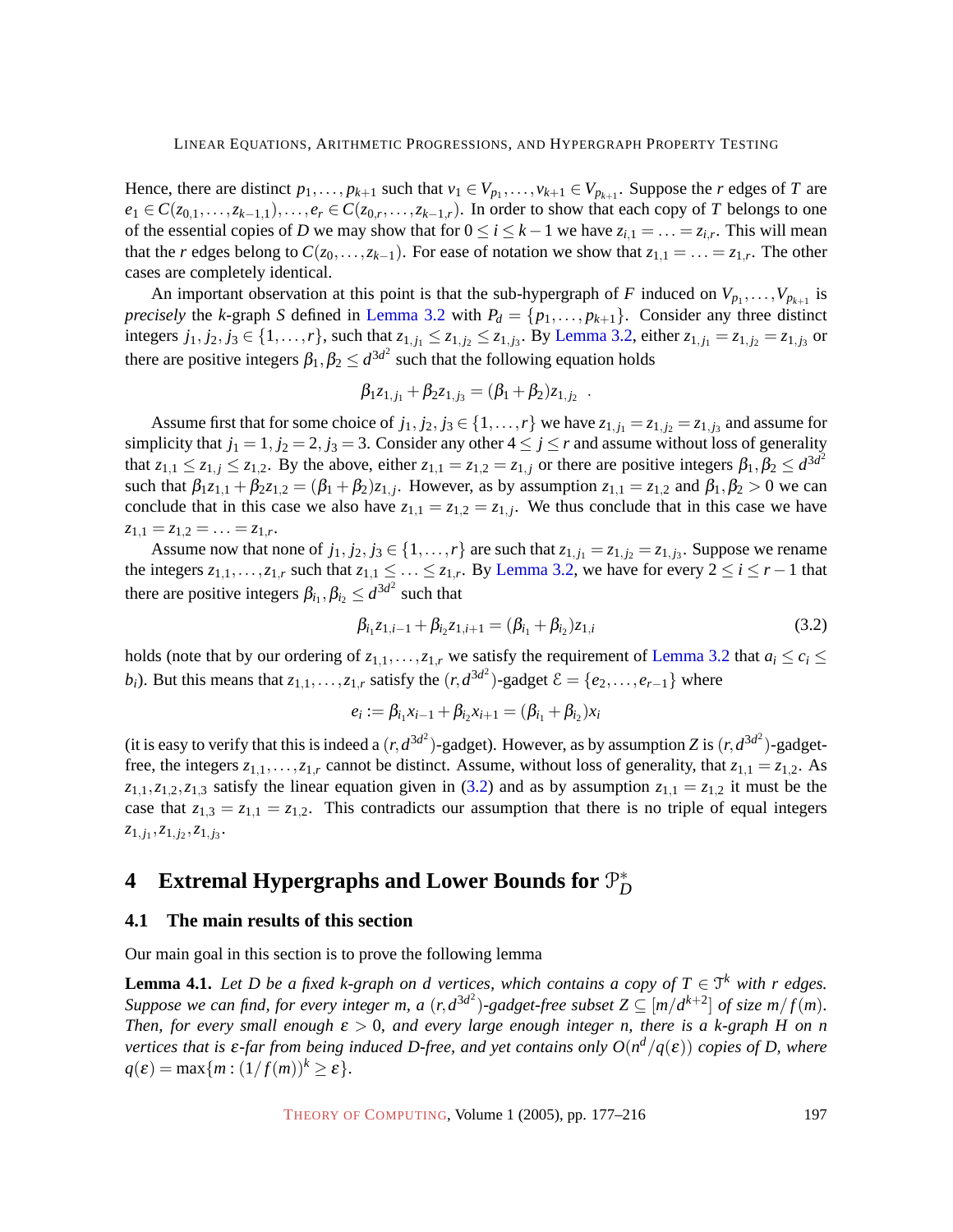As we explain shortly, our intention is to apply the above lemma with a set *Z* for which the function *f* grows as slowly as possible.

We also need the following lemma, which follows from the *canonical graph property-tester* of Goldreich and Trevisan in [\[14\]](#page-37-12) (see also [\[3\]](#page-36-0)).

<span id="page-21-0"></span>**Lemma 4.2.** *Suppose there is a k-graph on n vertices that is*  $\varepsilon$ *-far from satisfying*  $\mathbb{P}_D^*$  (or  $\mathbb{P}_D$ ) and yet *contains O*(*n <sup>d</sup>*/*q*(ε)) *copies of D. Then the query complexity of any one-sided-error property-tester for*  $\mathcal{P}_D^*$  (or  $\mathcal{P}_D$ ) is  $\Omega(q(\varepsilon)^{1/d})$ , where d is the size of D. In particular, if  $q(\varepsilon)$  is super-polynomial in  $1/\varepsilon$ , *then so is the query complexity of any one-sided-error property-tester for*  $\mathbb{P}_D^*$  (or  $\mathbb{P}_D$ ).

As is evident from the statement of [Lemma 4.2,](#page-21-0) in order to obtain a high lower bound for testing  $\mathcal{P}_D^*$ , one would want to apply it to a *k*-graph *H* that is ε-far from satisfying  $\mathcal{P}_D^*$  and contains  $O(n^d/q(\epsilon))$ copies of *D* with *q* growing as fast as possible. Inspecting the statement of [Lemma 4.1](#page-20-2) we see that it supplies such a *k*-graph, but in this case the function *f* should grow as slow as possible (in some sense *q* is  $f^{-1}$ ). Note, that one can use the output of [Theorem 2.3](#page-6-1) as an input to [Lemma 4.1.](#page-20-2) Finally, requiring *f* in [Lemma 4.1](#page-20-2) to grow slowly, means requiring the set *Z* in [Theorem 2.3](#page-6-1) to be as large as possible. Finally, observe that we can use the number-theoretic construction of [Theorem 2.3,](#page-6-1) which supplies such a set of size  $n/f(n)$  with f being sub-polynomial. This will give a super-polynomial q, and thus super-polynomial lower bounds, which are our ultimate goals. In Section [5](#page-24-0) [we indeed apply](#page-24-0) the above two lemmas, along with [Lemma 3.3](#page-16-0) and the number-theoretic construction of [Theorem 2.3.](#page-6-1) In order to prove [Theorem 1.2](#page-3-0) and [Theorem 1.3.](#page-3-1) The reader can find further intuition for [Lemma 4.1](#page-20-2) in the following subsection. The proofs of [Lemma 4.1](#page-20-2) and [Lemma 4.2](#page-21-0) appear in the following subsections.

## **4.2 Intuition for [Lemma 4.1](#page-20-2)**

Going back to the discussion following the statement of [Lemma 3.3](#page-16-0) we see that using [Lemma 3.3](#page-16-0) with a set *Z* of size *n*<sup>1−*o*(1)</sup> gets us very close to the requirements of [Lemma 4.2,](#page-21-0) with two important differences. Returning to the example of *K*<sup>4</sup> from Section [3.3, we see that on the one hand the](#page-18-0) *k*-graph of [Lemma 3.3](#page-16-0) contains at most  $m^3$  copies of  $K_4$  on  $m$  vertices, which is far better than the  $n^4/q(\epsilon)$  copies on  $n$  vertices, which [Lemma 4.2](#page-21-0) expects to get<sup>3</sup>. On the other hand, however, the input *k*-graph to Lemma 4.2 must be  $\varepsilon$ -far from being induced  $K_4$ -free while the *k*-graph in [Lemma 3.3](#page-16-0) is only  $m^{-o(1)}$ -far from being induced *K*<sub>4</sub>-free as it contains only  $m^{2-o(1)}$  copies of *K*<sub>4</sub>. Thus, [Lemma 4.1](#page-20-2) can be viewed as a bridge between the extremal hypergraph construction of [Lemma 3.3](#page-16-0) and the lower bounds that we can obtain using [Lemma 4.2.](#page-21-0)

## **4.3 Proof of [Lemma 4.1](#page-20-2)**

We start with a key definition used in the proof of [Lemma 4.1:](#page-20-2)

**Definition 4.3 (Blow-up).** An *s-blow-up* of a *k*-graph  $T = (V(T), E(T))$  on *t* vertices is the *k*-graph obtained from *T* by replacing each vertex  $v_i \in V(T)$  by an independent set  $I_i$  of size *s*, and each edge  $(v_{i_1}, \ldots, v_{i_k}) \in E(T)$ , by a complete *k*-partite *k*-graph<sup>4</sup> whose vertex classes are  $I_{i_1}, \ldots, I_{i_k}$ .

 $3$ The reader should note that as  $K_4$  is complete there is no difference between having it as a subgraph or as an induced subgraph. However, this lets us keep the "intuitive" example easy to explain.

<sup>&</sup>lt;sup>4</sup>A complete *k*-partite *k*-graph has as its vertex set *k* sets  $V_1, \ldots, V_k$ , and its edge set is  $\{\{v_1, \ldots, v_k\} : v_1 \in V_1, \ldots, v_k \in V_k\}$ .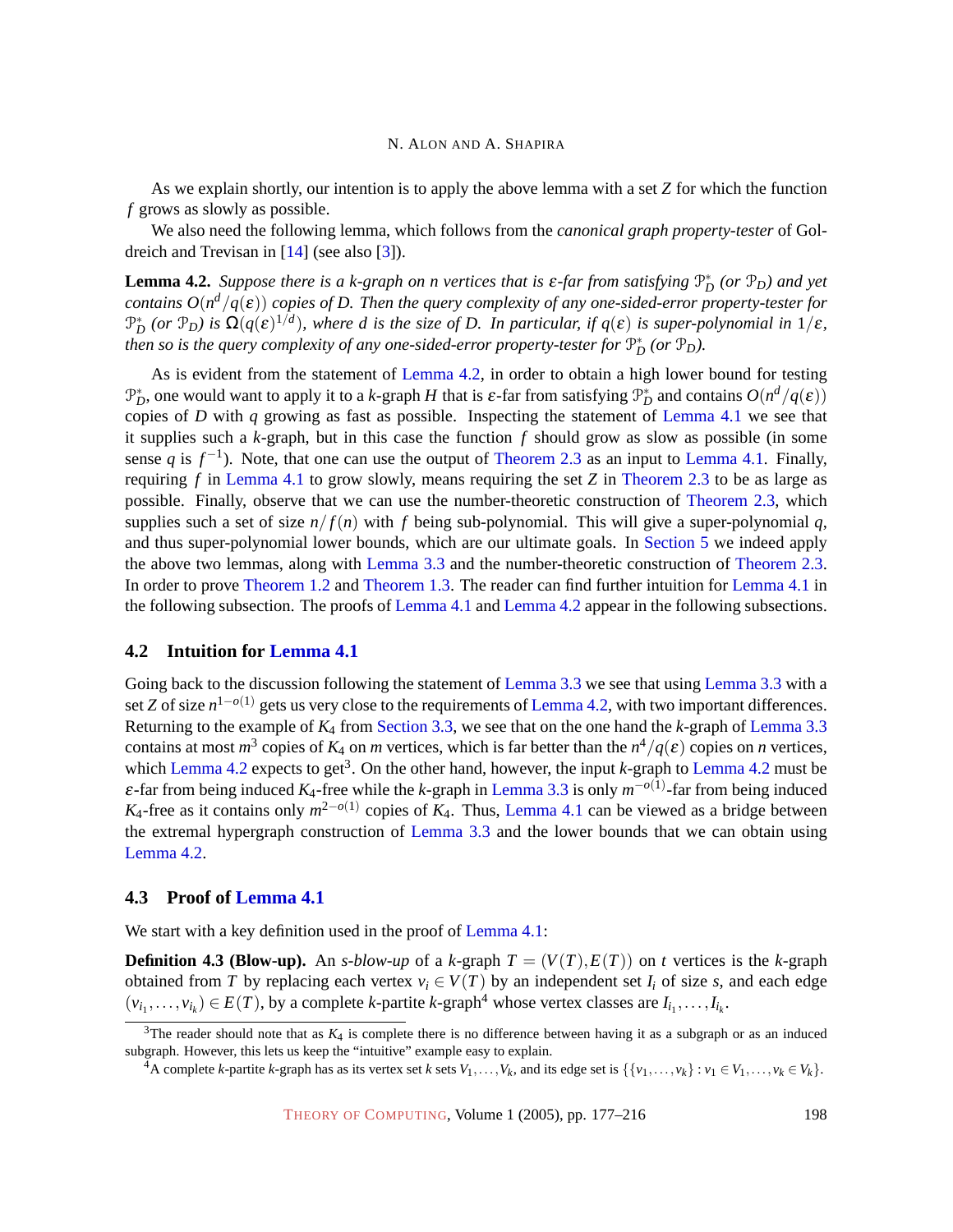Note, that if we take an *s*-blow-up of a *k*-graph *T*, we get a *k*-graph on *st* vertices that contains *s t* induced copies of *T*, where each vertex of the copy belongs to a different blow-up of a vertex from *T* (simply pick one vertex from each independent set). We call these copies the *special copies* of the blow-up. As each set of *k* vertices in the blow-up is contained in at most  $s^{t-k}$  special copies of *T*, it follows that adding or removing an edge from the *k*-graph can destroy at most *s t*−*k* special copies of *T*. We conclude that one must add or remove at least  $s^{t}/s^{t-k} = s^{k}$  edges from the blow-up in order to destroy all its special copies of *T*.

*Proof of [Lemma 4.1.](#page-20-2)* Given a small  $\varepsilon > 0$ , define

<span id="page-22-3"></span><span id="page-22-1"></span>
$$
m = q(\varepsilon) \tag{4.1}
$$

Let  $Z \subseteq [m/d^{k+2}]$  be a  $(r, d^{3d^2})$ -gadget-free, and let *F* be the output of [Lemma 3.3,](#page-16-0) given *D*, *T*, *m* and *Z*. Recall that *F* has *m* vertices. Let *H* be an *s*-blow-up of *F*, where

$$
s = \left\lfloor \frac{n}{|V(F)|} \right\rfloor = \left\lfloor \frac{n}{m} \right\rfloor \tag{4.2}
$$

If necessary, add some more isolated vertices to make sure that the number of vertices of *H* is precisely *n*. [Claim 4.4](#page-22-0) and [Claim 4.6](#page-23-0) below complete the proof of this lemma.  $\Box$ 

## <span id="page-22-0"></span>**Claim 4.4.** *The k-graph H defined in the proof of [Lemma 4.1](#page-20-2) is* ε*-far from being induced D-free.*

*Proof.* Consider two essential copies of *D* in *F*,  $D_1$  and  $D_2$ . By item (2) in [Lemma 3.3,](#page-16-0)  $D_1$  and  $D_2$  share at most  $k-1$  vertices  $v_{i_1}, \ldots, v_{i_{k-1}}$  in *F*. It follows that their corresponding blow-ups in *H* will share at most *k* − 1 independent sets  $I_{i_1},...,I_{i_{k-1}}$ , which replace the vertices  $v_{i_1},...,v_{i_{k-1}}$  from *F*. Now, consider the blow-ups of  $D_1$  and  $D_2$  in *H*, denoted  $D_1$  and  $D_2$ . As  $D_1$  and  $D_2$  share at most  $k-1$  common independent sets, and each of the special copies of *D* in  $\mathcal{D}_1/\mathcal{D}_2$  has *precisely* one vertex in each of the independent sets that replaced the vertices of  $F$ , we get that a special copy of  $D$  in  $\mathcal{D}_1$  and a special copy of *D* in  $D_2$  share at most  $k-1$  vertices. Thus, adding or removing an edge from *H*, can either destroy special copies of *D* that belong to  $\mathcal{D}_1$ , or special copies of *D* that belong to  $\mathcal{D}_2$  (or not destroy any induced copies at all). By item (1) in [Lemma 4.1](#page-20-2) each of the essential copies of *D* in *F* is induced, thus, as we explained above, in order to destroy all the special copies of an *s*-blow-up of *D*, one needs to add or remove at least  $s^k$  edges from the blow-up. As  $|Z| = m/f(m)$  we have by [Lemma 3.3](#page-16-0) item (1) that *F* contains  $m^k/f^k(m)$  essential copies of *D*. Therefore, *H* contains  $m^k/f^k(m)$  blow-ups of copies of *D*. We may thus infer that one has to add or delete at least

$$
\frac{s^k m^k}{f^k(m)} = \frac{n^k}{f^k(m)} \ge \varepsilon n^k \tag{4.3}
$$

edges in order to turn *H* into an induced *D*-free *k*-graph, where the inequality follows from our choice of *m* in [\(4.1\)](#page-22-1) and the definition of  $q(\varepsilon)$ . Thus, *H* is  $\varepsilon$ -far from being induced *D*-free.  $\Box$ 

<span id="page-22-2"></span>In what follows we denote by  $I_v$  the independent set of vertices in *H* that replaced vertex *v* from *F*. As *H* is a blow-up of *F* it is clear that  $\{v_1 \in I_{t_1}, \ldots, v_k \in I_{t_k}\}$  is an edge in *H* if and only if  $\{t_1, \ldots, t_k\}$ is an edge in *F*. We remind the reader that by assumption *D* contains a copy of  $T \in \mathcal{T}^k$ , which contains  $r \geq 3$  edges. We need the following simple claim: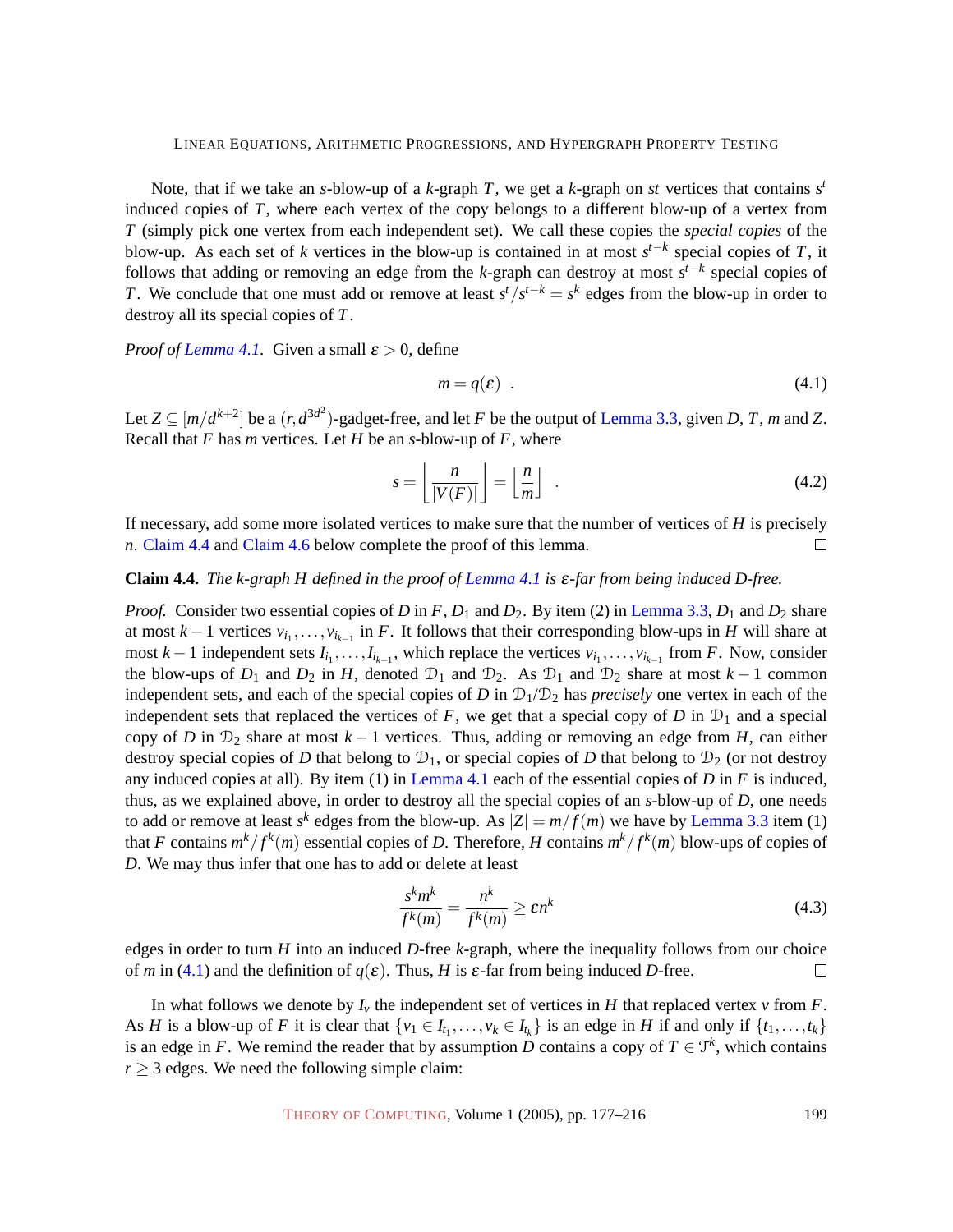**Claim 4.5.** *The number of copies of T in H is*  $s^{k+1}$  *times the number of copies of T in F.* 

*Proof.* Assume  $v_1 \in I_{t_1}, \ldots, v_{k+1} \in I_{t_{k+1}}$  span a copy of T in H. As T is a core the sets  $I_{t_1}, \ldots, I_{t_{k+1}}$  are all distinct. As *H* is a blow-up of *F* we get that  $t_1, \ldots, t_{k+1}$  span a copy of *T* in *F*. We conclude that a copy of *T* in *H* is obtained only by picking a single vertex from each one of the  $k+1$  sets  $I_{t_1}, \ldots, I_{t_{k+1}}$  such that  $t_1, \ldots, t_{k+1}$  span a copy of *T* in *F*. As *H* is an *s*-blow-up of *F*, we conclude that the number of copies of *T* in *H* is precisely  $s^{k+1}$  times the number of copies of *T* in *F*.  $\Box$ 

<span id="page-23-0"></span>**Claim 4.6.** *The k-graph H defined in the proof of [Lemma 4.1](#page-20-2) has*  $O(n^d/q(\varepsilon))$  *copies of D.* 

*Proof.* Note, that as *D* contains at least one copy of *T*, and each copy of *T* belongs to at most  $\binom{n}{d-k}$  $\binom{n}{d-k-1}$ *n*<sup>*d*−*k*−1</sup> copies of *D*, it is enough to show that *H* contains at most  $n^{k+1}/q(\varepsilon)$  copies (induced or not) of *T*. By [Claim 4.5,](#page-22-2) the number of copies of *T* in *H* is precisely  $s^{k+1}$  times the number of copies of *T* in *F*. By item (3) in [Lemma 3.3](#page-16-0) each copy of *T* belongs to one of the essential copies of *D*. As each copy of *D* can contain at most  $\begin{pmatrix} d \\ k+1 \end{pmatrix}$  $\binom{d}{k+1} \leq d^{k+1}$  copies of *T*, and *F* contains *precisely*  $m^k/f^k(m)$  essential copies of *D*, we get that *H* contains at most

$$
\frac{d^{k+1} \cdot m^k \cdot s^{k+1}}{f^k(m)} = \frac{d^{k+1} \cdot m^k \cdot n^{k+1}}{f^k(m) \cdot m^{k+1}} \le \frac{d^{k+1} \cdot n^{k+1}}{m} = O(n^{k+1}/q(\varepsilon))
$$
(4.4)

copies of *T*, where the first equality is due to our choice of *s* in [\(4.2\)](#page-22-3), and in the last equality we used the definition of  $m$  in  $(4.1)$ .  $\Box$ 

## <span id="page-23-3"></span>**4.4 Proof of [Lemma 4.2](#page-21-0)**

<span id="page-23-1"></span>We need the following result of [\[14\]](#page-37-12), mentioned already in [\[3\]](#page-36-0).

**Lemma 4.7. ([\[3\]](#page-36-0),[\[14\]](#page-37-12))** *If there exists an* ε*-tester for a graph property that makes q queries, then there exists such an* ε*-tester that makes its queries by uniformly and randomly choosing a set of* 2*q vertices, querying all their pairs and then accepting/rejecting according to the graph induced by the sample. In particular, it is a non-adaptive* ε*-tester making* 2*q*  $\binom{2q}{2}$  queries.

Restating the above, by (at most) squaring the query complexity, we can assume without loss of generality that a property-tester works by sampling a set of vertices of size  $q(\varepsilon,n)$  and accepting/rejecting according to the graph spanned by the set. In [\[14\]](#page-37-12) the authors measure the query complexity of a property tester by counting the number of edge queries. As we measure query complexity by the number of vertices sampled, assuming we always query all possible edges within the sample, we infer from [Lemma 4.7](#page-23-1) that we can simply assume that the property tester first samples a set of vertices, queries about all the edges, and then proceeds to perform some other computation. Also, the proof of [Lemma 4.7](#page-23-1) was described in [\[14\]](#page-37-12) for graphs, however, precisely the same argument carries over to *k*-graphs. We need the following simple observations:

<span id="page-23-2"></span>**Claim 4.8.** *Suppose Q is a k-graph on q vertices containing no induced copy of some k-graph D. Then, for any n* > *q there is a k-graph H on n vertices, which contains Q as an induced subgraph, and does not contain D as an induced subgraph.*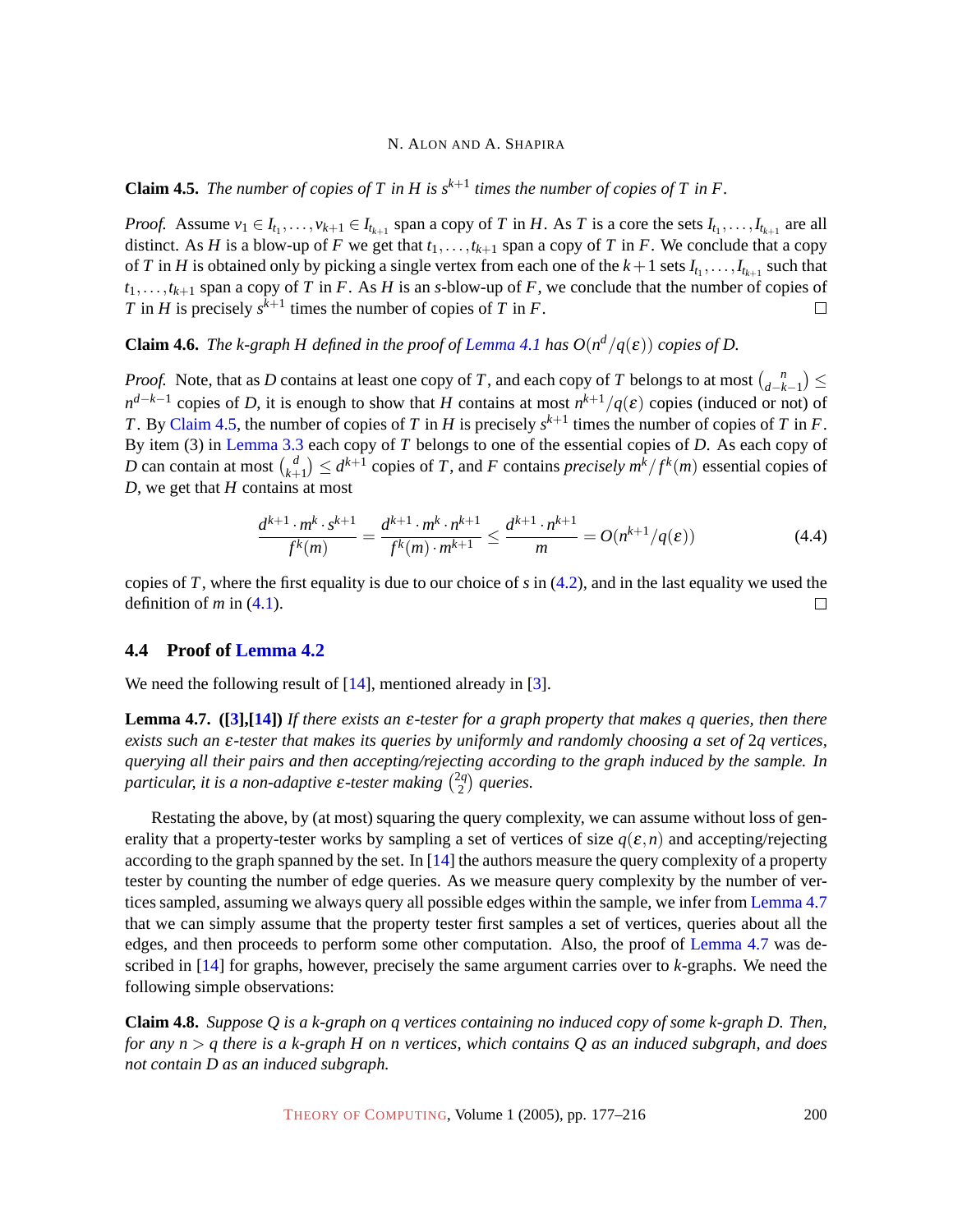*Proof.* It is clearly enough to show that there is such a *k*-graph on  $q + 1$  vertices. Let *d* denote the number of vertices of *D*. Suppose first that *D* has no vertex of degree  $\binom{d-1}{k-1}$  $\binom{d-1}{k-1}$  (i.e. a vertex that forms an edge with all the other subsets of  $k - 1$  vertices). In this case, if we add to  $Q$  a vertex and connect it to all the  $\binom{q}{k}$ *k*<sup>-4</sup><sub>*k*−1</sub></sub> sets of *k*−1 vertices of *Q*, we are guaranteed that the new *k*-graph spans no induced copy of *D*. Suppose now that *D* has no isolated vertex. In this case we add to *Q* an isolated vertex and thus guarantee that the new *k*-graph spans no induced copy of *D*. The only case left is that *D* has an isolated vertex and a vertex of degree  $\binom{d-1}{k-1}$  $\binom{d-1}{k-1}$ , which is impossible.  $\Box$ 

By [Theorem 4.7](#page-23-1) we can assume that a property-tester for  $\mathcal{P}_D^*$  works by inspecting a random subset of vertices. The following claim shows that such a one-sided-error property-tester can reject an input only if it finds an induced copy of *D* in the sample of vertices.

<span id="page-24-1"></span>**Claim 4.9.** Let D be a some k-graphs, and let A be a one-sided-error tester for  $\mathbb{P}_D^*$  with query complexity  $q(\varepsilon,n)$ *. If for some*  $\varepsilon_0 > 0$  *and n, after A samples a set of vertices of size*  $q(\varepsilon_0,n)$ *, the k-graph induced by the sample is induced D-free, then A must accept the input.*

*Proof.* Fix any *n* and  $\varepsilon_0 > 0$  and suppose that when we execute *A* on a *k*-graph *H'* of size *n* with  $\varepsilon = \varepsilon_0$ , and the sample of vertices spans a *k*-graph *Q* (of size  $q(\epsilon_0, n)$ ) that is induced *D*-free, the algorithm still rejects the input. By [Claim 4.8](#page-23-2) there is a *k*-graph *H* on *n* vertices that is induced *D*-free and contains an induced copy of *Q*. Suppose we execute *A* on *H* with  $\varepsilon = \varepsilon_0$ . As *H* and *H'* are of the same size *n*, when given *H* as input the algorithm samples a set of vertices of size  $q(\epsilon_0, n) = |V(Q)|$ . As we assume that when given  $O$  the algorithm rejects, we get that there is a nonzero probability that  $A$  will reject  $H$ , contradicting the assumption that it has one-sided error.  $\Box$ 

*Proof of [Lemma 4.2.](#page-21-0)* We start with the proof of  $\mathcal{P}_D^*$ . As the algorithm is a one-sided-error algorithm, we get from [Claim 4.9](#page-24-1) that it can report that *H* is not induced *D*-free only if it finds an induced copy of *D* in it. Observe, that if the tester picks a random subset of *x* vertices, and an input *k*-graph contains only  $O(n^d/q(\varepsilon))$  copies (induced or not) of *D*, then the expected number of induced copies of *D* spanned by *x* is  $O(x^d/q(\varepsilon))$ , which is  $o(1)$  unless  $x = \Omega(q(\varepsilon)^{1/d})$ . By Markov's inequality, unless  $x = \Omega(q(\varepsilon)^{1/d})$ , the tester finds an induced copy of *D* with negligible probability.

The proof for  $\mathcal{P}_D$  is similar. What we need is a version of [Claim 4.8](#page-23-2) but with respect to non-induced sub-hypergraphs. But here the proof is even simpler: If we have a *k*-graph *Q* on *q* vertices that has no copy of a *k*-graph *D*, we can construct a *k*-graph on  $q + 1$  vertices that contains an induced copy of *Q* but no copy of *D*, simply by adding an isolated vertex to *Q*. Note, that here we assume that *D* has no isolated vertices. Clearly when testing  $\mathcal{P}_D$  we may assume that this is the case, because if  $D'$  is obtained from *D* by removing an isolated vertex, then any *k*-graph on at least  $|V(D)|$  vertices, satisfies  $\mathcal{P}_{D'}$  iff it satisfies  $\mathcal{P}_D$ . Thus for *k*-graphs of size at least  $|V(D)|$  testing  $\mathcal{P}_{D'}$  is equivalent to testing  $\mathcal{P}_D$ , hence it is enough to prove a lower bound for one of them.  $\Box$ 

# <span id="page-24-0"></span>**5 Proofs of [Theorem 1.2](#page-3-0) and [Theorem 1.3](#page-3-1)**

## **5.1 A lower bound for (almost) all** *k***-graphs**

In this section we apply the number-theoretic construction of [Theorem 2.3,](#page-6-1) the construction of the extremal *k*-graphs of [Lemma 3.3](#page-16-0) as well as [Lemma 4.1](#page-20-2) and [Lemma 4.2](#page-21-0) in order to prove [Theorem 1.2.](#page-3-0)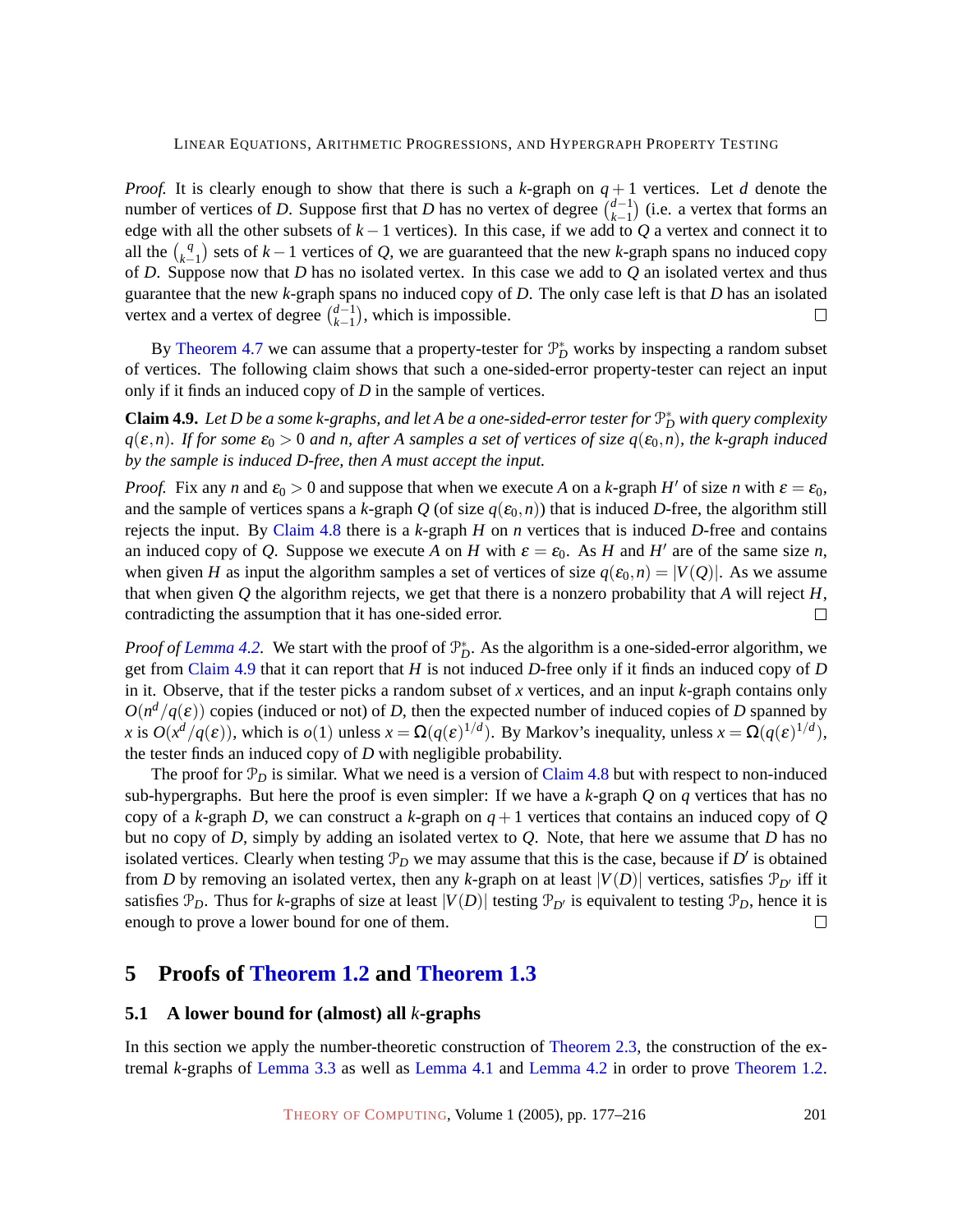We first need the following claim in which we denote by  $\overline{D}$  the complement of *D*, that is, a *k*-graph that contains an edge if and only if *D* does not. We also call a *k*-graph *D*, *strongly*  $\mathcal{T}^k$ -free, if neither *D* nor  $\overline{D}$ contains a copy of T *k* .

<span id="page-25-0"></span>**Claim 5.1.** *There are no strongly*  $T^3$ -free 3-graphs on at least 7 vertices. For any  $k > 3$ , there are no *strongly* T *k -free k-graphs on at least k* +1 *vertices.*

*Proof.* The case of  $k > 3$  is simple. As in this case  $\binom{k+1}{k}$  $\binom{+1}{k} \geq 5$ , on *any* set of  $k+1$  vertices either *D* or  $\overline{D}$  spans a copy of  $\mathcal{T}^k$ . For the case of  $k = 3$ , observe that *D* is strongly  $\mathcal{T}^3$ -free, if and only if each set of 4 vertices spans precisely 2 edges. Fixing any set of 7 vertices, this set must span precisely  $\binom{7}{4}$  $\binom{7}{4}$ 2/4 edges, where we count the number of 4-sets, multiply by 2 as each 4-set by assumption spans 2 edges, and divide by 4, because we count each edge 4 times. Since this is not an integer it is impossible. Thus, on *any* set of 7 vertices either *D* or  $\overline{D}$  spans a copy of  $\mathcal{T}^3$ .  $\Box$ 

*Proof of [Theorem 1.2.](#page-3-0)* Let *D* be a fixed *k*-graph on *d* vertices. A simple yet crucial observation is that for every *k*-graph *D*, testing  $\mathcal{P}_D^*$  is equivalent to testing  $P_D^*$  $\frac{\partial}{\partial D}$ . Note, that this relation does not hold for testing  $\mathcal{P}_D$ . It follows that in order to prove a lower bound for testing  $\mathcal{P}_D^*$ , we may prove a lower bound for testing  $P_{\overline{D}}^*$  $\n *D*$ . By [Claim 5.1](#page-25-0) all the *k*-graphs in the statement of [Theorem 1.2](#page-3-0) (besides some 3-graphs on 4,5 and 6 vertices. See comment below on how to deal with them) are not strongly T *k* -free, hence we may assume that *D* contains a copy of  $T \in \mathcal{T}^k$  with at least 3 edges. By [Theorem 2.3](#page-6-1) (with  $k = 2$  and  $h = d^{3d^2}$ ), there is a  $(3, d^{3d^2})$ -gadget-free set  $Z \subseteq m/d^{k+2}$  of size  $\left(\frac{m}{d^{k+2}}\right)$   $e^{c\sqrt{\log(m/d^{k+2})}} = m/e^{c\sqrt{\log m}}$ for an appropriate  $c = c(d)$ . This means that we can use [Lemma 4.1](#page-20-2) with  $f(m) = e^{c\sqrt{\log m}}$ . It is easy to check that in this case  $q(\varepsilon)$  in the statement of [Lemma 4.1](#page-20-2) satisfies

<span id="page-25-1"></span>
$$
q(\varepsilon) \ge \left(\frac{1}{\varepsilon}\right)^{c' \log 1/\varepsilon} , \qquad (5.1)
$$

for an appropriate constant  $c' = c'(d)$ . By [Lemma 4.1](#page-20-2) we get a *k*-graph that is  $\varepsilon$ -far from being induced *D*-free, and contains only  $O(n^d/q(\varepsilon))$  copies of *D*. By [Lemma 4.2](#page-21-0) the query complexity of any onesided-error property-tester for  $\mathcal{P}_D^*$  can be bounded from below by  $q(\varepsilon)^{1/d}$ , which is [\(5.1\)](#page-25-1), with *c*' replaced by  $c'/d$ .  $\Box$ 

It is worth mentioning that there are strongly  $\mathcal{T}^3$ -free 3-graphs on 4,5, and 6 vertices. For 4 vertices there is a unique such 3-graph, which is *D*3,<sup>2</sup> (which contains 2 edges) mentioned in the statement of the [Theorem 1.3.](#page-3-1) This is the only *k*-graph for which we do not know whether  $\mathcal{P}_D^*$  is easily testable. For 5 vertices, it is easy to verify that the only strongly  $\mathcal{T}^3$ -free 3-graph has the edges {(1,2,3), (2,3,4),  $(3,4,5)$ ,  $(4,5,1)$ ,  $(5,1,2)$ . This 3-graph is better understood if one considers the 5 vertices on a cycle, and the edges as all triples consisting of three consecutive vertices on the cycle. In what follows we call it  $D_{3,5}$ . It is easy to check that  $D_{3,5}$  is a hyper-cycle (see [Definition 1.6\)](#page-4-2), thus we can prove a version of [Lemma 4.1](#page-20-2) (namely, constructing a *k*-graph, which is  $\varepsilon$ -far from being  $D_{3,5}$ -free and yet contains only  $O(n^5/(1/\epsilon)^{c \log 1/\epsilon})$  copies of *D*<sub>3,5</sub>) that instead of using [Lemma 3.3](#page-16-0) and [Theorem 2.3,](#page-6-1) uses [Lemma 6.1](#page-27-0) and [Lemma 6.7,](#page-32-0) which are proved below. The details are very similar. For 6 vertices there are also some 3-graphs that are strongly  $T^3$ -free, however, every 5 vertices of such a 3-graph must span a copy of  $D_{3,5}$  thus we can again use the same arguments as for  $D_{3,5}$  to prove that any such 3-graph is not easily testable.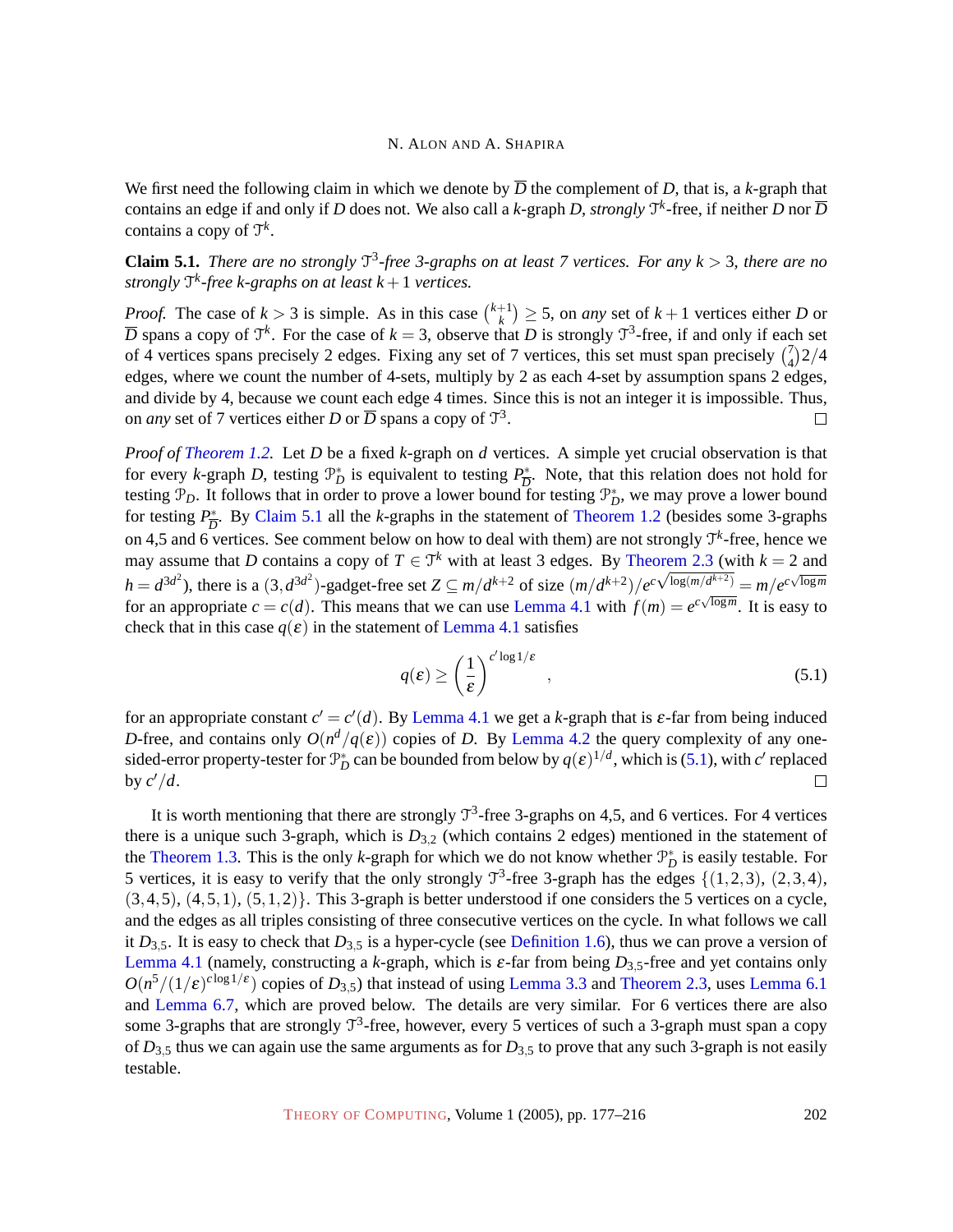## <span id="page-26-0"></span>**5.2 The improved lower bound**

*Proof of [Theorem 1.3.](#page-3-1)* Observing, as in the proof of [Theorem 1.2,](#page-3-0) that we may either prove a lower bound for *D* or  $\overline{D}$ , we recall that by Ramsey's Theorem, for any integer *k* there is an integer  $r(k)$  such that for any *k*-graph *D* on at least  $r(k)$  vertices, either *D* or  $\overline{D}$  contains a copy of  $F^k$ . Hence, we may assume that *D* contains a copy of  $F^k$ , which is a member of  $\mathcal{T}^k$  with  $k+1$  edges. By [Theorem 2.3,](#page-6-1) there is a  $(k+1, d^{3d^3})$ -gadget-free set  $Z \subseteq m/d^{k+2}$  of size

$$
|Z| \ge (m/d^{k+2})/e^{c'(\log(m/d^{k+2}))^{1/\lfloor \log 2k \rfloor}} = m/e^{c(\log m)^{1/\lfloor \log 2k \rfloor}}
$$

for an appropriate  $c = c(d, k)$ . This means that we can use [Lemma 4.1](#page-20-2) with  $f(m) = e^{c(\log m)^{1/[\log 2k]}}$ . It is easy to check that in this case  $q(\varepsilon)$  in the statement of [Lemma 4.1](#page-20-2) satisfies

<span id="page-26-2"></span>
$$
q(\varepsilon) \ge \left(\frac{1}{\varepsilon}\right)^{c'(\log 1/\varepsilon)^{\lfloor \log k \rfloor}}, \qquad (5.2)
$$

for an appropriate constant  $c' = c'(d)$ . By [Lemma 4.1](#page-20-2) we get a *k*-graph, which is  $\varepsilon$ -far from being induced *D*-free, and contains only  $O(n^d/q(\varepsilon))$  copies of *D*. By [Lemma 4.2](#page-21-0) the query complexity of any one-sided-error property-tester for  $\mathcal{P}_D^*$  can be bounded from below by  $q(\varepsilon)^{1/d}$ , which is [\(5.2\)](#page-26-2), with *c*<sup>'</sup> replaced by  $c'/d$ .

Note, that though the statement of [Theorem 1.3](#page-3-1) states the improved lower bounds only for *k*-graphs on at least  $r(k)$  vertices, it should be clear that the same lower bound also applies to any  $k$ -graph on less than  $r(k)$  vertices such that either the *k*-graph or its complement spans a copy of  $F<sup>k</sup>$ . This, in particular, applies to  $F<sup>k</sup>$  itself, thus, as mentioned after the statement of [Theorem 1.3,](#page-3-1) we indeed get an improvement on the lower bound for testing  $\mathcal{P}_{F^k}^*$  from [\[17\]](#page-37-4). It is worth mentioning that if one is willing to replace  $\lfloor \log k \rfloor$  with  $\lfloor \log \lfloor k/2+1 \rfloor \rfloor$  in the statement of [Theorem 1.3,](#page-3-1) then one can obtain this slightly weaker lower bound for **any**  $k$ -graph on at least  $k + 1$  vertices, instead of  $k$ -graphs on at least  $r(k)$  vertices. One just has to note that for any set of  $k+1$  vertices, either the *k*-graph or its complement spans at least  $\lceil k/2 + 1 \rceil$  edges. One then proceeds as in the proof of [Theorem 1.3](#page-3-1) by taking a set *Z*, which is  $([k/2+1], d^{3d^2})$ -gadget-free instead of  $(k+1, d^{3d^2})$ -gadget-free.

# <span id="page-26-1"></span>**6 More on Linear Equations and Extremal Hypergraphs**

In this section we prove [Theorem 1.7.](#page-4-0) Analogously to our proof technique for  $\mathcal{P}_D^*$ , the first step in the proof of [Theorem 1.7](#page-4-0) is to show that given a hyper-cycle  $D = (V, E)$  on *d* vertices we can construct a *k*-graph that contains many copies of *D* such that from each copy of *D* we can infer a certain linear equation. The main idea, as in [Lemma 3.2,](#page-15-1) is to give an algebraic construction of such a graph, but as we explain below, in this case we have some additional difficulties.

Let *m* be an integer,  $Z \subseteq [m]$  and *D* a hyper-cycle of size *d*, whose vertices are numbered  $\{1, \ldots, d\}$ as in the definition of a hyper-cycle. We define a  $k$ -graph  $F = F(D, Z)$  as follows: the vertex set of  $F$ consists of *d* pairwise disjoint sets of vertices  $V_1, \ldots, V_d$ , where, with a slight abuse of notation, we think of each of these sets as being the set of integers  $1, \ldots, d^{k+1}m$ . We define the edge set of *F* by specifying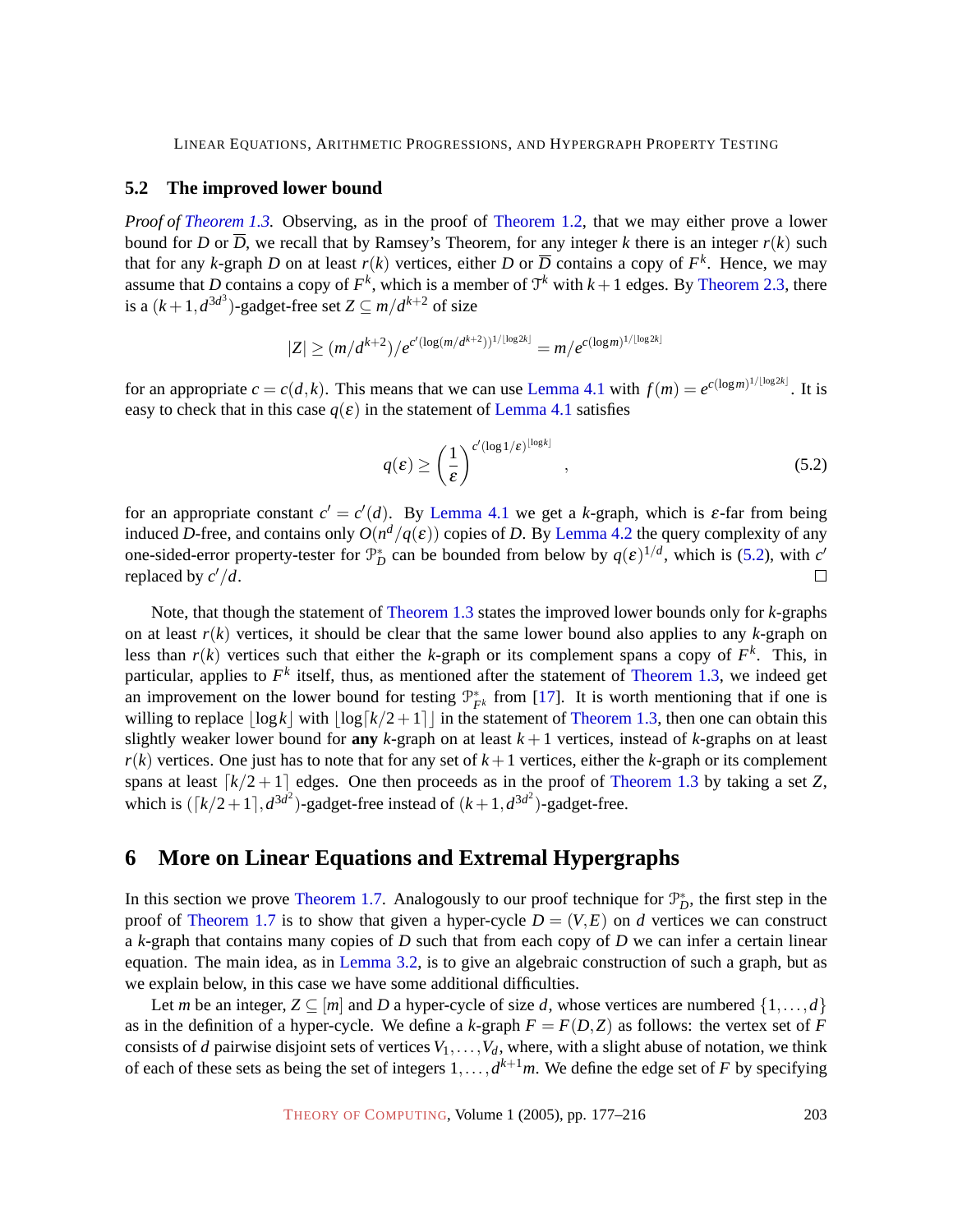the edge sets of  $|Z|^k$  copies of *D* that we put in *F*. For every set of (not necessarily distinct) integers *z*<sub>0</sub>,...,*z*<sub>*k*−1</sub> ∈ *Z*, we define a copy of *D* denoted  $C = C(z_0, ..., z_{k-1})$ : As the vertex set of *C*, we choose *d* vertices  $v_1 \in V_1, \ldots, v_d \in V_d$ , where for  $1 \le t \le d$  we choose  $v_t = E(z_0, \ldots, z_{k-1}, t)$ , and *E* is the function defined in [\(3.1\)](#page-15-2). Note, that for any choice of  $z_0, \ldots, z_{k-1} \in Z$  we have  $E(z_0, \ldots, z_{k-1}, t) \in [d^{k+1}m]$ , thus the vertices "fit" into the sets  $V_1, \ldots, V_d$ . As for the edges of *C*, we simply regard the vertices  $v_1 \in V_1, \ldots, v_d \in V_d$  as if they were the vertices  $1, \ldots, d$  in *D*, namely, if  $(t_1, \ldots, t_k) \in E(D)$ , we put in *F* an edge that contains the vertices

$$
E(z_0,\ldots,z_{k-1},t_1) \in V_{t_1}, E(z_0,\ldots,z_{k-1},t_2) \in V_{t_2}, \ldots, E(z_0,\ldots,z_{k-1},t_k) \in V_{t_k}.
$$

The main technical step in this section is the proof of the following lemma, whose role in the proof of [Theorem 1.7](#page-4-0) is analogous to the role of [Lemma 3.2](#page-15-1) in the proof of [Theorem 1.2](#page-3-0) and [Theorem 1.3.](#page-3-1)

<span id="page-27-0"></span>**Lemma 6.1.** *Let m be an arbitrary integer,*  $Z \subseteq [m]$  *and D a hyper-cycle on d vertices. Construct*  $F = F(D,Z)$  *as above. Suppose*  $v_1 \in V_1, \ldots, v_d \in V_d$  *span a copy of D, with*  $v_t$  *playing the role of vertex t in D. Suppose that for*  $1$  ≤ *i* ≤ *d* − *k* + 2 *edge e<sub>i</sub> belongs to*  $C(z_{0,i},\ldots,z_{k-1,i})$ *. Then, for every* 1 ≤ *j* ≤ *k* − 1 *there are* **positive** *integers*  $a_1, \ldots, a_{d-k+1} \leq c = c(d)$  *such that* 

$$
a_1 \cdot z_{j,1} + a_2 \cdot z_{j,2} + \ldots + a_{d-k+1} \cdot z_{j,d-k+1} = (a_1 + a_2 + \ldots + a_{d-k+1}) \cdot z_{j,d-k+2} .
$$

In order to apply [Lemma 6.1,](#page-27-0) we need another notion of linear equations suitable for it, which we formulate as follows:

**Definition 6.2** ((*k*,*h*)**-linear-free).** A set of integers  $Z \subseteq [m] = \{1, 2, ..., m\}$  is called (*k*,*h*)*-linear-free* if for every *k* **positive** integers  $a_1, \ldots, a_k \leq h$ , the only solution of the equation

<span id="page-27-1"></span>
$$
a_1z_1 + \ldots + a_kz_k = (a_1 + \ldots + a_k)z_{k+1} \quad , \tag{6.1}
$$

which uses  $k+1$  integers from *Z* satisfies  $z_1 = z_2 = \ldots = z_{k+1}$ .

In simple words, if *Z* is  $(k, h)$ -linear-free, then whenever  $a_1, \ldots, a_k \leq h$ , the only solution to [\(6.1\)](#page-27-1) using integers from *Z*, is one of the |*Z*| trivial solutions. Similar to our proof technique of [Theorem 1.2](#page-3-0) and [Theorem 1.3,](#page-3-1) in this case we will also need a dense (*k*,*h*)-linear-free sets of integers, with which we will apply [Lemma 6.1.](#page-27-0)

The main difficulty in proving [Lemma 6.1](#page-27-0) is two fold; While we still have to show that we can extract a linear combination of the integers, as we did in [Lemma 3.2,](#page-15-1) we are faced with the following problem; suppose we manage to extract a linear equation but it is of the form  $z_1 + z_2 - z_3 = z_4$ . In [Lemma 3.2](#page-15-1) this was not an issue, as in that lemma the required equation only relates 3 integers, thus if we get an equation of the form, say,  $3a-2b = c$ , we can simply "shift" 2*b* to the other side and get the required equation. This is not possible in our case. The problem is even more serious; as we mentioned above (and analogously to our proof technique for  $\mathcal{P}_D^*$ ), our ultimate goal will be to apply [Lemma 6.1](#page-27-0) with a  $(k, h)$ -linear-free set of size  $m^{1-o(1)}$ . However, it follows from the pigeon-hole principle that the largest size of a subset of  $[m]$  without solutions to  $z_1 + z_2 - z_3 = z_4$  is  $O(\sqrt{m})$ . Thus, we must make sure that all the coefficients in the linear equation we extract are positive. One may also ask, why we cannot prove our lower bounds for  $\mathcal{P}_D$  by using only linear equations with 3 unknowns, like we use for  $\mathcal{P}_D^*$ . The main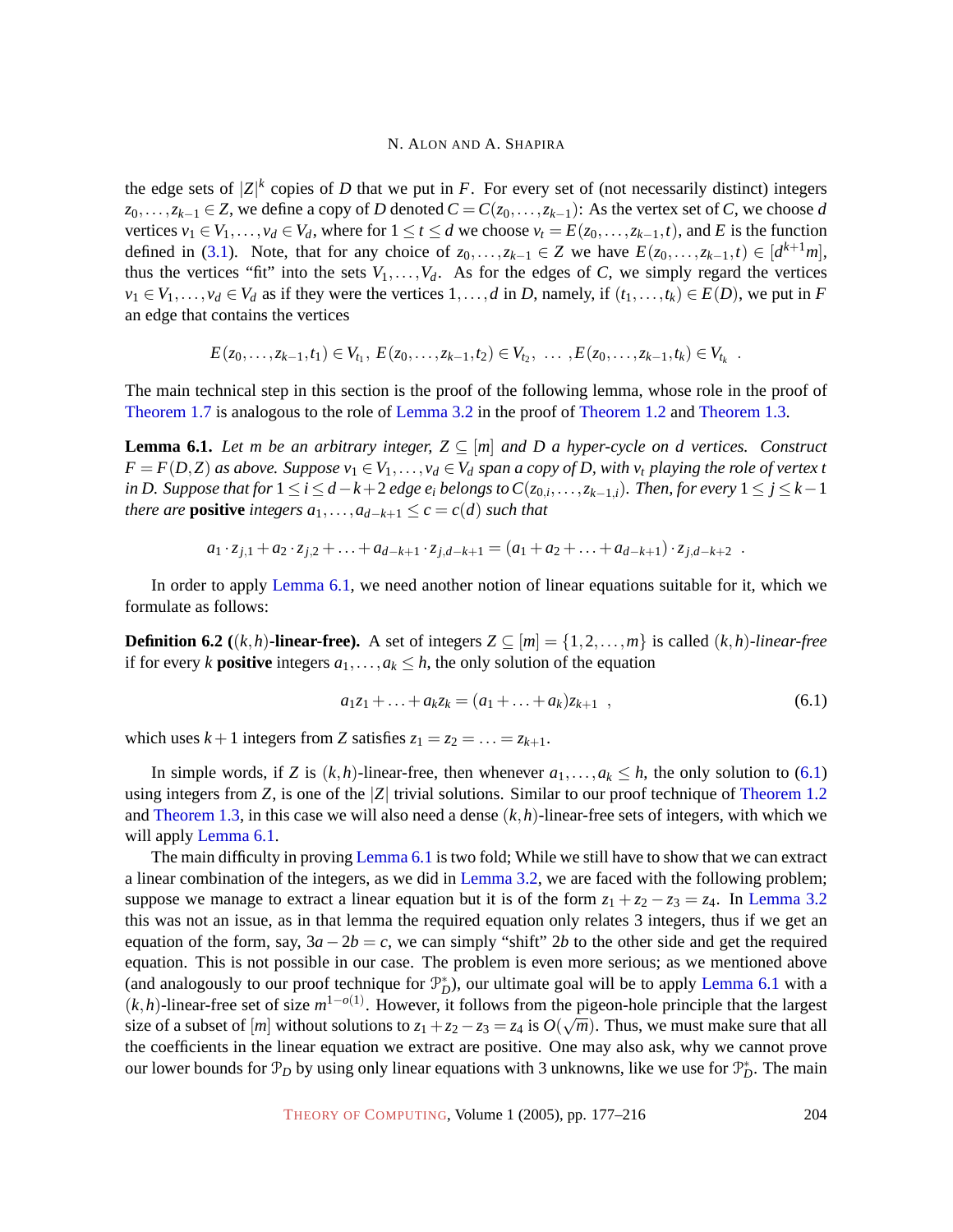reason for that is that for  $\mathcal{P}_D^*$  we can prove a lower bound either for *D* or its complement, and one of them must contain a copy of  $\mathfrak{T}^k$ . For  $\mathfrak{P}_D$ , however, we cannot use this reasoning and have to deal with  $D$ itself, which does not necessarily contain a copy of T *k* .

The proof of [Theorem 1.7](#page-4-0) will follow by using [Lemma 6.1](#page-27-0) together with arguments similar to those used in the proofs of [Lemma 3.3,](#page-16-0) [Lemma 4.1](#page-20-2) and [Lemma 4.2.](#page-21-0) The proof [Lemma 6.1](#page-27-0) appears in the following subsection, and the proof of [Theorem 1.7](#page-4-0) appears in [Section](#page-31-0) [6.2.](#page-31-0)

## **6.1 Proof of [Lemma 6.1](#page-27-0)**

<span id="page-28-4"></span>For the proof of [Lemma 6.1](#page-27-0) we need the following simple observation:

**Claim 6.3.** *For a given set of*  $p \le r$  *distinct integers*  $t_1, \ldots, t_p$  *bounded by r, let A be the matrix*  $(A)_{i,j} =$  $t_i^{p+1-j} - (t_i-1)^{p+1-j}$   $(1 \le i, j \le p)$ . Then, there is a nonzero integer vector v, all of whose entries are *bounded (in absolute value) by*  $r^{2r}$ *, such that for*  $1 \le i \le p-1$   $(Av)_i = 0$ *, while*  $(Av)_p > 0$ *.* 

*Proof.* As the integers  $t_1, \ldots, t_p$  are distinct, the Vandermonde matrix  $(V)_{i,j} = t_i^{j-1}$  $i^{J-1}$  is invertible. As *A* can be obtained from *V* by rank preserving operations, *A* is also invertible. By [Claim 2.7](#page-7-0) there is a nonzero integer vector *v*, all of whose entries are bounded by  $(r^2p)^{p/2} \le (rp)^p \le r^{2r}$ , such that for  $1 \le i \le p-1$ we have  $(Av)_i = 0$ . As *A* is invertible and *v* is non zero, it cannot be the case that  $(Av)_p = 0$ , and if  $(Av)_p < 0$  we can replace *v* by  $-v$ . П

As a first step towards the proof of [Lemma 6.1](#page-27-0) we prove the following claim.

**Claim 6.4.** *Let m be an arbitrary integer,*  $Z \subseteq [m]$  *and D a hyper-cycle on d vertices. Construct*  $F =$  $F(D,Z)$  as in [Lemma 6.1,](#page-27-0) and denote by  $\bar{i}$  the vector  $(i,i^2,\ldots,i^{k-1})$  and by  $\overline{z_i}$  the vector  $(z_{1,i},z_{2,i},\ldots,z_{k-1,i}).$ *Then the following equation holds*

$$
\overline{z_1} \cdot (\overline{2} - \overline{1}) + \ldots + \overline{z_{d-k+1}} \cdot (\overline{d-k+2} - \overline{d-k+1}) = \overline{z_{d-k+2}} \cdot (\overline{d-k+2} - \overline{1}) \tag{6.2}
$$

*Also, for every*  $1 \leq i \leq d - k + 1$  *and*  $i + 1 \leq t \leq i + k - 2$  *the following equation holds* 

<span id="page-28-3"></span><span id="page-28-0"></span>
$$
\overline{z_{i+1}} \cdot (\overline{t+1} - \overline{t}) - \overline{z_i} \cdot (\overline{t+1} - \overline{t}) = 0 \tag{6.3}
$$

*Proof.* Let  $v_1 \in V_1, \ldots, v_d \in V_d$  be *d* vertices spanning a copy of *D*, with  $v_i \in V_i$  playing the role of vertex *i* in *D*. For every  $1 \le i \le d - k + 1$  consider the vertices  $v_i \in V_i$  and  $v_{i+1} \in V_{i+1}$  and recall that by the definition of a hyper-cycle they belong to  $e_i \in C(z_{0,i},...,z_{k-1,i})$ . If we regard  $v_i$  and  $v_{i+1}$  as integers we get from the definition of F that  $v_i = E(z_{0,i},...,z_{k-1,i},i)$  and that  $v_{i+1} = E(z_{0,i},...,z_{k-1,i},i+1)$ . From the definition of *E* in [\(3.1\)](#page-15-2) this means that (note that  $z_{0,i}$  disappears)

$$
v_{i+1} - v_i = z_{1,i} \cdot ((i+1)-i) + z_{2,i} \cdot ((i+1)^2 - i^2) + \ldots + z_{k-1,i} \cdot ((i+1)^{k-1} - i^{k-1}) \quad . \tag{6.4}
$$

As in the statement of the claim, let the vector  $\bar{i}$  denote  $(i, i^2, \ldots, i^{k-1})$  and let the vector  $\bar{z}_i$  denote  $(z_{1,i}, z_{2,i}, \ldots, z_{k-1,i})$ . Therefore, we can write for every  $1 \le i \le d-k+1$  the vector equation

<span id="page-28-2"></span><span id="page-28-1"></span>
$$
v_{i+1} - v_i = \overline{z_i} \cdot (\overline{i+1} - \overline{i}) \tag{6.5}
$$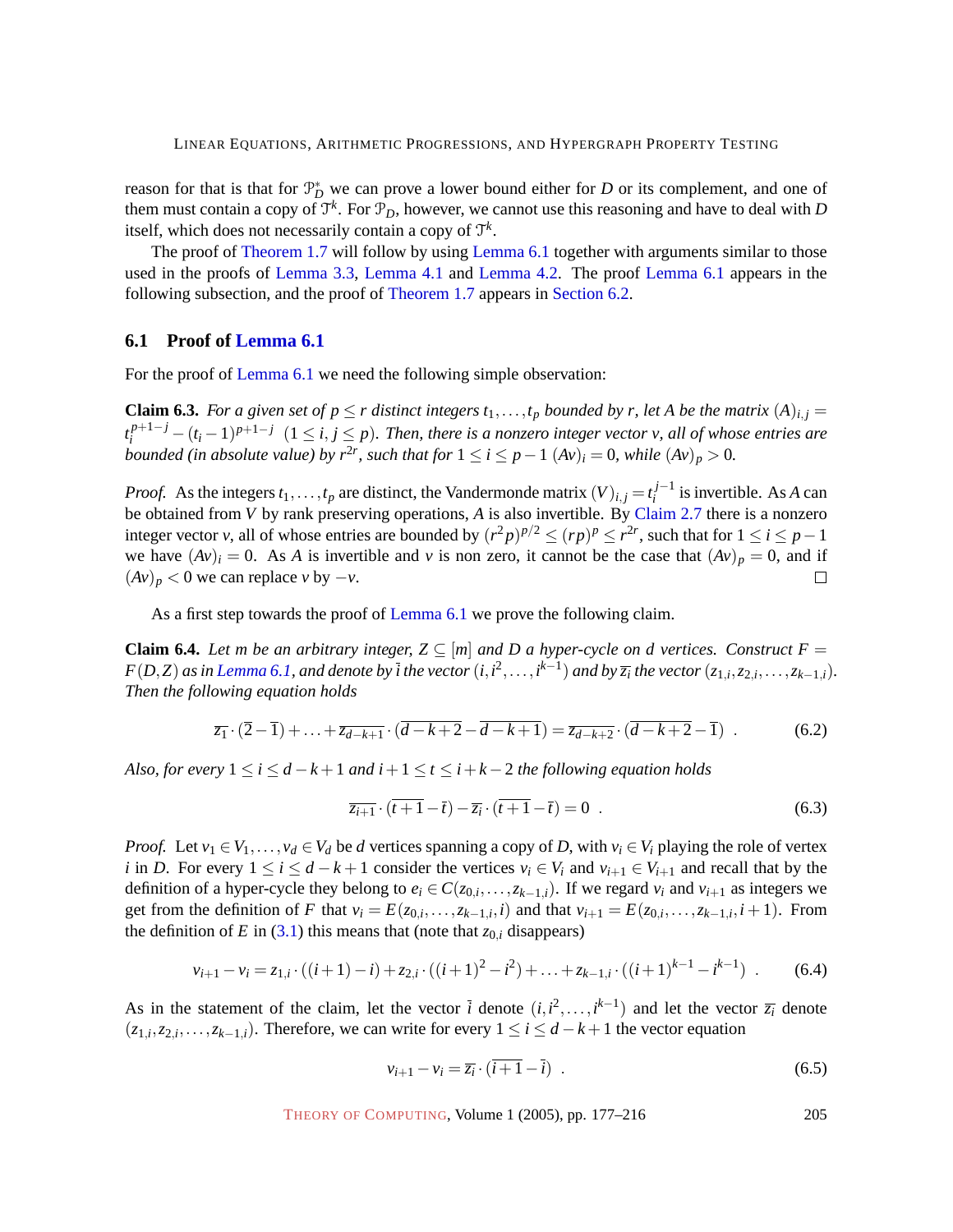$$
z_{1,1} + 3z_{2,1} + 7z_{3,1} + z_{1,2} + 5z_{2,2} + 19z_{3,2} + z_{1,3} + 7z_{2,3} + 37z_{3,3} = 3z_{1,4} + 15z_{2,4} + 63z_{3,4}
$$
  
\n
$$
z_{1,1} + 5z_{2,1} + 19z_{3,1} - z_{1,2} - 5z_{2,2} - 19z_{3,2} = 0
$$
  
\n
$$
z_{1,1} + 7z_{2,1} + 37z_{3,1} - z_{1,2} - 7z_{2,2} - 37z_{3,2} = 0
$$
  
\n
$$
z_{1,2} + 7z_{2,2} + 37z_{3,2} - z_{1,3} - 7z_{2,3} - 37z_{3,3} = 0
$$
  
\n
$$
z_{1,2} + 9z_{2,2} + 61z_{3,2} - z_{1,3} - 9z_{2,3} - 61z_{3,3} = 0
$$
  
\n
$$
z_{1,3} + 9z_{2,3} + 61z_{3,3} = z_{1,4} + 9z_{2,4} + 61z_{3,4}
$$
  
\n
$$
z_{1,3} + 11z_{2,3} + 191z_{3,3} = z_{1,4} + 11z_{2,4} + 191z_{3,4}
$$

<span id="page-29-3"></span>Figure 1: The linear equations [\(6.2\)](#page-28-0),  $\mathcal{E}_{1,2}, \mathcal{E}_{1,3}, \mathcal{E}_{2,3}, \mathcal{E}_{2,4}, \mathcal{E}_{3,4}, \mathcal{E}_{3,5}$  when  $d = 6$  and  $k = 4$ .

As  $e_{d-k+2}$  contains the vertices  $v_{d-k+2} \in V_{d-k+2}, \ldots, v_d \in V_d$  we have for every  $d-k+2 \le i \le d-1$ 

<span id="page-29-1"></span><span id="page-29-0"></span>
$$
v_{i+1} - v_i = \overline{z_{d-k+2}} \cdot (\overline{i+1} - \overline{i}) \tag{6.6}
$$

Summing [\(6.5\)](#page-28-1) for  $1 \le i \le d - k + 1$  and [\(6.6\)](#page-29-0) for  $d - k + 2 \le i \le d - 1$  we obtain

$$
v_d - v_1 = \overline{z_1} \cdot (\overline{2} - \overline{1}) + \ldots + \overline{z_{d-k+1}} \cdot (\overline{d - k + 2} - \overline{d - k + 1}) + \overline{z_{d-k+2}} \cdot (\overline{d} - \overline{d - k + 2}) \tag{6.7}
$$

As  $e_{d-k+2}$  contains the vertices  $v_1 \in V_1$  and  $v_d \in V_d$ , we also have by the same reasoning

<span id="page-29-2"></span>
$$
v_d - v_1 = \overline{z_{d-k+2}} \cdot (\overline{d} - \overline{1}) \tag{6.8}
$$

Combining  $(6.7)$  and  $(6.8)$  we obtain  $(6.2)$ .

In order to obtain the other equations, for any  $1 \leq i \leq d - k + 1$  consider edge  $e_i$  and recall that it contains the vertices  $i, \ldots, i + k - 1$ . Note that for every  $i + 1 \leq t \leq i + k - 2$  vertices  $t$  and  $t + 1$ belong to both  $e_i$  and  $e_{i+1}$ . By the same reasoning used to obtain [\(6.4\)](#page-28-2) and [\(6.5\)](#page-28-1) we can write for every  $i+1 \le t \le i+k-2$ 

$$
v_{t+1} - v_t = \overline{z_i} \cdot (\overline{t+1} - \overline{t}) \tag{6.9}
$$

$$
v_{t+1} - v_t = \overline{z_{t+1}} \cdot (\overline{t+1} - \overline{t}) \tag{6.10}
$$

Combining these equations we get [\(6.3\)](#page-28-3) for every  $i+1 \leq t \leq i+k-2$ , thus completing the proof.  $\Box$ 

For the rest of the proof let us use the following notation: for every  $i+1 \le t \le i+k-2$  denote by  $\mathcal{E}_{i,t}$ the equation of [\(6.3\)](#page-28-3). Note, that for every  $1 \le i \le d - k + 1$  we have  $k - 2$  equations  $\mathcal{E}_{i,t}$ . To illustrate the main ideas of the proof the reader may want to consider the special case where  $d = 6$  and  $k = 4$  depicted in [Figure 1.](#page-29-3)

<span id="page-29-4"></span>We also need the following claim. For its proof, the reader may find it useful to refer to the example given in [Figure 1.](#page-29-3)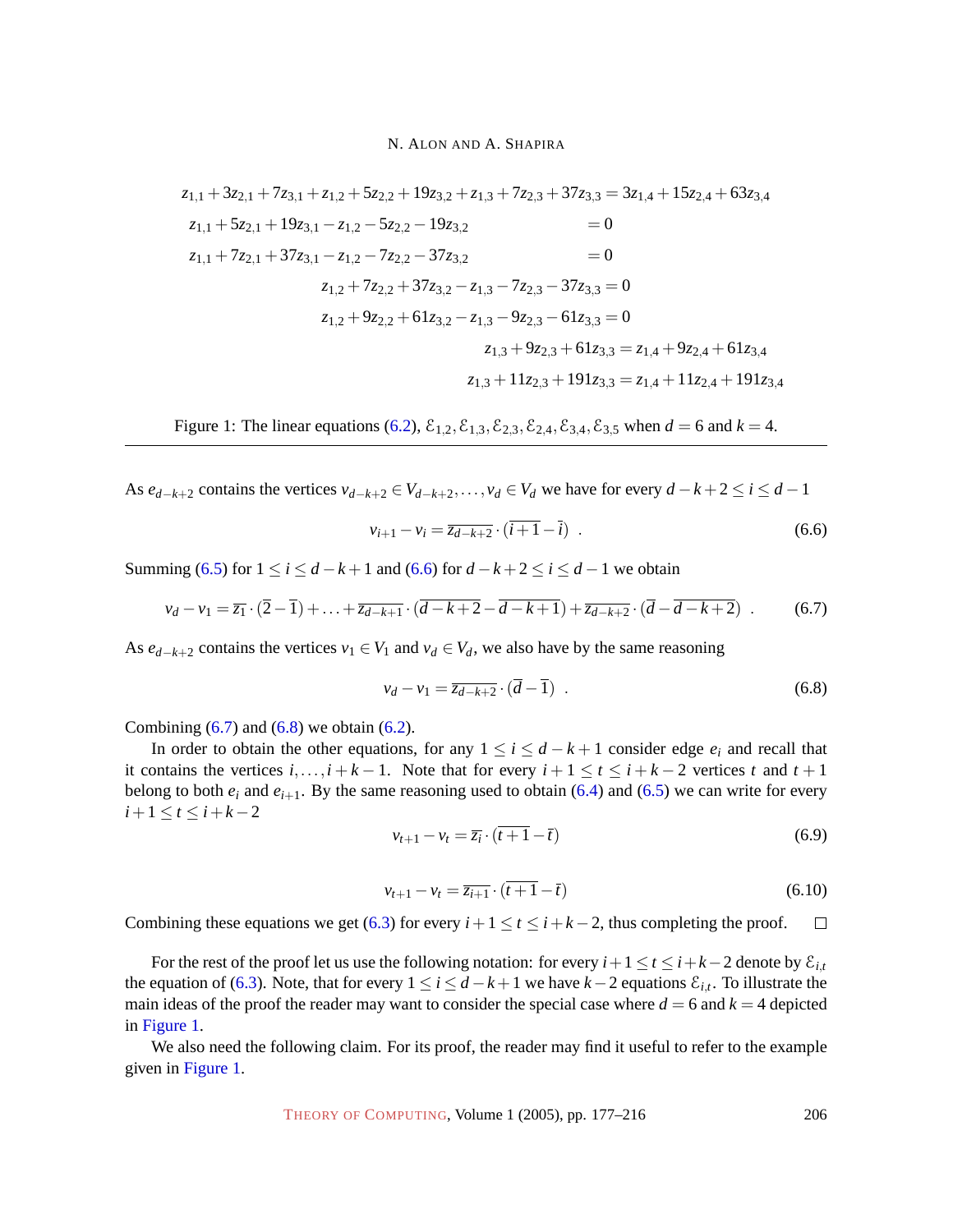**Claim 6.5.** *For every*  $1 \le i \le d - k + 1$  *there is a linear combination of* [\(6.2\)](#page-28-0) *and equations*  $\mathcal{E}_{i,i+1},\ldots,\mathcal{E}_{i,i+k-2}$  with integer coefficients, in which the coefficient of  $z_{i,1}$  is positive, while the coef*ficients of*  $z_{i,2}, \ldots, z_{i,k-1}$  *vanish.* 

*Proof.* Let  $\alpha_1, \ldots, \alpha_{k-1}$  denote the unknown coefficients of [\(6.2\)](#page-28-0) and  $\mathcal{E}_{i,i+1}, \ldots, \mathcal{E}_{i,i+k-2}$ , respectively, in the linear combination, which we seek. Suppose we write *k*−1 linear equations *e*1,...,*ek*−<sup>1</sup> in unknowns  $\alpha_1, \ldots, \alpha_{k-1}$ , where equation  $e_i$  requires the coefficient of  $z_{i,1}$  to vanish in the linear combination of [\(6.2\)](#page-28-0),  $\mathcal{E}_{i,i+1},\ldots,\mathcal{E}_{i,i+k-2}$  with coefficient  $\alpha_1,\ldots,\alpha_{k-1}$ . Observing the coefficients of  $z_{1,i},\ldots,z_{k-1,i}$  in [\(6.2\)](#page-28-0) and in  $\mathcal{E}_{i,i+1},\ldots,\mathcal{E}_{i,i+k-2}$  it is easy to see that the entries of the  $(k-1)\times(k-1)$  matrix *A*, whose *i*<sup>th</sup> row contains equation  $e_i$  satisfies the properties of [Claim 6.3.](#page-28-4) We can now take the entries of the vector  $v$ , whose existence is guaranteed by [Claim 6.3,](#page-28-4) to be the required integer coefficients  $\alpha_1, \ldots, \alpha_{k-1}$ .  $\Box$ 

*Proof of [Lemma 6.1.](#page-27-0)* We first observe that [\(6.2\)](#page-28-0) is an equation in  $z_{j,i}$ , where for  $1 \leq j \leq k-1$  and  $1 \leq i \leq d - k + 1$  we have  $z_{j,i}$  on the left hand side of the equation, and for every  $1 \leq j \leq k - 1$  we have *zj*,*d*−*k*+<sup>2</sup> on the right hand side. Furthermore, all the coefficients in this equation are positive. Finally, for every  $1 \le j \le k-1$  the sum of the coefficients of  $z_{j,1},...,z_{j,d-k+1}$  is equal to  $(d-k+2)^{j}-1$ , which is precisely the coefficient of  $z_j$ , $d$ − $k+2$ . It thus follows that [\(6.2\)](#page-28-0) is the **sum** of the  $k-1$  equations that we need to obtain in order to prove the lemma. In order to simplify the notation we now turn to show how to obtain the linear equation relating *z*1,1,...,*z*1,*d*−*k*+2. The other cases are completely identical.

To simplify the rest of the proof, when we later refer to *fixing i* we mean obtaining a linear equation in which  $z_{2,i},...,z_{k-1,i}$  do not appear, while the coefficient of  $z_{1,i}$  is positive. Our main idea of extracting from [\(6.2\)](#page-28-0) the required linear equation relating  $z_{1,1},\ldots,z_{1,d-k+2}$  is the following: For  $1 \le i \le d-k+2$ , equation [\(6.2\)](#page-28-0) contains the variables  $z_{1,i},...,z_{k-1,i}$ , while we want an equation in which only  $z_{1,i}$  appears. We thus need to fix *i* for every  $1 \le i \le d - k + 2$ . By [Claim 6.5](#page-29-4) we know that for every  $1 \le i \le d - k + 1$ we can find a linear combination of [\(6.2\)](#page-28-0) and  $\mathcal{E}_{i,i+1},\ldots,\mathcal{E}_{i,i+k-2}$ , which fixes *i*. The main problem is that we need a linear combination which simultaneously fixes any *i*. Suppose we first use [Claim 6.5](#page-29-4) in order to obtain a new equation, denoted  $\mathcal{E}$ , which fixes  $i = 1$ . We would now want to reapply [Claim 6.5](#page-29-4) in order to fix  $i = 2$ . The only difficulty is that we would now want to take a linear combination of  $\mathcal{E}_{2,3},\ldots,\mathcal{E}_{2,k}$  with  $\mathcal{E}$ , and not with [\(6.2\)](#page-28-0) as taking a linear combination with [\(6.2\)](#page-28-0) might "bring back" *z*2,1,...,*zk*−1,1.

However, it is easy to see that we can also find a linear combination of  $\mathcal{E}_{2,3},\ldots,\mathcal{E}_{2,k}$  and  $\mathcal{E}$ , which fixes *i* = 2. By [Claim 6.5,](#page-29-4) we know that there is a linear combination of  $\mathcal{E}_{2,3},...,\mathcal{E}_{2,k}$  and [\(6.2\)](#page-28-0), which fixes *i* = 2. Consider now the coefficients of  $z_{1,2},...,z_{k-1,2}$  in equations [\(6.2\)](#page-28-0),  $\mathcal{E}_{1,2},...,\mathcal{E}_{1,k-1}$  and  $\mathcal{E}_{2,3},\ldots,\mathcal{E}_{2,k}$ . Note, that the coefficients, which appear in equations [\(6.2\)](#page-28-0),  $\mathcal{E}_{1,2},\ldots,\mathcal{E}_{2,k-2}$  also appear in equations [\(6.2\)](#page-28-0),  $\mathcal{E}_{2,3},\ldots,\mathcal{E}_{2,k}$ . To be more precise, the coefficients of  $z_{1,2},\ldots,z_{k-1,2}$  in equation  $\mathcal{E}_{1,2}$ are precisely the coefficients of  $z_{1,2},...,z_{k-1,2}$  in [\(6.2\)](#page-28-0) and for every  $3 \le i \le k-1$  the coefficients of  $z_{1,2},...,z_{k-1,2}$  in equation  $\mathcal{E}_{1,i}$  are precisely the coefficients of  $z_{1,2},...,z_{k-1,2}$  in equation  $\mathcal{E}_{2,i-1}$ . Thus, as E is a linear combination of [\(6.2\)](#page-28-0) and  $\mathcal{E}_{1,2},\ldots,\mathcal{E}_{2,k-1}$  we infer that if there is a linear combination of [\(6.2\)](#page-28-0) and  $\mathcal{E}_{2,3},\ldots,\mathcal{E}_{2,k}$ , which fixes  $i=2$ , then there must be such a linear combination of  $\mathcal{E}$  and  $\mathcal{E}_{2,3},\ldots,\mathcal{E}_{2,k}$ . It is finally important to note that as  $z_{1,1},...,z_{1,k-1}$  do not appear in equations  $\mathcal{E}_{2,3},..., \mathcal{E}_{2,k}$  then in the new linear equation  $i = 1$  remains fixed.

Note that the above argument can be generalized to any  $2 \le i \le d - k + 1$  as equations  $\mathcal{E}_{i,i+1},\ldots,\mathcal{E}_{i,i+k-2}$  do not contain the unknowns  $z_{1,p},\ldots,z_{k-1,p}$  for any  $p < i$ , and the coefficients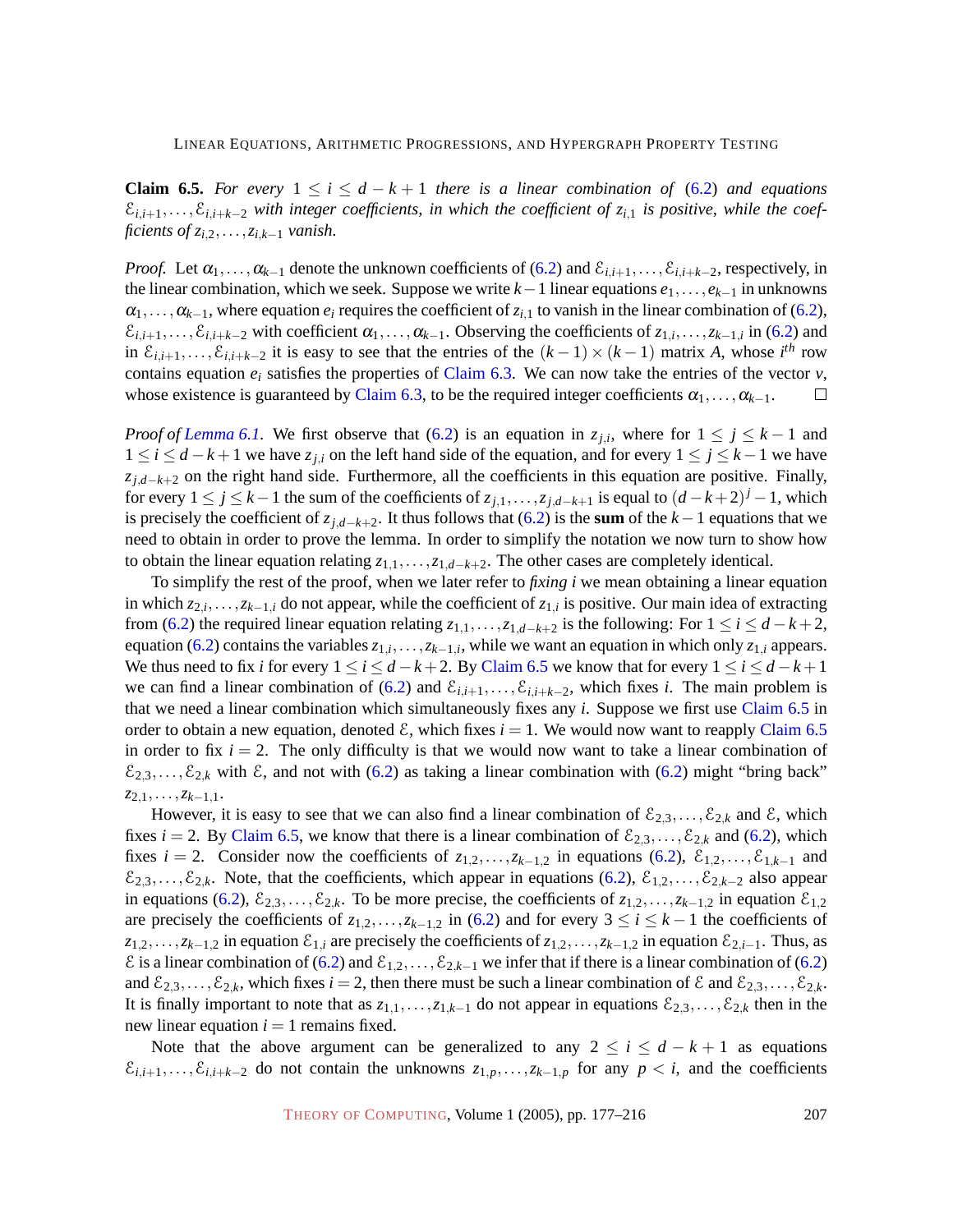of  $z_{i,1},\ldots,z_{i,k-1}$  appearing in [\(6.2\)](#page-28-0) and  $\mathcal{E}_{i-1,i},\ldots,\mathcal{E}_{i-1,i+k-3}$  also appear in equations [\(6.2\)](#page-28-0) and  $\mathcal{E}_{i,i+1},\ldots,\mathcal{E}_{i,i+k-2}$ . Hence, we can apply an iterative procedure, where in the *i*<sup>th</sup> step we add to [\(6.2\)](#page-28-0) an appropriate linear combination of equations  $\mathcal{E}_{i,i+1},\ldots,\mathcal{E}_{i,i+k-2}$ , which fixes *i*. Moreover, later iterations of this procedure will not change the coefficients of  $z_{1,p},...,z_{k-1,p}$  for any  $p < i$ . In particular, if in iteration  $p$  we fixed  $i = p$ , then we will also have this property at the end of the process. We have thus established that for  $1 \le i \le d - k + 1$  our process obtains in iteration *i* a linear combination in which for every  $p \leq i$  the coefficient of  $z_{1,p}$  is positive, while the coefficients of  $z_{2,p}, \ldots, z_{k-1,p}$  have vanished. We now observe that as both in [\(6.2\)](#page-28-0) and [\(6.3\)](#page-28-3) the coefficient of *zi*,*d*−*k*+<sup>2</sup> is equal to the sum of the coefficients of  $z_{i,1},\ldots,z_{i,d-k-1}$ , it must be the case that after iteration  $d-k+1$  the coefficient of  $z_{1,d-k+2}$  is positive while the coefficients of  $z_{2,d-k+2}, \ldots, z_{k-1,d-k+2}$  have vanished, thus  $i = d - k + 2$  is also fixed. This means that we have obtained the required equation relating *z*1,1,*z*1,2,...,*z*1,*d*−*k*+2. As for the size of the integers in this linear equation, note that the coefficients of [\(6.2\)](#page-28-0) and [\(6.3\)](#page-28-3) are bounded by  $d^k \leq d^d$ . As we apply the above iterative process *d* − *k* + 1 < *d* times, [Claim 6.3](#page-28-4) guarantees that when we are done the coefficients are bounded by a function of *d* only.

<span id="page-31-1"></span>**Corollary 6.6.** For every d, there is  $c = c(d)$  such that if we construct the k graph F in [Lemma 6.1](#page-27-0) *with a* (*d* − *k* + 2,*c*)*-linear-free set Z, then F contains precisely* |*Z*| *d copies of D spanned by vertices*  $v_1 \in V_1, \ldots, v_d \in V_d$ , with  $v_t$  playing the role of vertex t in D.

*Proof.* The main idea is simply to show that the only such copies of *D* belong to the same copy of *D* defined for some choice of integers  $z_0$ ,..., $z_k$ −1 ∈ *Z*. Consider any copy of *D* spanned by vertices  $v_1 \in V_1, \ldots, v_d \in V_d$ , with  $v_t$  playing the role of vertex *t* in *D*. Suppose for every  $1 \le i \le d - k + 2$  edge  $e_i$ of *D* belongs to  $C(z_{0,i},...,z_{k-1,i})$ . [Lemma 6.1](#page-27-0) guarantees that for every  $1 \leq j \leq k-1$  there are positive integers  $a_1$ ,..., $a_{d-k+1}$  ≤  $c = c(d)$  such that the following equation is satisfied

$$
a_1 \cdot z_{j,1} + a_2 \cdot z_{j,2} + \ldots + a_{d-k+1} \cdot z_{j,d-k+1} = (a_1 + a_2 + \ldots + a_{d-k+1}) \cdot z_{j,d-k+2} .
$$

Therefore, if we use a set *Z*, which is  $(d - k + 2, c)$ -linear-free it must be the case that for every  $1 \le j \le d$ *k*−1, we have  $z_{j,1} = z_{j,2} = \ldots = z_{j,d-k+2}$ . To complete the proof we just have to show that we also have  $z_{0,1} = z_{0,2} = \ldots = z_{0,d-k+2}$  as this will imply that all the edges of *D* belong to the same copy defined using  $z_{0,1}, z_{1,1},...,z_{k-1,1}$ . To show this we observe that for every  $2 \le t \le d-k+2$ , vertex  $v_t \in V_t$  is common to both  $e_{t-1}$  and  $e_t$ . This means that

$$
E(z_{0,t-1},\ldots,z_{k-1,t-1},t)=v_t=E(z_{0,t},\ldots,z_{k-1,t},t) .
$$

As we already know that for every  $1 \leq j \leq k-1$  we have  $z_{j,i} = z_{j,i+1}$ , the above equation implies that  $z_{0,t-1} = z_{0,t}$  holds for every  $2 \le t \le d - k + 2$ , thus completing the proof.  $\Box$ 

## <span id="page-31-0"></span>**6.2 Proof of [Theorem 1.7](#page-4-0)**

Given [Lemma 6.1,](#page-27-0) the proof of [Theorem 1.7](#page-4-0) follows by going along the lines of the proofs of [Lemma 3.3](#page-16-0) and [Lemma 4.1,](#page-20-2) with one key difference, which we shall explain. In order to avoid repeating the same arguments we will just sketch them, while assuming that the reader is familiar with the proofs

THEORY OF C[OMPUTING](http://dx.doi.org/10.4086/toc), Volume 1 (2005), pp. 177–216 208

 $\Box$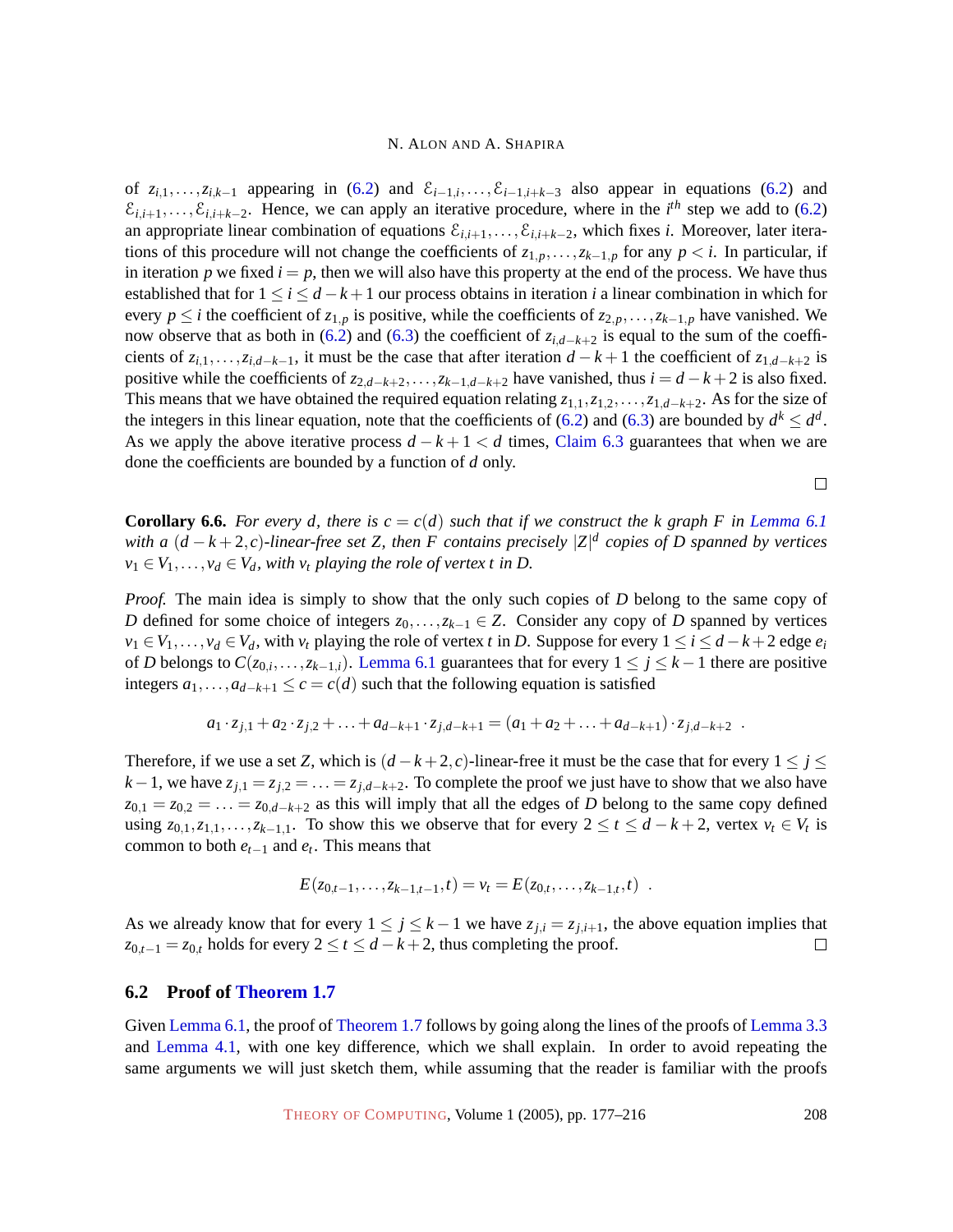of [Lemma 3.3](#page-16-0) and [Lemma 4.1.](#page-20-2) As in [Lemma 4.1,](#page-20-2) we will also need a large set of integers that does not satisfy linear equations similar to the one we extract by using [Lemma 6.1.](#page-27-0) We will thus need the following:

<span id="page-32-0"></span>**Lemma 6.7.** *For every k and h there is*  $c = c(k, h)$ *, such that for every n, there is a*  $(k, h)$ *-linear-free subset*  $Z \subset [n] = \{1, 2, ..., n\}$  *of size at least* 

<span id="page-32-3"></span>
$$
|Z| \ge \frac{m}{e^{c\sqrt{\log m}}} \quad . \tag{6.11}
$$

By using Behrend's technique [\[7\]](#page-36-5), this lemma has been proved in [\[4\]](#page-36-4) and [\[9\]](#page-37-10) for the case of  $k = 3$ and arbitrary *h*, and in [\[1\]](#page-36-3) for the case  $h = 1$  and arbitrary *k*. As the proof of the above lemma simply combines the ideas of [\[1\]](#page-36-3) and [\[4\]](#page-36-4), we do not include it here.

*Proof of [Theorem 1.7,](#page-4-0) sketch.* To further simplify the proof, we will use *c* to indicate (possibly distinct) constants that depend only on *d*. Let *D* be a fixed *k*-graph on *d* vertices, whose core *L*, contains a hypercycle *R*, of size  $r \le d$ . Denote by  $\ell \le d$  the size of *L* and assume we rename its vertices such that a copy of *R* is spanned by the first *r* vertices of *L*, with every vertex  $1 \le i \le r$  playing the role of vertex *i* of *R*. As in the proof of [Theorem 1.2,](#page-3-0) the main idea is to apply [Lemma 4.2](#page-21-0) by constructing a *k*-graph *H* that is  $\varepsilon$ -far from satisfying  $\mathcal{P}_D$ , and contains only  $n^d/q(\varepsilon)$  copies of *D*, with  $q(\varepsilon) \ge (1/\varepsilon)^{c \log 1/\varepsilon}$ . To this end, we will first construct a *k*-graph *F* (as in [Lemma 3.3\)](#page-16-0), and then take an appropriate blow-up of it (as in [Lemma 4.1\)](#page-20-2).

<span id="page-32-2"></span>Given  $\varepsilon$ , let *m* be the largest integer satisfying

<span id="page-32-1"></span>
$$
e^{c\sqrt{\log m}} < 1/\varepsilon \tag{6.12}
$$

It is easy to see that

$$
m > (1/\varepsilon)^{c \log 1/\varepsilon} \tag{6.13}
$$

Let *Z* be a  $(r - k + 2, c)$ -linear-free subset of [*m*]. Note, that by [Lemma 6.7](#page-32-0) we have

$$
|Z| \ge \frac{m}{e^{c\sqrt{\log m}}}
$$

.

Define a *k*-graph *F* as follows: It has  $\ell$  clusters of vertices  $V_1, \ldots, V_\ell$  of size  $d^{\ell+2}m$  each (thus, *F* has  $\ell d^{\ell+2}m$  vertices). For each set of *k* integers  $z_0, \ldots, z_{k-1} \in Z$  we put in a copy of *L* in *F* spanned by the vertices  $v_1 \in V_1, \ldots, v_\ell \in V_\ell$  with  $v_i$  playing the role of *i*, and  $v_i = E(z_0, \ldots, z_{k-1}, i)$ , with the function *E* define in [\(3.1\)](#page-15-2) (note, that the vertices fit into the sets  $V_1, \ldots, V_\ell$ ). As in [Lemma 3.3](#page-16-0) item (2), one can easily show that we have thus defined

$$
|Z|^k \geq \frac{m^k}{e^{c\sqrt{\log m}}}
$$

copies of *L*, with each pair sharing at most *k* −1 vertices. In particular these copies are edge disjoint. It will also be important for the rest of the proof to note that the sub-hypergraph of *F*, which is spanned by the first *r* vertices, is precisely the *k*-graph defined in [Lemma 6.1](#page-27-0) (with *R* being the hyper-cycle *D* in the statement of the lemma). We thus get by [Corollary 6.6](#page-31-1) that if we took an  $(r - k + 2, c)$ -linear-free set *Z*, with a sufficiently small *c* (in terms of *d*), then there are  $|Z|^r$  choices of vertices  $v_1 \in V_1, \ldots, v_r \in V_r$  such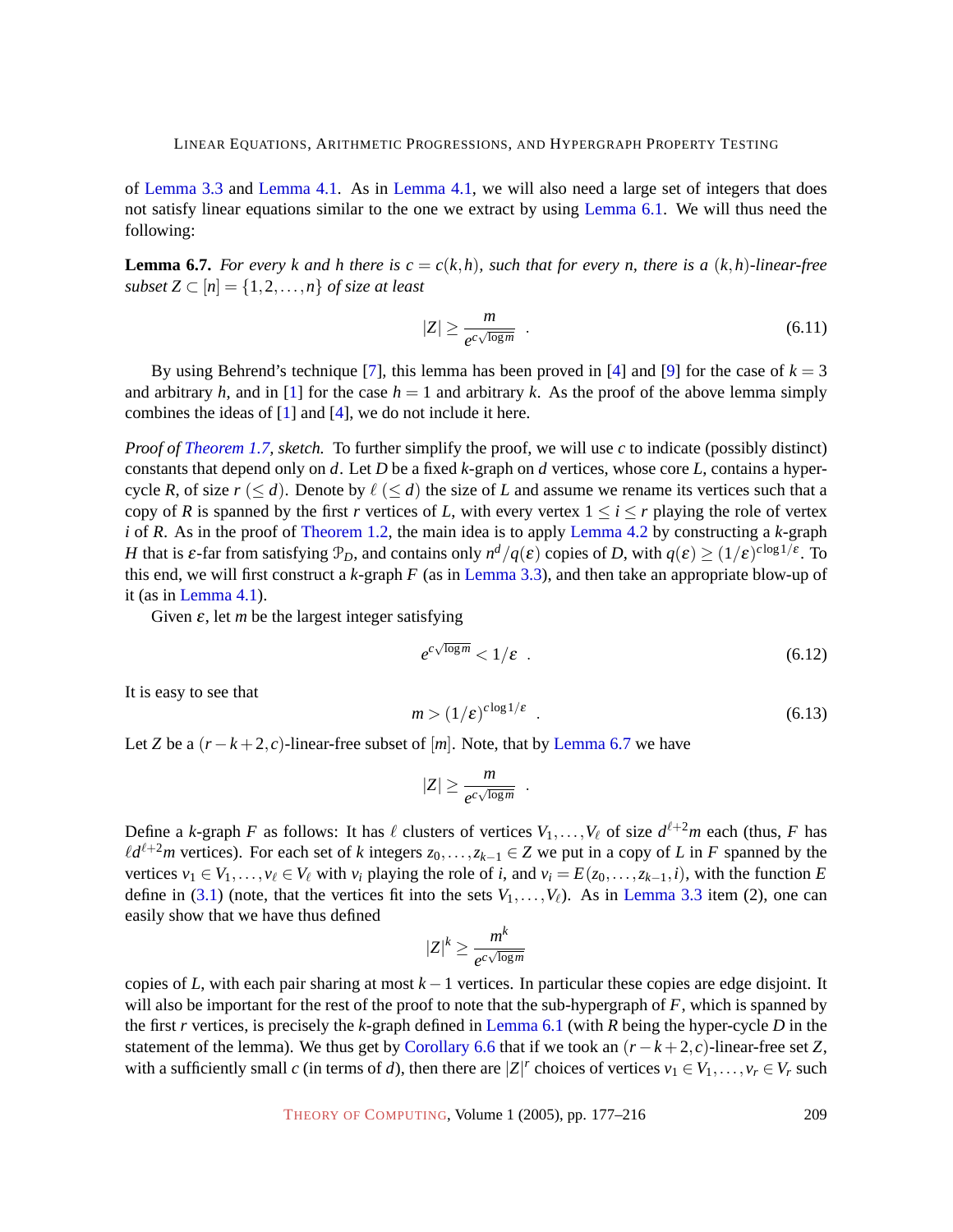that  $v_1, \ldots, v_r$  span a copy of *R* with  $v_t$  playing the role of vertex *t* or *R*. In what follows we call such copies of *R nice*.

Suppose we construct an *n* vertex *k*-graph *H*, by taking an  $n/(\ell d^{\ell+2}m)$  blow-up of *F* (recall that *F* has  $\ell d^{\ell+2}m$  vertices). By repeating the argument of [Claim 4.4,](#page-22-0) it is not difficult to see that as *F* contains at least  $m^k/e^{c\sqrt{\log m}}$  edge disjoint copies of *L*, we may infer that *H* contains at least  $n^k/e^{c\sqrt{\log m}}$  edgedisjoint copies of *L*. By our choice of *m* in [\(6.12\)](#page-32-1) we get that *H* is  $\varepsilon$ -far from being *L*-free. It can be easily shown that as *L* is the core of *D*, in this case *H* is also  $\varepsilon$ -far from being *D*-free.

We are thus left with showing that *H* contains relatively few copies of *D*. By repeating the argument of [Claim 4.6,](#page-23-0) it can be shown that as F spans at most  $|Z|^k$  nice copies of R, then H spans at most

$$
|Z|^k \left(\frac{n}{\ell d^{\ell+2}m}\right)^r \leq m^k \left(\frac{n}{\ell d^{\ell+2}m}\right)^r = O(n^r/m)
$$

nice copies of *R* (observe that we always have  $r > k$ ). Assume we prove that every copy of *D* spanned by *H* contains a nice copy of *R*. It would thus follow that as each copy of *R* is contained in at most  $\int_{a}^{b}$  $\binom{n}{d-r}$  ≤ *n*<sup>*d*−*r*</sup> copies of *D*, that *H* spans at most *O*(*n*<sup>*d*</sup>/*m*) copies of *D*. By [\(6.13\)](#page-32-2) we would get the required upper bound on the number of copies of *D* spanned by *H*.

We thus only have to show that every copy of *D* spanned by *H* contains a nice copy of *R*. Given a copy of *D* in *H*, consider the following homomorphism  $\varphi : V(D) \to V(L)$ : suppose  $v \in V(D)$  is one of the vertices (in *H*) of the independent set that replaced vertex  $i' \in V_i$ , then we map *v* to *i*. Note that this is indeed a mapping from  $V(D)$  to  $V(L)$ . Also, note that if  $(i_1, \ldots, i_k) \notin E(L)$  then in *F* there are no edges connecting vertices of  $V_{i_1}, \ldots, V_{i_k}$ . As *H* is a blow-up we infer that  $\varphi$  is indeed a homomorphism. As L is by definition a sub-hypergraph of D, the mapping  $\varphi$  induces a homomorphism  $\varphi'$ , from L to itself. By the minimality of *L* (recall [Definition 1.5\)](#page-4-1), we may infer that  $\varphi'$  is in fact an automorphism, that is  $(i_1,...,i_k) \in E(L) \Leftrightarrow (\varphi'(i_1),...,\varphi'(i_k)) \in E(L)$ . This means that  $\varphi'$  maps some copy of  $R \subset D$  to the sub-hypergraph of *L* spanned by vertices  $1, \ldots, r$ . Finally, by our definition of  $\varphi$  this means that this is a nice copy of *R*.  $\Box$ 

# <span id="page-33-0"></span>**7 Proof of [Theorem 1.4](#page-3-2)**

We start this section with the proof of [Theorem 1.4](#page-3-2) part (i). To this end, we need the following well known lemma of Erdős and Simonovits.

<span id="page-33-1"></span>**Lemma 7.1 ([\[10\]](#page-37-13)).** *For every t and k, there are constants*  $n_0 = n_0(t, k)$ ,  $c = c(t, k)$  *and*  $\gamma = \gamma(t, k) > 0$ *with the following properties: For every*  $t_1, \ldots, t_k \leq t$ , every  $k$ -graph on  $n \geq n_0$  vertices, which contains  $\delta(n) \cdot n^k > n^{k-\gamma}$  edges, contains at least  $c\delta(n)^{t^*}n^{\bar{t}}$  copies of  $K_{t_1,...,t_k}$ , where  $t^* = t_1 \cdot ... \cdot t_k$  and  $\bar{t} = t_1 +$  $\ldots + t_k$ 

We comment that the proof of this lemma is described in [\[10\]](#page-37-13) for the case  $t_1 = \ldots = t_k$ . However, simple modifications of the argument give the above lemma. Observe, that a *k*-graph, which is ε-far from being *D*-free, where  $D = K_{t_1,...,t_k}$ , must contain at least  $\varepsilon n^k \gg n^{k-\gamma}$  edges. From the above lemma we infer that such a *k*-graph must contain  $c \epsilon^{t*} n^{\bar{t}}$  copies of *K*. Hence, as observed in [\[17\]](#page-37-4), there is a one-sided-error property-tester for  $\mathcal{P}_D$  that simply samples  $O((1/\varepsilon)^{t^*})$  sets of  $\bar{t}$  vertices, and accepts iff it finds no copy of *D*. By the above claim it finds a copy of *D* with high probability. As we now show, we can improve this simple upper bound and show a lower bound, which is nearly tight in many cases.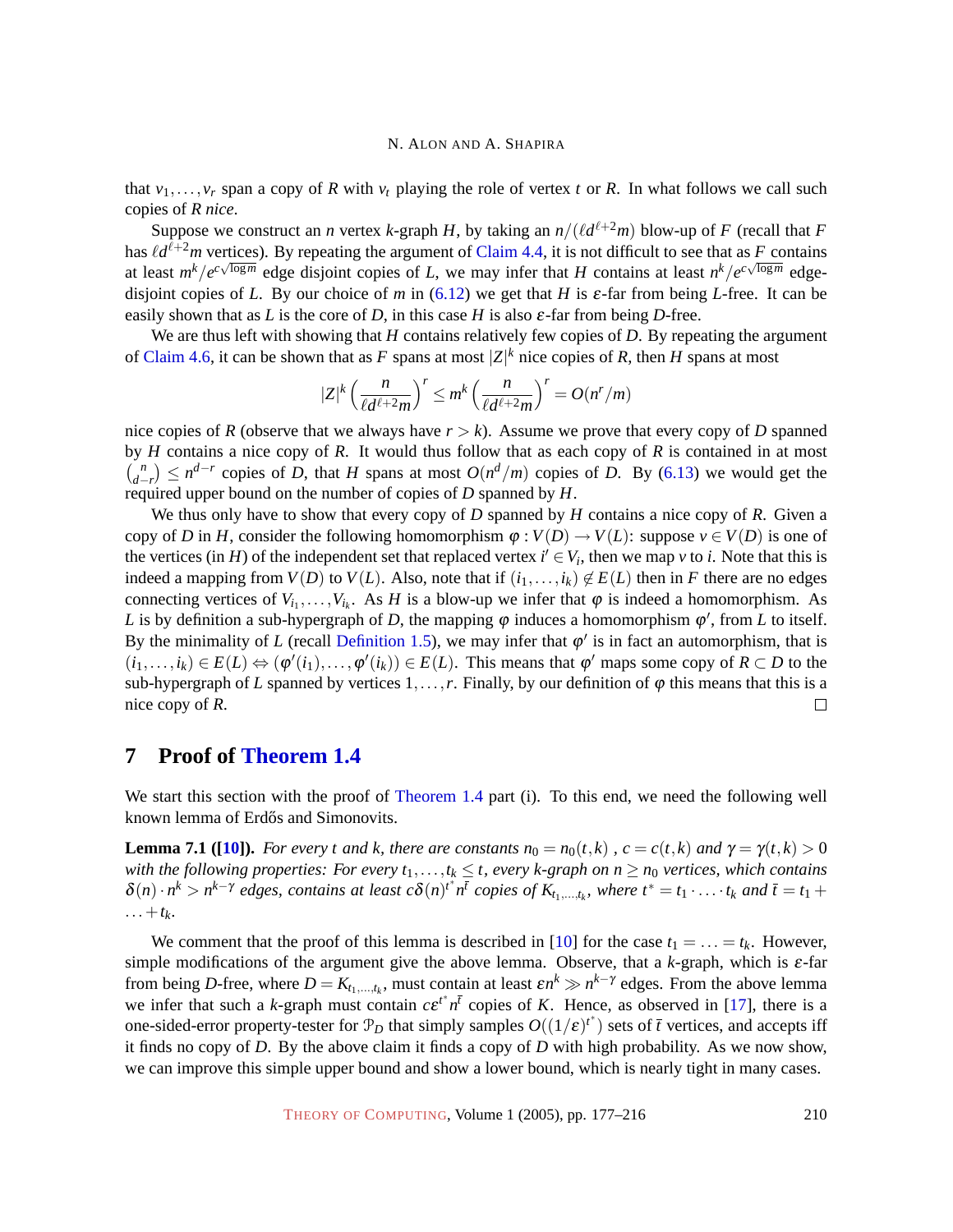*Proof of [Theorem 1.4,](#page-3-2) part (i).* Let *c* and *n*<sup>0</sup> be the constants of [Lemma 7.1.](#page-33-1) Given an input *k*-graph *H* on  $n > n_0$  vertices, the algorithm samples  $10\bar{t}/(c\epsilon^{t^*/t_k})$  vertices and declares *H* to be *D*-free iff it finds no copy of *D* in the sub-hypergraph spanned by the set of vertices. Clearly, if *H* is *D*-free, the algorithm accepts *H* with probability 1. So assume *H* is ε-far from being *D*-free. We wish to show that with high probability the set of vertices spans a copy of *D*. Recall that such a *k*-graph must contain at least ε*n k* edges.

For a vertex *v* denote by  $d(v)$  the degree of *v*, namely, the number of edges of *H* to which *v* belongs. For a vertex *v* in *H* denote by  $H(v)$  the following  $(k-1)$ -graph: we take all the edges to which *v* belongs and remove *v* from them. Note that the number of edges of  $H(v)$  is precisely  $d(v)$ , and that  $H(v)$ obviously has at most *n* vertices. It follows from [Lemma 7.1,](#page-33-1) that for some fixed  $\gamma > 0$ , if  $d(\nu) > n^{k-1-\gamma}$ , then  $H(v)$  contains at least

$$
c\left(\frac{d(v)}{n^{k-1}}\right)^{t^*/t_k} n^{t'}
$$

copies of the  $(k-1)$ -partite  $(k-1)$ -graph  $K_{t_1,...,t_{k-1}}$ , where  $t' = \overline{t} - t_k = t_1 + ... + t_{k-1}$ . On the other hand, if  $d(v) < n^{k-1-\gamma}$ , then it might be the case that  $H(v)$  contains no copies of  $K_{t_1,...,t_{k-1}}$  at all. In any case, however,  $H(v)$  contains at least

<span id="page-34-0"></span>
$$
c\left(\left(\frac{d(v)}{n^{k-1}}\right)^{t^*/t_k} - \left(\frac{1}{n^{\gamma}}\right)^{t^*/t_k}\right)n^{t'}\tag{7.1}
$$

.

copies of  $K_{t_1,\dots,t_{k-1}}$ . Hence, all vertices *v* belong to at least this many copies of the *k*-partite *k*-graph  $K = K_{t_1,...,t_{k-1},1}$ , where *v* plays the role of the single vertex in the last vertex class of *K*. Suppose we sample  $\bar{t}$  vertices uniformly at random from *H*. Let  $X_v$  be an indicator random variable for the event that these vertices form a copy of *K* along with vertex *v*, such that *v* plays the role of the single vertex in the last vertex class of *K*. By [\(7.1\)](#page-34-0),

$$
\Pr[X_{\nu} = 1] \ge \max\left(0, c\left(\frac{d(\nu)}{n^{k-1}}\right)^{t^*/t_k} - c\left(\frac{1}{n^{\gamma}}\right)^{t^*/t_k}\right)
$$

Define  $X = \sum_{v} X_v$ . The expectation of |X| thus satisfies

$$
E(|X|) = \sum_{v} \Pr[X_v = 1] \ge c \sum_{v} \left(\frac{d(v)}{n^{k-1}}\right)^{t^*/t_k} - c \sum_{v} n^{-\gamma t^*/t_k}
$$
  
 
$$
\ge cn \left(\frac{\sum_{v} d(v)}{n^k}\right)^{t^*/t_k} - cn^{1-\gamma t^*/t_k} \ge cn(ke)^{t^*/t_k} - o(n) \ge 2cn e^{t^*/t_k},
$$

where in the second inequality we have applied Jensen's inequality to the first summation, and in the third we have used the fact that *H* must contain at least  $\varepsilon n^k$  edges. Observing that  $|X| \le n$ , we conclude that

$$
2cne^{t^*/t_k} \leq E(|X|) \leq cn\epsilon^{t^*/t_k} + n\cdot Pr[|X| \geq cn\epsilon^{t^*/t_k}] \enspace .
$$

Therefore,

$$
Pr[|X| \ge c n \varepsilon^{t^* / t_k}] \ge c \varepsilon^{t^* / t_k}.
$$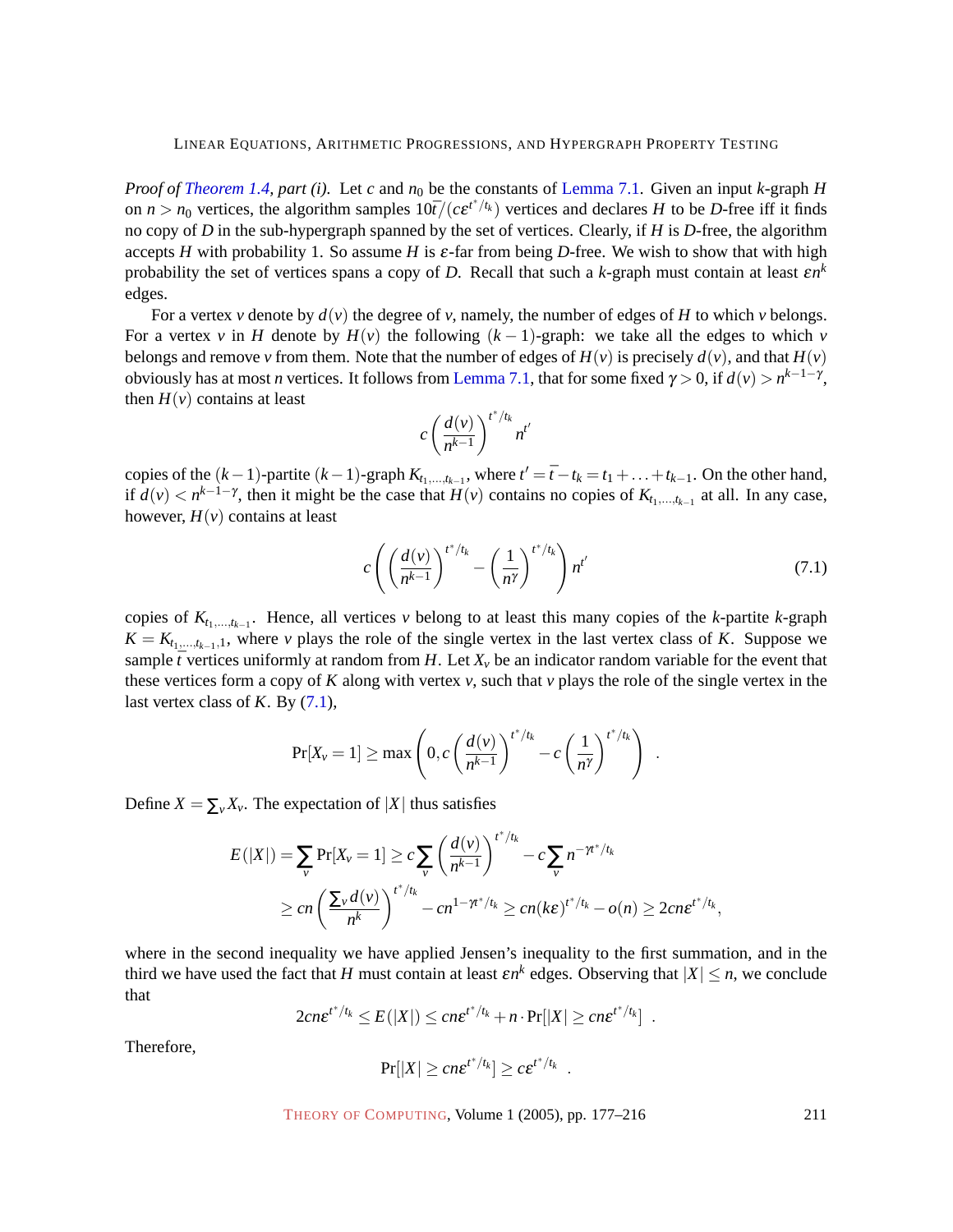Hence, by Markov's inequality, after sampling  $10/c e^{t^*/t_k}$  sets of  $t'$  vertices, with probability at least  $9/10$ we find at least one set of  $t'$  vertices, which forms a copy of *K* with at least  $cne^{t*/t_k}$  of the vertices of *H*. After finding this set of  $t'$  vertices, all we need is  $t_k$  vertices that form a copy of *K* with this set of vertices, as together they would form a copy of *D*. By assumption, there are at least  $cne^{t^*/t_k}$  vertices that form a copy of *K* with the set of *t'* vertices. By Markov's inequality, after sampling  $10t_k/(c\epsilon^{t^*/t_k})$ vertices, with probability at least  $9/10$  we find the required set of  $t_k$  vertices. In total, we sampled  $10(t_1 + \ldots + t_k)/(c e^{t^*/t_k})$  vertices, as needed.  $\Box$ 

*Proof of [Theorem 1.4,](#page-3-2) part (ii).* Consider the random *k*-graph  $H(n, 2k^k \varepsilon)$ , that is, a *k*-graph on *n* vertices, where each set of *k* vertices forms an edge randomly and independently with probability  $2k^k \varepsilon$ . The expected number of edges in *H* is obviously  $2k^k \varepsilon {n \choose k}$  $\left( \frac{n}{k} \right) \geq 2\varepsilon n^k$ , hence, by a standard Chernoff bound, the number of edges in *H* is at least  $\frac{3}{2} \varepsilon n^k$  with probability at least 3/4 (in fact, the probability is 1 - 2<sup>-O(n<sup>k</sup>)</sup> but we do not need this stronger estimate here). As by [Lemma 7.1,](#page-33-1) every *k*-graph with  $\frac{\varepsilon}{2}n^k$  edges contains a copy of *D*, we get that with probability at least 3/4 *H* is ε-far from being *D*-free.

Fix a set of  $d = t_1 + ... + t_k$  vertices, where  $t_i$  is the number of vertices of *D* in its vertex-class number *i*. The number of ways to partition this set into *k* subsets of sizes *t<sup>i</sup>* is at most *d*!. The probability that any of these partitions spans a copy of *D* is at most  $\binom{t^*}{E}$  $\binom{t^*}{|E|} (2k^k \varepsilon)^{|E|}$ , where  $t^* = t_1 \cdot \ldots \cdot t_k$ . Therefore, the expected number of copies of *D* in  $H(n, 2k^k \varepsilon)$  is at most

$$
\binom{n}{d}d!\binom{t^*}{|E|}2k^k\varepsilon^{|E|}\leq n^d(t^*2k^k\varepsilon)^{|E|}.
$$

By Markov's inequality, the probability that the number of copies of *D* is 4 times its expectation is at most 1/4. We conclude that there is a  $k$ -graph, which is both  $\varepsilon$ -far from being *D*-free, and yet contains less than

$$
4n^d/(1/t^*2k^k\varepsilon)^{|E|}
$$

copies of *D*. By [Lemma 4.2,](#page-21-0) the query complexity of a one-sided-error property-tester for  $\mathcal{P}_D$  is  $\Omega\bigl((1/\varepsilon)^{|E|/d}\bigr).$  $\Box$ 

# <span id="page-35-0"></span>**8 Concluding Remarks and Open Problems**

- The most interesting problem related to this paper is to give a complete characterization of the *k*-graphs *D* for which  $P<sub>D</sub>$  is easily testable. We believe that the techniques presented in this paper should be useful in resolving this problem. It is known that for  $k = 2$ , property  $\mathcal{P}_D$  is easily testable iff *D* is bipartite. It seems likely that the "right" characterization is that for larger *k*, property  $\mathcal{P}_D$  is easily testable iff *D* is *k*-partite. Using [Theorem 1.2,](#page-3-0) we can rule out the possibility of extending the characterization of  $k = 2$  to, " $\mathcal{P}_D$  is easily testable iff *D* is 2-colorable." Indeed, note that for  $k > 2$ ,  $F<sup>k</sup>$ , the complete *k*-graph on  $k + 1$ -vertices, is 2-colorable. On the other hand, as  $\mathcal{P}_{F<sup>k</sup>}$  is equivalent to  $\mathcal{P}_{F^k}^*$ , we get from [Theorem 1.2](#page-3-0) that  $\mathcal{P}_{F^k}$  is not easily testable.
- In light of [Theorem 1.2](#page-3-0) one may hope to show that the only *k*-graphs *D*, for which  $\mathcal{P}_D^*$  is easily testable are the single *k*-edges. This, however, is false. As shown in [\[4\]](#page-36-4), when *k* = 2 and *D* is a path of length 2, property  $\mathcal{P}_D^*$  has a one-sided-error tester, whose query complexity is  $O(\log(1/\epsilon)/\epsilon)$ .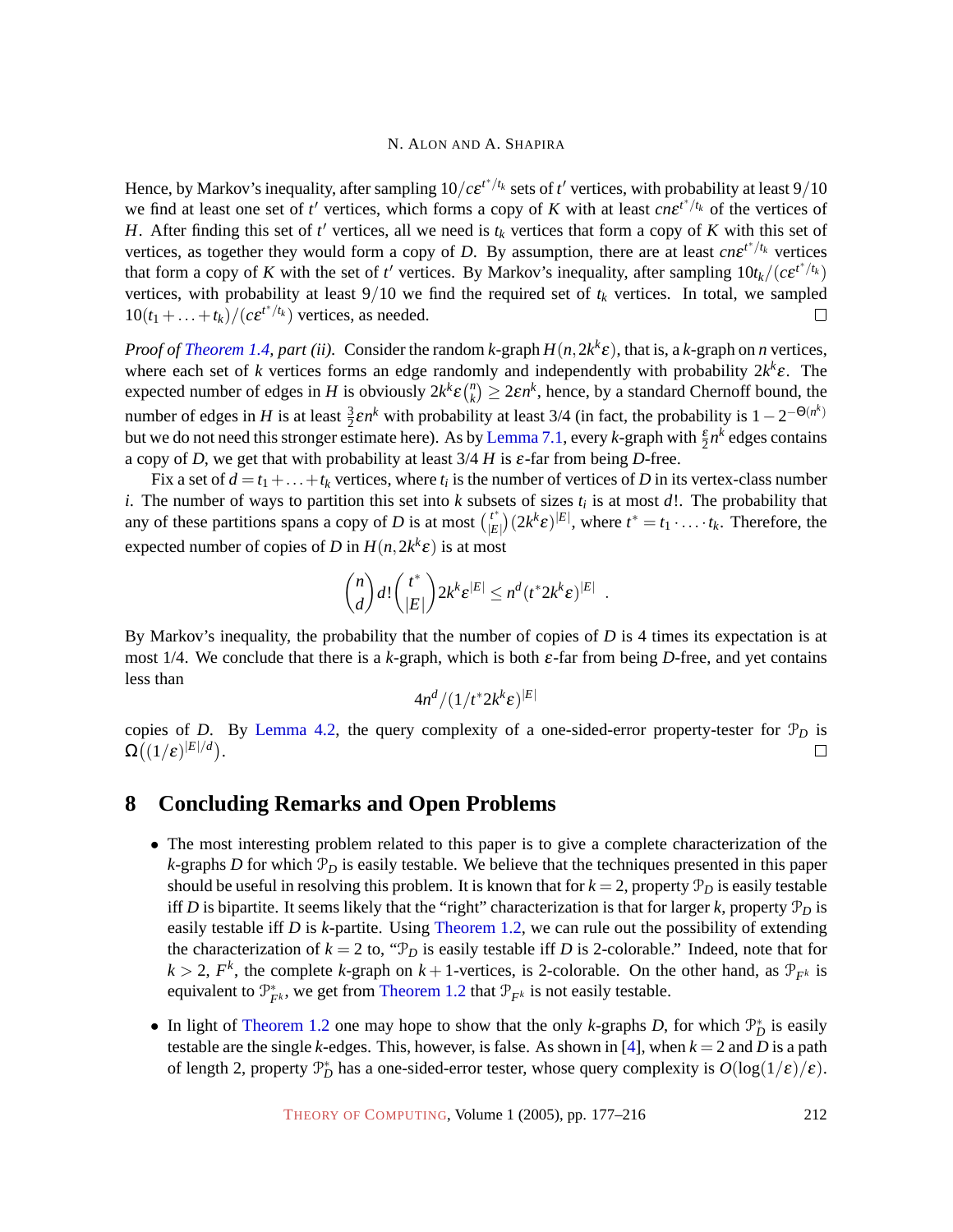It would thus be interesting to decide if for  $D = D_{3,2}$  (see [Theorem 1.2\)](#page-3-0), the property  $\mathcal{P}_D^*$  is easily testable.

• It would also be very interesting to improve the lower bounds obtained in [Theorem 1.3.](#page-3-1) It should be noted that using our techniques, one cannot obtain lower bounds that match the current upper bounds. For example, the best known upper bound for testing  $\mathcal{P}_D^*$ , for *D* being a triangle, has query complexity that is a tower of exponents of height polynomial in  $1/\varepsilon$ . As is evident from the statement of [Lemma 4.1,](#page-20-2) in order to prove a matching lower bound using our methods, one would have to use an  $(3,h)$ -gadget-free subset of the first *m* integers of size  $\Omega(m/\log^* m)$  (and observe that such a set contains no 3-term arithmetic progressions). However, by a result of Bourgain [\[8\]](#page-37-14), every subset of the first *m* integers of size  $\Omega(m/\sqrt{\log m/\log \log m})$  contains a 3-term arithmetic progression. Thus, the best lower bound one might hope to prove using these techniques is roughly  $2^{\log(1/\varepsilon)/\varepsilon^2}$ , which is very far from the current upper bound. Also, any one-sided-error propertytester for  $\mathcal{P}_{K_3} = \mathcal{P}_{K_3}^*$  with query complexity  $2^{O((1/\epsilon)^2)}$  would imply an improvement of Bourgain's result.

# **References**

- <span id="page-36-3"></span>[1] [\\*](http://theoryofcomputing.org/articles/main/v001/a009/bibliography.html#Al) N. ALON: Testing subgraphs in large graphs. *Random Structures and Algorithms*, 21:359–370, 2002. Also, Proc. 42*nd* IEEE FOCS, IEEE (2001), 434–441. [\[FOCS:10.1109/SFCS.2001.959918,](http://doi.ieeecomputersociety.org//10.1109/SFCS.2001.959918) [RSA:10.1002/rsa.10056\]](http://dx.doi.org/10.1002/rsa.10056). [1.2,](#page-2-0) [1.3,](#page-4-0) [1.4,](#page-5-1) [6.2](#page-32-3)
- <span id="page-36-1"></span> $[2]$  [\\*](http://theoryofcomputing.org/articles/main/v001/a009/bibliography.html#ADLRY) N. ALON, R. A. DUKE, H. LEFMANN, V. RÖDL, AND R. YUSTER: The algorithmic aspects of the regularity lemma. *J. of Algorithms*, 16:80–109, 1994. Also, Proc. 33*rd* IEEE FOCS, Pittsburgh, IEEE (1992), 473-481. [\[FOCS:10.1109/SFCS.1992.267804,](http://doi.ieeecomputersociety.org//10.1109/SFCS.1992.267804) [JAlg:10.1006/jagm.1994.1005\]](http://dx.doi.org/10.1006/jagm.1994.1005). [1.2](#page-2-1)
- <span id="page-36-0"></span>[3] [\\*](http://theoryofcomputing.org/articles/main/v001/a009/bibliography.html#AFKS) N. ALON, E. FISCHER, M. KRIVELEVICH, AND M. SZEGEDY: Efficient testing of large graphs. *Combinatorica*, 20:451–476, 2000. Also, Proc. of 40*th* FOCS, New York, NY, IEEE (1999), 656– 666. [\[Combinatorica:mwapje2fdyk7ma2e\]](http://springerlink.metapress.com/link.asp?id=mwapje2fdyk7ma2e). [1.2,](#page-2-1) [4.1,](#page-20-2) [4.4,](#page-23-3) [4.7](#page-23-1)
- <span id="page-36-4"></span>[4] [\\*](http://theoryofcomputing.org/articles/main/v001/a009/bibliography.html#ASSODA) N. ALON AND A. SHAPIRA: A characterization of easily testable induced subgraphs. In *Proc. of the* 15*th Annual ACM-SIAM SODA*, pp. 935–944. ACM Press, 2004. Combinatorics, Probability and Computing, to appear. [1.2,](#page-2-0) [1.4,](#page-5-1) [1.5,](#page-5-2) [2.1,](#page-6-2) [6.2,](#page-32-3) [8](#page-35-0)
- <span id="page-36-2"></span>[5] [\\*](http://theoryofcomputing.org/articles/main/v001/a009/bibliography.html#ASSTOC) N. ALON AND A. SHAPIRA: Testing subgraphs in directed graphs. *JCSS*, 69:354– 382, 2004. Also, Proc. of the 35*th* STOC, 2003, 700–709. [\[STOC:780542.780644,](http://portal.acm.org/citation.cfm?id=780542.780644) [JCSS:10.1016/j.jcss.2004.04.008\]](http://dx.doi.org/10.1016/j.jcss.2004.04.008). [1.2,](#page-2-1) [1.2,](#page-2-0) [1.4](#page-5-1)
- <span id="page-36-6"></span> $[6]$  [\\*](http://theoryofcomputing.org/articles/main/v001/a009/bibliography.html#ASTuran) N. ALON AND A. SHAPIRA: On an extremal hypergraph problem of Brown, Erdős and Sós. Combinatorica, to appear, 2005. [1.4](#page-5-1)
- <span id="page-36-5"></span>[7] [\\*](http://theoryofcomputing.org/articles/main/v001/a009/bibliography.html#Be) F. A. BEHREND: On sets of integers which contain no three terms in arithmetic progression. *Proc. of National Academy of Sciences USA*, 32:331–332, 1946. [1.4,](#page-5-1) [6.2](#page-32-3)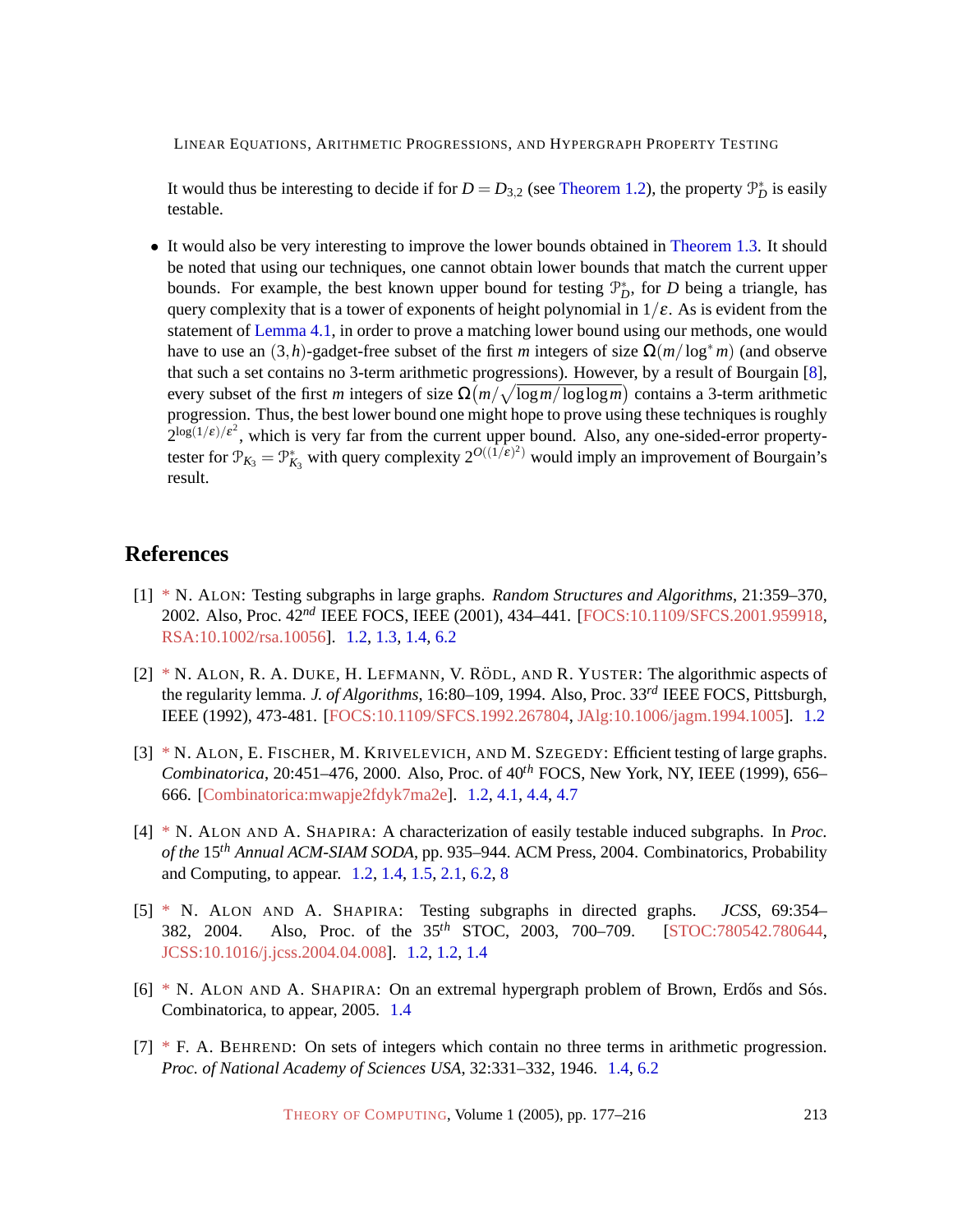- <span id="page-37-14"></span>[8] [\\*](http://theoryofcomputing.org/articles/main/v001/a009/bibliography.html#Bourgain) J. BOURGAIN: On triples in arithmetic progression. *Geom. and Funct. Anal.*, 9:968–984, 1999. [\[GAFA:7wqhpp8fnnuk388g\]](http://springerlink.metapress.com/link.asp?id=7wqhpp8fnnuk388g). [8](#page-35-0)
- <span id="page-37-10"></span> $[9]$  [\\*](http://theoryofcomputing.org/articles/main/v001/a009/bibliography.html#EFR) P. ERDŐS, P. FRANKL, AND V. RÖDL: The asymptotic number of graphs not containing a fixed subgraph and a problem for hypergraphs having no exponent. *Graphs and Combin.*, 2:113–121, 1986. [2.1,](#page-6-2) [6.2](#page-32-3)
- <span id="page-37-13"></span>[10] [\\*](http://theoryofcomputing.org/articles/main/v001/a009/bibliography.html#ES) P. ERDŐS AND M. SIMONOVITS: Supersaturated graphs and hypergraphs. *Combinatorica*, 3:181–192, 1983. [7.1,](#page-33-1) [7](#page-33-1)
- <span id="page-37-1"></span>[11] [\\*](http://theoryofcomputing.org/articles/main/v001/a009/bibliography.html#F) E. FISCHER: The art of uninformed decisions: A primer to property testing. *The Computational Complexity Column of The Bulletin of the European Association for Theoretical Computer Science*, 75:97–126, 2001. [1.1](#page-1-0)
- <span id="page-37-2"></span>[12] [\\*](http://theoryofcomputing.org/articles/main/v001/a009/bibliography.html#FR) P. FRANKL AND V. RÖDL: Extremal problems on set systems. *Random Struct. Algorithms*, 20:131–164, 2002. [\[RSA:10.1002/rsa.10017\]](http://dx.doi.org/10.1002/rsa.10017). [1.2,](#page-2-1) [1.4](#page-5-1)
- <span id="page-37-0"></span>[13] [\\*](http://theoryofcomputing.org/articles/main/v001/a009/bibliography.html#GGR) O. GOLDREICH, S. GOLDWASSER, AND D. RON: Property testing and its connection to learning and approximation. *JACM*, 45:653–750, 1998. Also, Proc. of 37*th* Annual IEEE FOCS, (1996), 339–348. [\[FOCS:10.1109/SFCS.1996.548493,](http://doi.ieeecomputersociety.org//10.1109/SFCS.1996.548493) [JACM:10.1145/285055.285060\]](http://doi.acm.org/10.1145/285055.285060). [1.1](#page-1-0)
- <span id="page-37-12"></span>[14] [\\*](http://theoryofcomputing.org/articles/main/v001/a009/bibliography.html#GT) O. GOLDREICH AND L. TREVISAN: Three theorems regarding testing graph properties. *Random Structures and Algorithms*, 23:23–57, 2003. Also, Proc. 42*nd* IEEE FOCS, IEEE (2001), 460-469. [\[FOCS:10.1109/SFCS.2001.959922,](http://doi.ieeecomputersociety.org//10.1109/SFCS.2001.959922) [RSA:10.1002/rsa.10078\]](http://dx.doi.org/10.1002/rsa.10078). [4.1,](#page-20-2) [4.4,](#page-23-3) [4.7,](#page-23-1) [4.4](#page-23-1)
- <span id="page-37-5"></span>[15] [\\*](http://theoryofcomputing.org/articles/main/v001/a009/bibliography.html#G2) W. T. GOWERS: Hypergraph regularity and the multidimensional Szemerédi theorem. Manuscript, 2004. [1.2](#page-2-1)
- <span id="page-37-11"></span>[16] [\\*](http://theoryofcomputing.org/articles/main/v001/a009/bibliography.html#GR) I. S. GRADSHTEYN AND I. M. RYZHIK: *Tables of Integrals, Series, and Products*. Academic Press, 2000. [2.2](#page-7-1)
- <span id="page-37-4"></span>[17] [\\*](http://theoryofcomputing.org/articles/main/v001/a009/bibliography.html#KNR) Y. KOHAYAKAWA, B. NAGLE, AND V. RÖDL: Efficient testing of hypergraphs. In *Proc. of* 29<sup>th</sup> *ICALP*, pp. 1017–1028, 2002. [\[ICALP:4wa2tdcqx50avb08\]](http://springerlink.metapress.com/link.asp?id=4wa2tdcqx50avb08). [1.2,](#page-2-1) [1.2,](#page-2-0) [1.3,](#page-3-1) [1.3,](#page-3-2) [1.4,](#page-5-1) [5.2,](#page-26-2) [7](#page-33-1)
- <span id="page-37-8"></span>[18] [\\*](http://theoryofcomputing.org/articles/main/v001/a009/bibliography.html#LL) I. LABA AND M. LACEY: On sets of integers not containing long arithmetic progressions. Manuscript, 2004. [\[arXiv:math/0108155\]](http://arxiv.org/abs/math/0108155). [1.4,](#page-5-1) [2.3](#page-10-2)
- <span id="page-37-3"></span>[19] [\\*](http://theoryofcomputing.org/articles/main/v001/a009/bibliography.html#NR) B. NAGLE AND V. RÖDL: Regularity properties for triple systems. *Random Structures and Algorithms*, 23:264–332, 2003. [\[RSA:10.1002/rsa.10094\]](http://dx.doi.org/10.1002/rsa.10094). [1.2](#page-2-1)
- <span id="page-37-7"></span>[20]  $*$  B. NAGLE, V. RÖDL, AND M. SCHACHT: The counting lemma for regular *k*-uniform hypegraphs. Random Structures and Algorithms, to appear. [1.2](#page-2-1)
- <span id="page-37-9"></span>[21] [\\*](http://theoryofcomputing.org/articles/main/v001/a009/bibliography.html#Rankin) R. A. RANKIN: Sets of integers containing not more than a given number of terms in arithmetical progression. *Proc. Roy. Soc. Edinburgh Sect. A*, 65:332–344, 1962. [1.4](#page-5-1)
- <span id="page-37-6"></span>[22] [\\*](http://theoryofcomputing.org/articles/main/v001/a009/bibliography.html#RSk) V. RÖDL AND J. SKOKAN: Regularity lemma for *k*-uniform hypergraphs. *Random Structures and Algorithms*, 25:1–42, 2004. [\[RSA:10.1002/rsa.20017\]](http://dx.doi.org/10.1002/rsa.20017). [1.2](#page-2-1)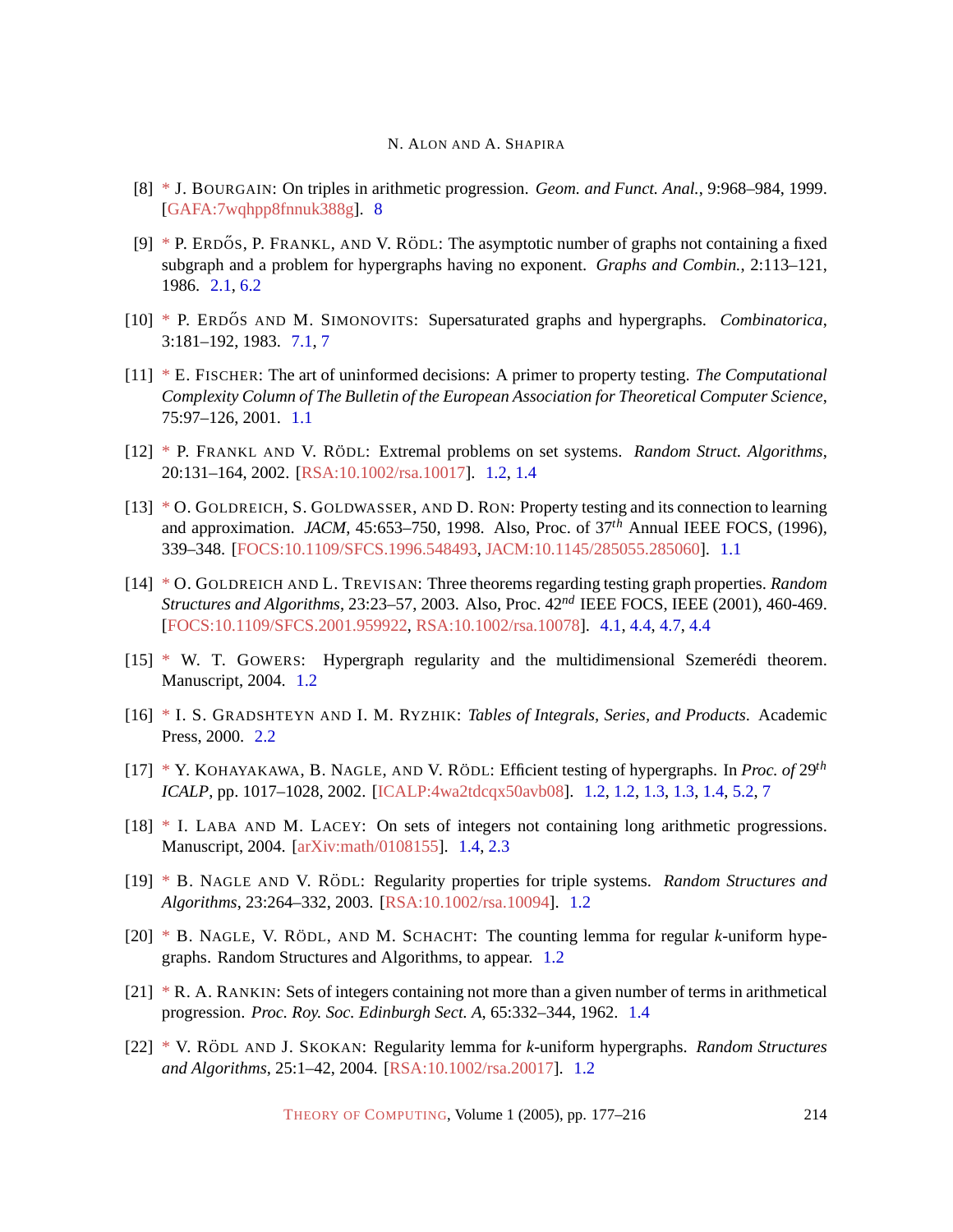- <span id="page-38-3"></span>[23] [\\*](http://theoryofcomputing.org/articles/main/v001/a009/bibliography.html#Ron) D. RON: Property testing. *Handbook of Randomized Computing*, 2:597–649, 2001. [1.1](#page-1-0)
- <span id="page-38-2"></span>[24] [\\*](http://theoryofcomputing.org/articles/main/v001/a009/bibliography.html#RS) R. RUBINFELD AND M. SUDAN: Robust characterization of polynomials with applications to program testing. *SIAM J. on Computing*, 25:252–271, 1996. [\[SICOMP:10.1137/S0097539793255151\]](http://dx.doi.org/10.1137/S0097539793255151). [1.1](#page-1-0)
- <span id="page-38-6"></span> $[25]$  [\\*](http://theoryofcomputing.org/articles/main/v001/a009/bibliography.html#RUSZ) I. Z. RUZSA AND E. SZEMERÉDI: Triple systems with no six points carrying three triangles. In *Combinatorics (Keszthely, 1976)*, pp. 939–945. Coll. Math. Soc. J. Bolyai, 1976. [1.4](#page-5-1)
- <span id="page-38-5"></span>[26] [\\*](http://theoryofcomputing.org/articles/main/v001/a009/bibliography.html#Sh) A. SHAPIRA: Behrend-type constructions for sets of linear equations. Acta Arithmetica, to appear. [1.4](#page-5-1)
- <span id="page-38-4"></span>[27] [\\*](http://theoryofcomputing.org/articles/main/v001/a009/bibliography.html#Sz) E. SZEMERÉDI: Regular partitions of graphs. In *Proc. Colloque Inter. CNRS (J. C. Bermond, J. C. Fournier, M. Las Vergnas and D. Sotteau, eds.)*, pp. 399–401, 1978. [1.2](#page-2-1)

## <span id="page-38-0"></span>AUTHORS

Noga Alon [\[About the author\]](#page-39-0) professor Schools of Mathematics and Computer Science Tel Aviv University, Tel Aviv, Israel nogaa@tau.ac.il <http://www.cs.tau.ac.il/~nogaa>

<span id="page-38-1"></span>Asaf Shapira [\[About the author\]](#page-39-1) PhD Candidate School of Computer Science Tel Aviv University, Tel Aviv, Israel asafico@tau.ac.il <http://www.cs.tau.ac.il/~asafico>